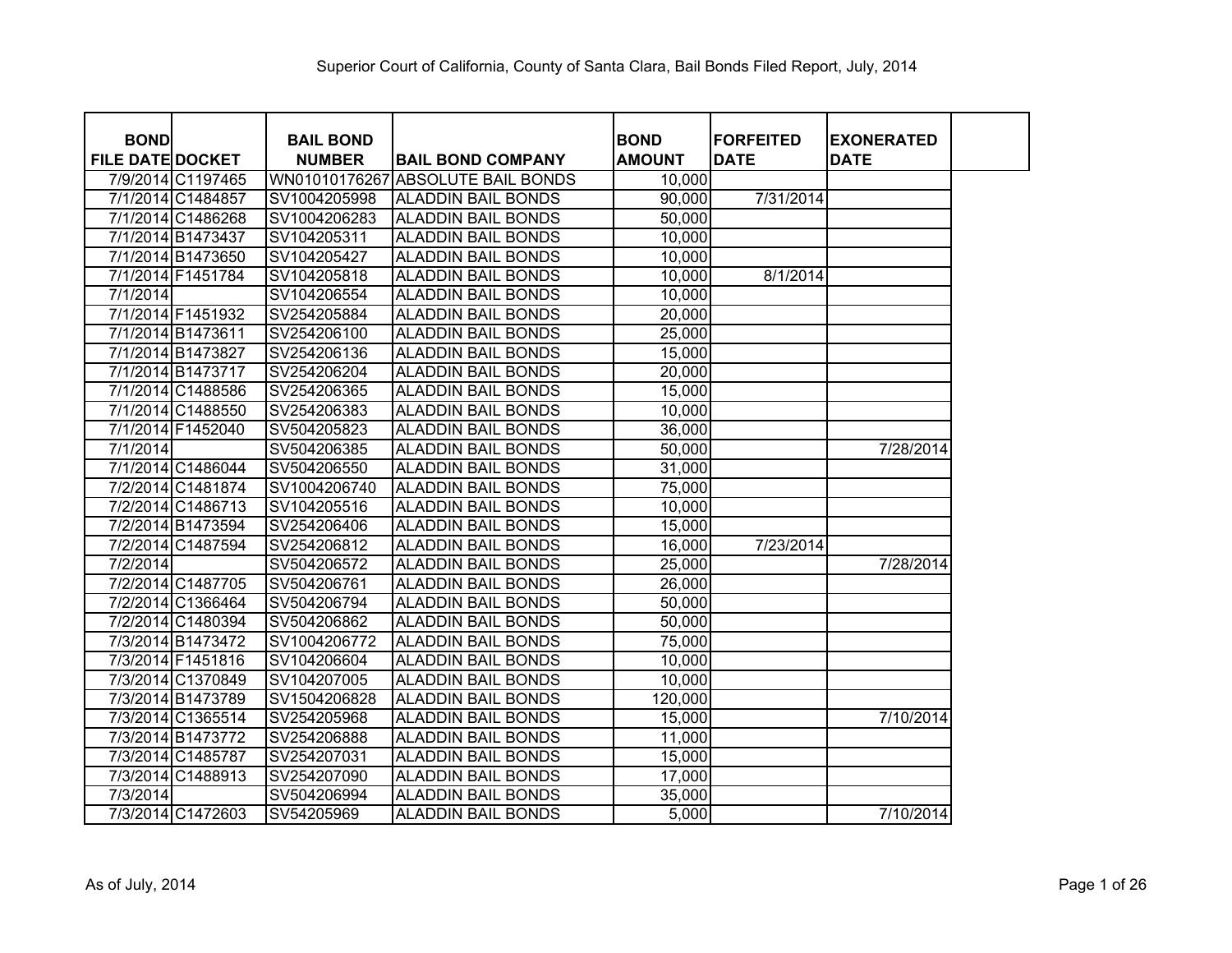| <b>BOND</b>             |                   | <b>BAIL BOND</b> |                           | <b>BOND</b>   | <b>FORFEITED</b> | <b>EXONERATED</b> |
|-------------------------|-------------------|------------------|---------------------------|---------------|------------------|-------------------|
| <b>FILE DATE DOCKET</b> |                   | <b>NUMBER</b>    | <b>BAIL BOND COMPANY</b>  | <b>AMOUNT</b> | <b>DATE</b>      | <b>DATE</b>       |
| 7/7/2014                |                   | SV1004177643     | <b>ALADDIN BAIL BONDS</b> | 51,000        |                  | 8/4/2014          |
|                         | 7/7/2014 C1482832 | SV1004206447     | <b>ALADDIN BAIL BONDS</b> | 60,000        |                  |                   |
|                         | 7/7/2014 C1485834 | SV1004206707     | <b>ALADDIN BAIL BONDS</b> | 60,000        |                  |                   |
| 7/7/2014                |                   | SV1004207839     | <b>ALADDIN BAIL BONDS</b> | 75,000        |                  | 8/1/2014          |
|                         | 7/7/2014 FF197488 | SV104186512      | <b>ALADDIN BAIL BONDS</b> | 7,500         |                  |                   |
|                         | 7/7/2014 C1486713 | SV104206681      | <b>ALADDIN BAIL BONDS</b> | 10,000        |                  |                   |
|                         | 7/7/2014 C1486687 | SV104206768      | <b>ALADDIN BAIL BONDS</b> | 10,000        |                  |                   |
|                         | 7/7/2014 C1488932 | SV104207336      | <b>ALADDIN BAIL BONDS</b> | 10,000        |                  |                   |
|                         | 7/7/2014 C1484443 | SV104207527      | <b>ALADDIN BAIL BONDS</b> | 10,000        |                  |                   |
| 7/7/2014                |                   | SV104207987      | <b>ALADDIN BAIL BONDS</b> | 10,000        |                  |                   |
|                         | 7/7/2014 C1474292 | SV104208031      | <b>ALADDIN BAIL BONDS</b> | 5,000         |                  | 7/14/2014         |
|                         | 7/7/2014 F1243542 | SV254206903      | <b>ALADDIN BAIL BONDS</b> | 25,000        |                  | 7/8/2014          |
|                         | 7/7/2014 F1243542 | SV254207038      | <b>ALADDIN BAIL BONDS</b> | 25,000        |                  |                   |
|                         | 7/7/2014 C1480504 | SV254207468      | <b>ALADDIN BAIL BONDS</b> | 20,000        |                  |                   |
| 7/7/2014                |                   | SV254207636      | <b>ALADDIN BAIL BONDS</b> | 17,000        |                  | 7/31/2014         |
| 7/7/2014                |                   | SV254208085      | <b>ALADDIN BAIL BONDS</b> | 20,000        |                  | 8/1/2014          |
|                         | 7/7/2014 C1473665 | SV254208108      | <b>ALADDIN BAIL BONDS</b> | 20,000        |                  |                   |
|                         | 7/7/2014 C1488389 | SV254208125      | <b>ALADDIN BAIL BONDS</b> | 11,000        |                  |                   |
| 7/7/2014                |                   | SV254208282      | <b>ALADDIN BAIL BONDS</b> | 20,000        |                  | 8/1/2014          |
| 7/7/2014                |                   | SV254208286      | <b>ALADDIN BAIL BONDS</b> | 20,000        |                  | 8/4/2014          |
| 7/7/2014                |                   | SV254208314      | <b>ALADDIN BAIL BONDS</b> | 16,000        |                  | 8/4/2014          |
| 7/7/2014                |                   | SV254208496      | <b>ALADDIN BAIL BONDS</b> | 25,000        |                  | 8/4/2014          |
|                         | 7/7/2014 C1482114 | SV504207335      | <b>ALADDIN BAIL BONDS</b> | 35,000        |                  |                   |
|                         | 7/7/2014 C1476875 | SV504207494      | <b>ALADDIN BAIL BONDS</b> | 20,000        |                  |                   |
| 7/7/2014                |                   | SV504208082      | <b>ALADDIN BAIL BONDS</b> | 35,000        |                  | 8/4/2014          |
|                         | 7/7/2014 F1451512 | SV54206991       | <b>ALADDIN BAIL BONDS</b> | 5,000         |                  |                   |
|                         | 7/7/2014 B1473213 | SV54207058       | <b>ALADDIN BAIL BONDS</b> | 5,000         |                  |                   |
| 7/7/2014                |                   | SV54207342       | <b>ALADDIN BAIL BONDS</b> | 5,000         |                  |                   |
| 7/7/2014                |                   | SV54207834       | <b>ALADDIN BAIL BONDS</b> | 1,000         |                  |                   |
| 7/7/2014                |                   | SV54207840       | <b>ALADDIN BAIL BONDS</b> | 2,000         |                  |                   |
|                         | 7/7/2014 C1243709 | SV54208215       | <b>ALADDIN BAIL BONDS</b> | 5,000         |                  |                   |
|                         | 7/8/2014 C1365968 | SV104208601      | <b>ALADDIN BAIL BONDS</b> | 10,000        |                  |                   |
|                         | 7/8/2014 B1471897 | SV254207022      | <b>ALADDIN BAIL BONDS</b> | 25,000        |                  |                   |
| 7/8/2014                |                   | SV254207911      | <b>ALADDIN BAIL BONDS</b> | 15,000        |                  |                   |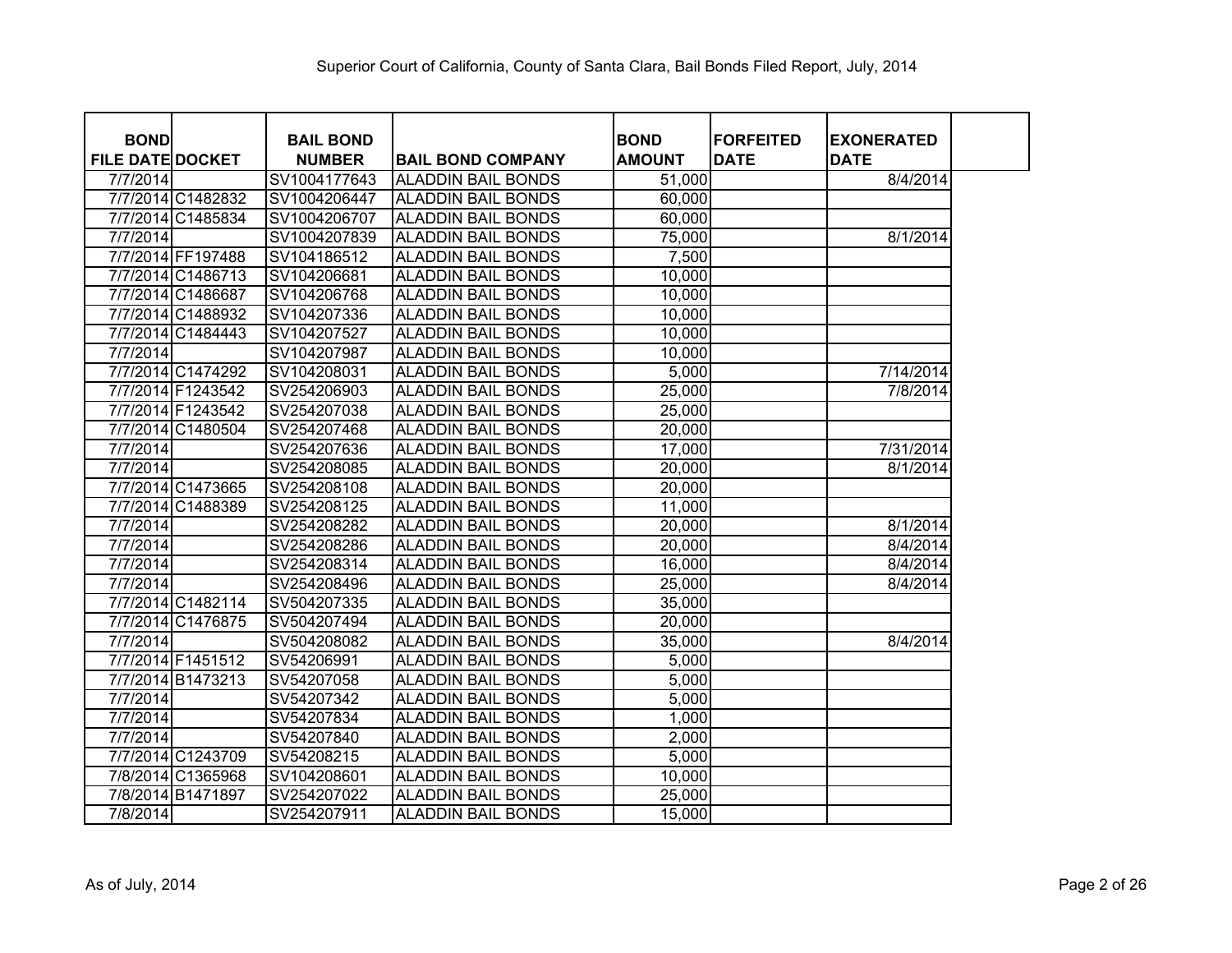| <b>BOND</b>             |                    | <b>BAIL BOND</b> |                           | <b>BOND</b>   | <b>FORFEITED</b> | <b>EXONERATED</b> |
|-------------------------|--------------------|------------------|---------------------------|---------------|------------------|-------------------|
| <b>FILE DATE DOCKET</b> |                    | <b>NUMBER</b>    | <b>BAIL BOND COMPANY</b>  | <b>AMOUNT</b> | <b>DATE</b>      | <b>DATE</b>       |
| 7/8/2014                |                    | SV254208714      | <b>ALADDIN BAIL BONDS</b> | 25,000        |                  |                   |
| 7/8/2014                |                    | SV504207711      | <b>ALADDIN BAIL BONDS</b> | 45,000        |                  |                   |
|                         | 7/8/2014 B1472809  | SV54206957       | <b>ALADDIN BAIL BONDS</b> | 5,000         |                  |                   |
|                         | 7/8/2014 C1365654  | SV54207833       | <b>ALADDIN BAIL BONDS</b> | 2,000         |                  |                   |
|                         | 7/9/2014 B1471908  | SV1004206627     | <b>ALADDIN BAIL BONDS</b> | 35,000        |                  |                   |
|                         | 7/9/2014 C1480794  | SV1004208206     | <b>ALADDIN BAIL BONDS</b> | 65,000        |                  |                   |
|                         | 7/9/2014 F1451831  | SV104208376      | <b>ALADDIN BAIL BONDS</b> | 10,000        |                  | 7/25/2014         |
|                         | 7/9/2014 C1483361  | SV254207682      | <b>ALADDIN BAIL BONDS</b> | 25,000        |                  |                   |
|                         | 7/9/2014 F1451491  | SV254208664      | <b>ALADDIN BAIL BONDS</b> | 20,000        |                  | 7/15/2014         |
|                         | 7/9/2014 B1474094  | SV254208727      | <b>ALADDIN BAIL BONDS</b> | 11,000        | 8/5/2014         |                   |
|                         | 7/9/2014 C1478663  | SV254208826      | <b>ALADDIN BAIL BONDS</b> | 21,000        | 7/22/2014        |                   |
| 7/9/2014                |                    | SV254208856      | <b>ALADDIN BAIL BONDS</b> | 16,000        |                  |                   |
|                         | 7/9/2014 C1351616  | SV254208925      | <b>ALADDIN BAIL BONDS</b> | 20,000        |                  |                   |
|                         | 7/9/2014 C1482871  | SV504207678      | <b>ALADDIN BAIL BONDS</b> | 35,000        |                  |                   |
|                         | 7/10/2014 B1473517 | SV254208882      | <b>ALADDIN BAIL BONDS</b> | 20,000        |                  |                   |
|                         | 7/10/2014 C1369888 | SV254209300      | <b>ALADDIN BAIL BONDS</b> | 20,000        |                  |                   |
|                         | 7/10/2014 C1366158 | SV504209046      | <b>ALADDIN BAIL BONDS</b> | 50,000        |                  |                   |
|                         | 7/11/2014 B1365013 | SV1004208941     | <b>ALADDIN BAIL BONDS</b> | 100,000       |                  |                   |
|                         | 7/11/2014 B1264067 | SV104208461      | <b>ALADDIN BAIL BONDS</b> | 7,500         |                  |                   |
|                         | 7/11/2014 C1485672 | SV104209186      | <b>ALADDIN BAIL BONDS</b> | 10,000        |                  |                   |
|                         | 7/11/2014 C1488245 | SV104209358      | <b>ALADDIN BAIL BONDS</b> | 10,000        |                  |                   |
|                         | 7/11/2014 C1360685 | SV104209428      | <b>ALADDIN BAIL BONDS</b> | 10,000        |                  |                   |
|                         | 7/11/2014 B1471669 | SV104209465      | <b>ALADDIN BAIL BONDS</b> | 10,000        |                  |                   |
|                         | 7/11/2014 C1369051 | SV104209606      | <b>ALADDIN BAIL BONDS</b> | 10,000        |                  |                   |
|                         | 7/11/2014 B1473550 | SV1504209291     | <b>ALADDIN BAIL BONDS</b> | 125,000       |                  |                   |
|                         | 7/11/2014 B1473395 | SV254209139      | <b>ALADDIN BAIL BONDS</b> | 20,000        |                  |                   |
| 7/11/2014               |                    | SV254209440      | <b>ALADDIN BAIL BONDS</b> | 15,000        |                  |                   |
|                         | 7/11/2014 C1480198 | SV254209469      | <b>ALADDIN BAIL BONDS</b> | 10,000        |                  |                   |
|                         | 7/11/2014 C1482723 | SV254209559      | <b>ALADDIN BAIL BONDS</b> | 20,000        |                  |                   |
|                         | 7/11/2014 B1473551 | SV504209104      | <b>ALADDIN BAIL BONDS</b> | 50,000        |                  |                   |
|                         | 7/11/2014 B1473697 | SV504209193      | <b>ALADDIN BAIL BONDS</b> | 30,000        |                  |                   |
|                         | 7/11/2014 C1487105 | SV504209426      | <b>ALADDIN BAIL BONDS</b> | 31,000        |                  |                   |
|                         | 7/11/2014 C1475151 | SV504209460      | <b>ALADDIN BAIL BONDS</b> | 25,000        |                  |                   |
|                         | 7/11/2014 C1077806 | SV54207790       | <b>ALADDIN BAIL BONDS</b> | 2,000         |                  |                   |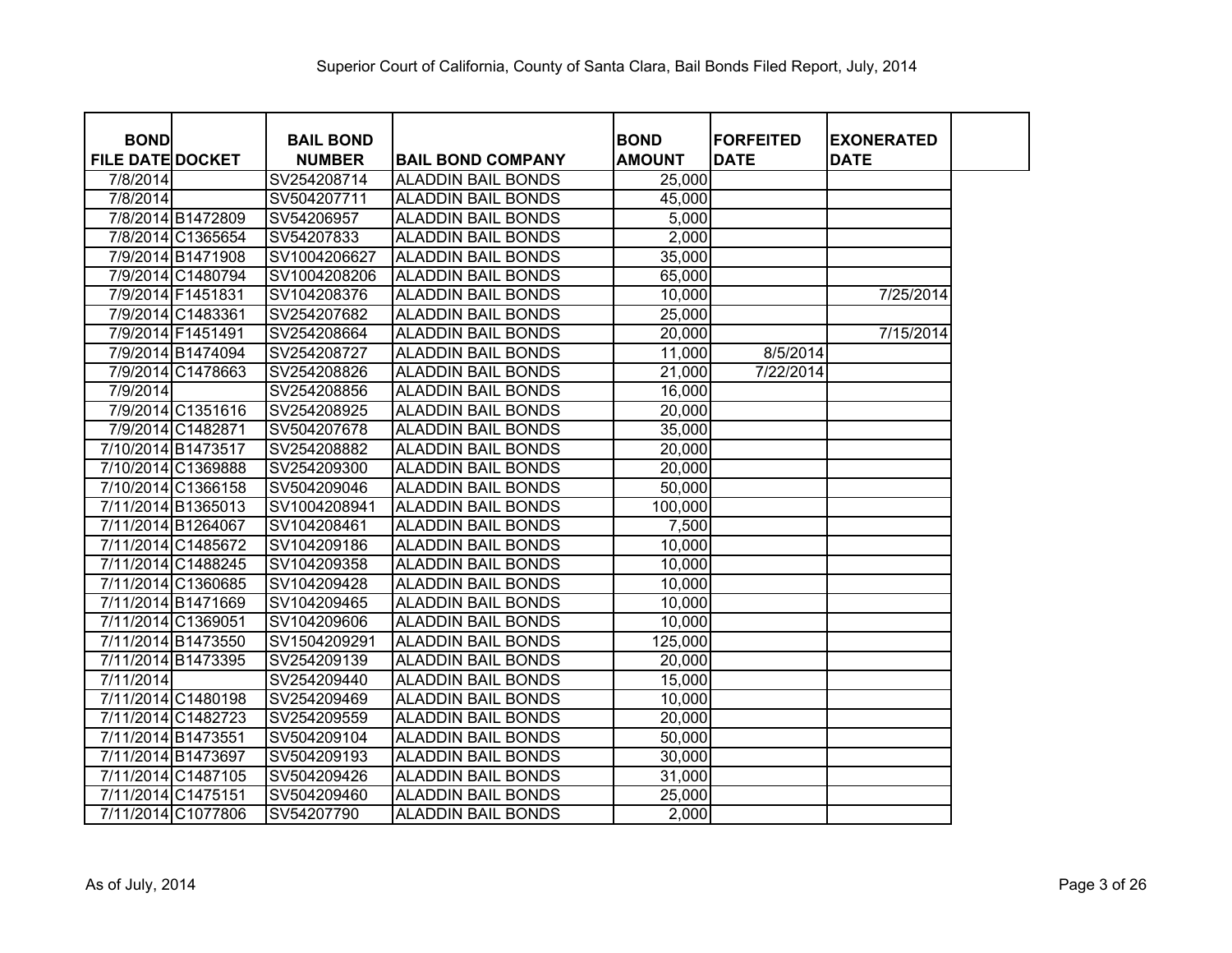| <b>BOND</b>             | <b>BAIL BOND</b> |                           | <b>BOND</b>   | <b>FORFEITED</b> | <b>EXONERATED</b> |  |
|-------------------------|------------------|---------------------------|---------------|------------------|-------------------|--|
| <b>FILE DATE DOCKET</b> | <b>NUMBER</b>    | <b>BAIL BOND COMPANY</b>  | <b>AMOUNT</b> | <b>DATE</b>      | <b>DATE</b>       |  |
| 7/14/2014               | SV1004209897     | <b>ALADDIN BAIL BONDS</b> | 62,000        |                  |                   |  |
| 7/14/2014 C1487970      | SV1004210440     | <b>ALADDIN BAIL BONDS</b> | 76,000        |                  |                   |  |
| 7/14/2014 C1483396      | SV104210160      | <b>ALADDIN BAIL BONDS</b> | 10,000        |                  |                   |  |
| 7/14/2014               | SV104210248      | <b>ALADDIN BAIL BONDS</b> | 10,000        |                  |                   |  |
| 7/14/2014 C1246819      | SV2504210432     | <b>ALADDIN BAIL BONDS</b> | 250,000       |                  |                   |  |
| 7/14/2014 C1481955      | SV254209369      | <b>ALADDIN BAIL BONDS</b> | 10,000        | 7/14/2014        |                   |  |
| 7/14/2014 B1473625      | SV254209478      | <b>ALADDIN BAIL BONDS</b> | 10,000        |                  |                   |  |
| 7/14/2014               | SV254209840      | <b>ALADDIN BAIL BONDS</b> | 20,000        |                  |                   |  |
| 7/14/2014 C1486457      | SV254210143      | <b>ALADDIN BAIL BONDS</b> | 25,000        |                  |                   |  |
| 7/14/2014               | SV254210145      | <b>ALADDIN BAIL BONDS</b> | 15,000        |                  |                   |  |
| 7/14/2014 C1483521      | SV254210200      | <b>ALADDIN BAIL BONDS</b> | 15,000        |                  |                   |  |
| 7/14/2014               | SV254210375      | <b>ALADDIN BAIL BONDS</b> | 16,000        |                  |                   |  |
| 7/14/2014               | SV254210437      | <b>ALADDIN BAIL BONDS</b> | 15,000        |                  |                   |  |
| 7/14/2014               | SV254210443      | <b>ALADDIN BAIL BONDS</b> | 25,000        |                  |                   |  |
| 7/14/2014 C1475349      | SV254210470      | <b>ALADDIN BAIL BONDS</b> | 11,000        | 7/18/2014        |                   |  |
| 7/14/2014               | SV254210491      | <b>ALADDIN BAIL BONDS</b> | 10,000        |                  |                   |  |
| 7/14/2014 C1488537      | SV504209700      | <b>ALADDIN BAIL BONDS</b> | 26,000        |                  |                   |  |
| 7/14/2014 C1246838      | SV504209820      | <b>ALADDIN BAIL BONDS</b> | 40,000        | 7/25/2014        |                   |  |
| 7/14/2014               | SV504210179      | <b>ALADDIN BAIL BONDS</b> | 27,250        |                  |                   |  |
| 7/14/2014 C1488537      | SV504210199      | <b>ALADDIN BAIL BONDS</b> | 26,000        |                  |                   |  |
| 7/14/2014 C1488023      | SV504210269      | <b>ALADDIN BAIL BONDS</b> | 31,000        |                  |                   |  |
| 7/14/2014               | SV504210290      | <b>ALADDIN BAIL BONDS</b> | 46,250        |                  |                   |  |
| 7/14/2014               | SV504210545      | <b>ALADDIN BAIL BONDS</b> | 36,000        |                  |                   |  |
| 7/14/2014 C1485068      | SV54210574       | <b>ALADDIN BAIL BONDS</b> | 5,000         |                  |                   |  |
| 7/15/2014 C1121367      | SV104210872      | <b>ALADDIN BAIL BONDS</b> | 10,000        |                  |                   |  |
| 7/15/2014 C1485814      | SV254210707      | <b>ALADDIN BAIL BONDS</b> | 20,000        |                  |                   |  |
| 7/15/2014               | SV254210805      | <b>ALADDIN BAIL BONDS</b> | 25,000        |                  |                   |  |
| 7/15/2014 C1482851      | SV254210806      | <b>ALADDIN BAIL BONDS</b> | 20,000        |                  |                   |  |
| 7/15/2014 C1487095      | SV254210870      | <b>ALADDIN BAIL BONDS</b> | 11,000        |                  |                   |  |
| 7/15/2014               | SV504177630      | <b>ALADDIN BAIL BONDS</b> | 26,000        |                  |                   |  |
| 7/15/2014 B1262508      | SV54208243       | ALADDIN BAIL BONDS        | 5,000         |                  |                   |  |
| 7/15/2014 C1485254      | SV54210791       | <b>ALADDIN BAIL BONDS</b> | 5,000         |                  |                   |  |
| 7/15/2014 C1485296      | SV54210808       | <b>ALADDIN BAIL BONDS</b> | 5,000         |                  |                   |  |
| 7/15/2014 C1225125      | SV54210871       | <b>ALADDIN BAIL BONDS</b> | 2,500         |                  |                   |  |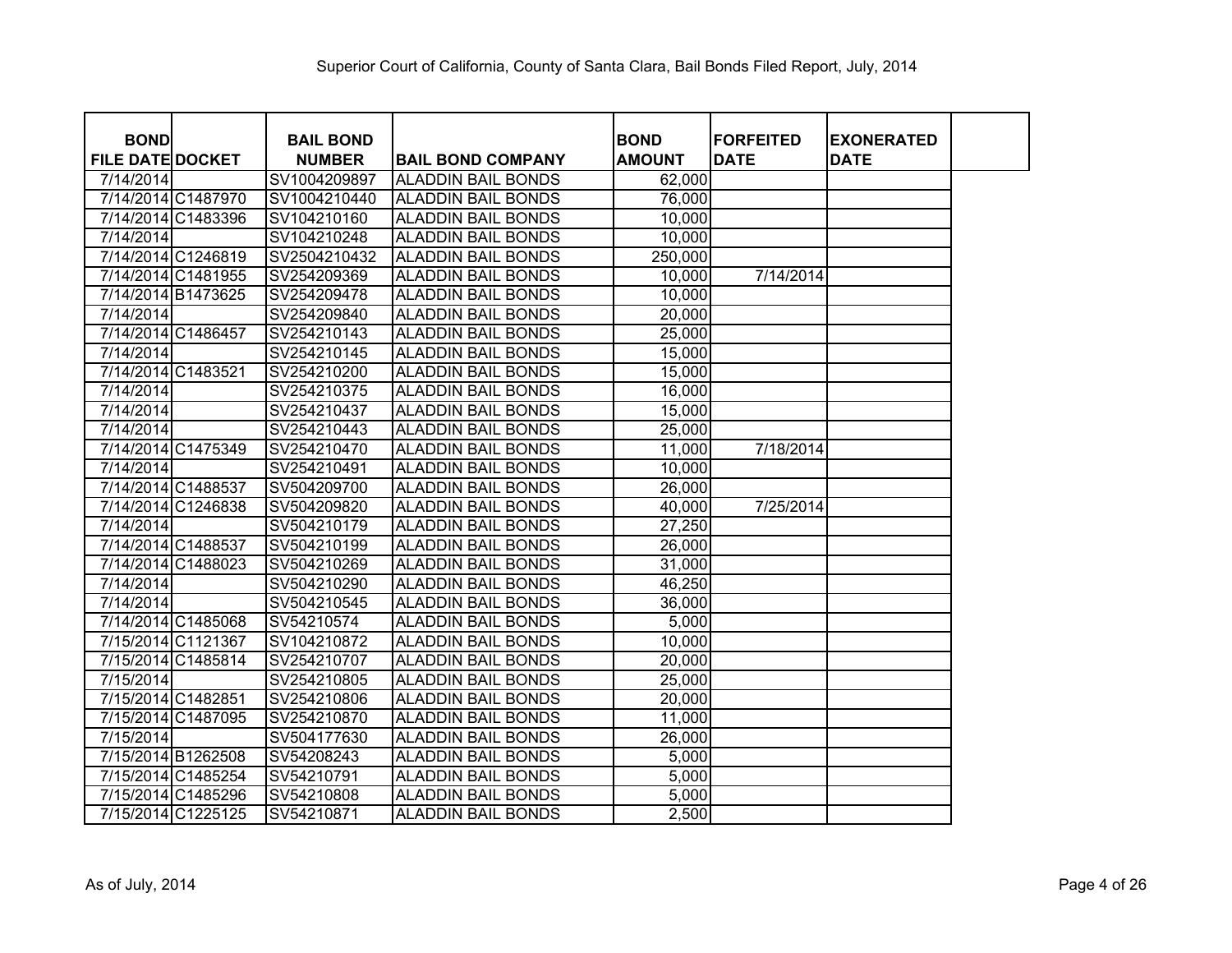| <b>BOND</b>             |                    | <b>BAIL BOND</b> |                           | <b>BOND</b>   | <b>FORFEITED</b> | <b>EXONERATED</b> |  |
|-------------------------|--------------------|------------------|---------------------------|---------------|------------------|-------------------|--|
| <b>FILE DATE DOCKET</b> |                    | <b>NUMBER</b>    | <b>BAIL BOND COMPANY</b>  | <b>AMOUNT</b> | <b>DATE</b>      | <b>DATE</b>       |  |
|                         | 7/15/2014 C1233234 | SV54210873       | <b>ALADDIN BAIL BONDS</b> | 5,000         |                  |                   |  |
|                         | 7/16/2014 B1473510 | SV1004209758     | <b>ALADDIN BAIL BONDS</b> | 60,000        |                  |                   |  |
|                         | 7/16/2014 B1471998 | SV1004209802     | <b>ALADDIN BAIL BONDS</b> | 60,000        | 8/5/2014         |                   |  |
|                         | 7/16/2014 B1473698 | SV1004210469     | <b>ALADDIN BAIL BONDS</b> | 85,000        |                  |                   |  |
|                         | 7/16/2014 C1489884 | SV1004210996     | <b>ALADDIN BAIL BONDS</b> | 61,000        |                  |                   |  |
|                         | 7/16/2014 F1451918 | SV104210467      | IALADDIN BAIL BONDS       | 10,000        | 7/29/2014        |                   |  |
| 7/16/2014               |                    | SV104210893      | <b>ALADDIN BAIL BONDS</b> | 10,000        |                  |                   |  |
|                         | 7/16/2014 C1120753 | SV254207698      | <b>ALADDIN BAIL BONDS</b> | 25,000        |                  |                   |  |
|                         | 7/16/2014 C1484089 | SV254209561      | <b>ALADDIN BAIL BONDS</b> | 20,000        |                  |                   |  |
|                         | 7/16/2014 B1472534 | SV254210042      | <b>ALADDIN BAIL BONDS</b> | 20,000        |                  |                   |  |
| 7/16/2014 F1452001      |                    | SV254210322      | <b>ALADDIN BAIL BONDS</b> | 10,000        |                  |                   |  |
|                         | 7/16/2014 B1473825 | SV254210844      | <b>ALADDIN BAIL BONDS</b> | 10,000        |                  |                   |  |
| 7/16/2014               |                    | SV254210925      | ALADDIN BAIL BONDS        | 25,000        |                  |                   |  |
| 7/16/2014               |                    | SV254210949      | <b>ALADDIN BAIL BONDS</b> | 10,000        |                  |                   |  |
|                         | 7/16/2014 C1486846 | SV254211147      | <b>ALADDIN BAIL BONDS</b> | 15,000        |                  |                   |  |
|                         | 7/16/2014 C1365115 | SV254211164      | <b>ALADDIN BAIL BONDS</b> | 15,000        |                  | 7/29/2014         |  |
|                         | 7/16/2014 F1451303 | SV504209945      | <b>ALADDIN BAIL BONDS</b> | 33,000        |                  | 7/25/2014         |  |
|                         | 7/16/2014 B1368412 | SV504210116      | <b>ALADDIN BAIL BONDS</b> | 40,000        |                  |                   |  |
| 7/17/2014               |                    | SV104211140      | <b>ALADDIN BAIL BONDS</b> | 10,000        |                  |                   |  |
|                         | 7/17/2014 C1486757 | SV254209808      | <b>ALADDIN BAIL BONDS</b> | 25,000        |                  |                   |  |
|                         | 7/17/2014 C1486256 | SV254210723      | <b>ALADDIN BAIL BONDS</b> | 25,000        |                  |                   |  |
|                         | 7/17/2014 C1485307 | SV254211213      | <b>ALADDIN BAIL BONDS</b> | 15,000        |                  |                   |  |
|                         | 7/17/2014 C1481677 | SV254211312      | <b>ALADDIN BAIL BONDS</b> | 15,000        |                  |                   |  |
| 7/17/2014               |                    | SV504211188      | <b>ALADDIN BAIL BONDS</b> | 25,000        |                  |                   |  |
| 7/17/2014 C1368171      |                    | SV54211256       | <b>ALADDIN BAIL BONDS</b> | 5,000         |                  |                   |  |
| 7/18/2014 C1485621      |                    | SV104211887      | <b>ALADDIN BAIL BONDS</b> | 10,000        |                  |                   |  |
|                         | 7/18/2014 C1230495 | SV104211979      | <b>ALADDIN BAIL BONDS</b> | 10,000        |                  |                   |  |
| 7/18/2014 F1450216      |                    | SV254211180      | <b>ALADDIN BAIL BONDS</b> | 20,000        |                  |                   |  |
|                         | 7/18/2014 C1487830 | SV254211483      | <b>ALADDIN BAIL BONDS</b> | 20,000        |                  |                   |  |
|                         | 7/18/2014 C1475370 | SV254211944      | <b>ALADDIN BAIL BONDS</b> | 25,000        |                  |                   |  |
| 7/18/2014               |                    | SV254211967      | <b>ALADDIN BAIL BONDS</b> | 25,000        |                  |                   |  |
| 7/18/2014 C1479721      |                    | SV254212009      | <b>ALADDIN BAIL BONDS</b> | 10,000        |                  |                   |  |
|                         | 7/18/2014 C1488723 | SV504177631      | <b>ALADDIN BAIL BONDS</b> | 30,000        |                  |                   |  |
|                         | 7/18/2014 C1485655 | SV504211543      | <b>ALADDIN BAIL BONDS</b> | 10,000        |                  |                   |  |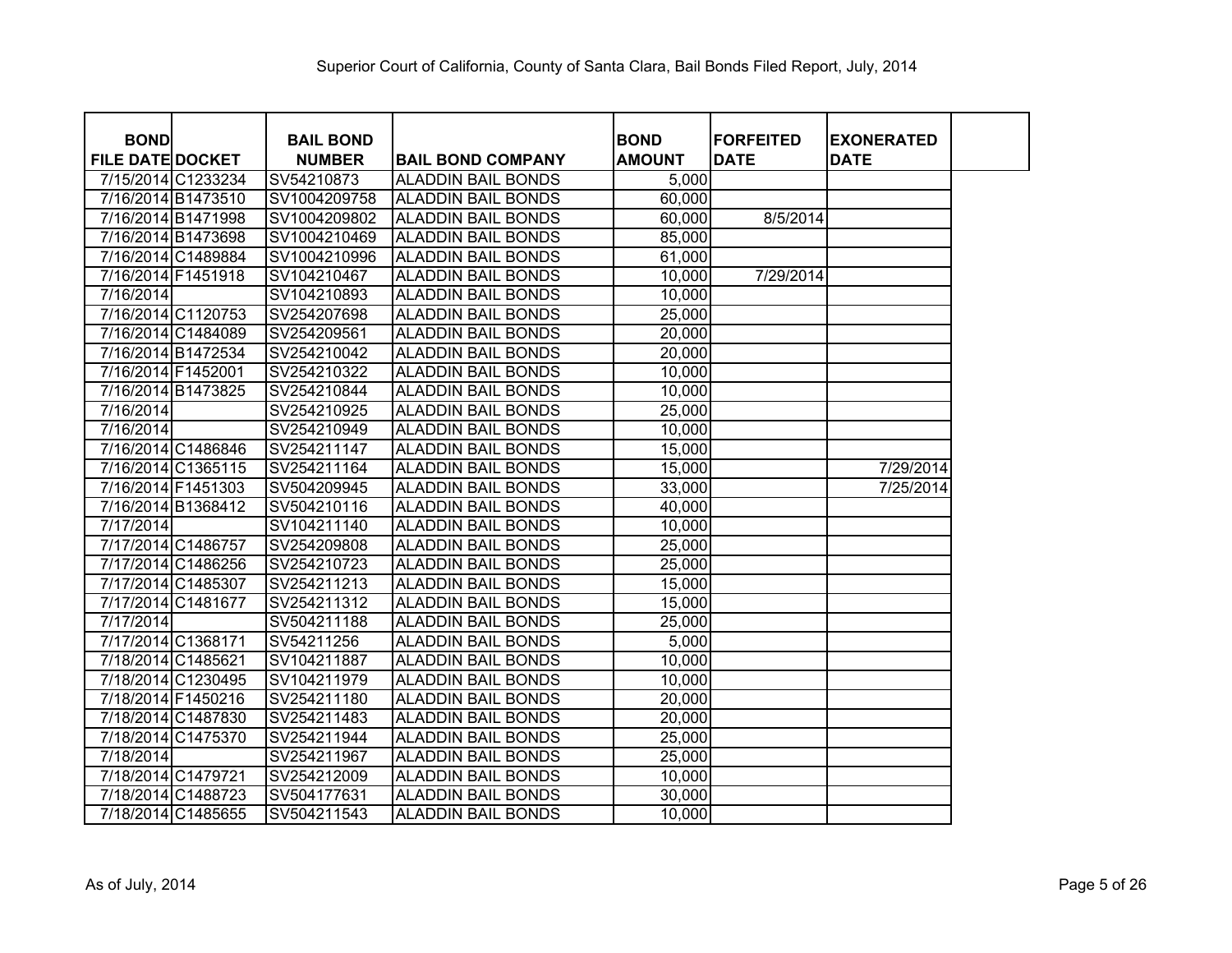| <b>BOND</b>             |                    | <b>BAIL BOND</b> |                           | <b>BOND</b>   | <b>FORFEITED</b> | <b>EXONERATED</b> |
|-------------------------|--------------------|------------------|---------------------------|---------------|------------------|-------------------|
| <b>FILE DATE DOCKET</b> |                    | <b>NUMBER</b>    | <b>BAIL BOND COMPANY</b>  | <b>AMOUNT</b> | <b>DATE</b>      | <b>DATE</b>       |
| 7/18/2014               |                    | SV504211852      | <b>ALADDIN BAIL BONDS</b> | 35,000        |                  |                   |
|                         | 7/18/2014 C1358853 | SV54210995       | <b>ALADDIN BAIL BONDS</b> | 2,000         | 7/18/2014        |                   |
|                         | 7/18/2014 C1489123 | SV54211964       | <b>ALADDIN BAIL BONDS</b> | 5,000         |                  |                   |
|                         | 7/21/2014 C1487853 | SV1004212313     | <b>ALADDIN BAIL BONDS</b> | 100,000       |                  |                   |
|                         | 7/21/2014 C1480594 | SV104209710      | <b>ALADDIN BAIL BONDS</b> | 10,000        |                  |                   |
|                         | 7/21/2014 C1370663 | SV104212358      | <b>ALADDIN BAIL BONDS</b> | 10,000        |                  |                   |
| 7/21/2014               |                    | SV104212413      | <b>ALADDIN BAIL BONDS</b> | 6,000         |                  |                   |
|                         | 7/21/2014 C1483325 | SV104212580      | <b>ALADDIN BAIL BONDS</b> | 10,000        | 7/25/2014        |                   |
| 7/21/2014               |                    | SV104212797      | <b>ALADDIN BAIL BONDS</b> | 5,000         |                  |                   |
|                         | 7/21/2014 B1473402 | SV254210389      | <b>ALADDIN BAIL BONDS</b> | 20,000        |                  |                   |
| 7/21/2014               |                    | SV254212034      | <b>ALADDIN BAIL BONDS</b> | 21,000        |                  |                   |
| 7/21/2014               |                    | SV254212059      | <b>ALADDIN BAIL BONDS</b> | 16,000        |                  |                   |
|                         | 7/21/2014 C1488589 | SV254212114      | <b>ALADDIN BAIL BONDS</b> | 15,000        |                  |                   |
| 7/21/2014               |                    | SV254212120      | <b>ALADDIN BAIL BONDS</b> | 11,000        |                  |                   |
|                         | 7/21/2014 C1488538 | SV254212212      | ALADDIN BAIL BONDS        | 15,000        |                  |                   |
|                         | 7/21/2014 C1487313 | SV254212300      | ALADDIN BAIL BONDS        | 20,000        |                  |                   |
|                         | 7/21/2014 C1367860 | SV254212581      | ALADDIN BAIL BONDS        | 25,000        | 7/25/2014        |                   |
| 7/21/2014               |                    | SV254212788      | <b>ALADDIN BAIL BONDS</b> | 20,000        |                  |                   |
|                         | 7/21/2014 C1489222 | SV254212807      | <b>ALADDIN BAIL BONDS</b> | 10,000        |                  |                   |
| 7/21/2014               |                    | SV254212957      | <b>ALADDIN BAIL BONDS</b> | 25,000        |                  |                   |
| 7/21/2014               |                    | SV504177632      | <b>ALADDIN BAIL BONDS</b> | 25,000        |                  |                   |
|                         | 7/21/2014 C1488721 | SV504212277      | <b>ALADDIN BAIL BONDS</b> | 50,000        |                  |                   |
| 7/21/2014               |                    | SV504212668      | <b>ALADDIN BAIL BONDS</b> | 35,000        |                  |                   |
| 7/21/2014               |                    | SV504212784      | <b>ALADDIN BAIL BONDS</b> | 31,000        |                  |                   |
| 7/21/2014               |                    | SV504212821      | <b>ALADDIN BAIL BONDS</b> | 50,000        |                  |                   |
|                         | 7/21/2014 C1480040 | SV54212579       | <b>ALADDIN BAIL BONDS</b> | 5,000         | 7/25/2014        |                   |
|                         | 7/21/2014 C1481257 | SV54212582       | <b>ALADDIN BAIL BONDS</b> | 5,000         | 7/25/2014        |                   |
|                         | 7/21/2014 C1485960 | SV54212760       | <b>ALADDIN BAIL BONDS</b> | 5,000         |                  |                   |
|                         | 7/22/2014 C1485510 | SV104213069      | <b>ALADDIN BAIL BONDS</b> | 6,000         |                  |                   |
| 7/22/2014               |                    | SV254177607      | <b>ALADDIN BAIL BONDS</b> | 16,000        |                  |                   |
|                         | 7/22/2014 C1472641 | SV254177609      | <b>ALADDIN BAIL BONDS</b> | 20,000        |                  |                   |
| 7/22/2014               |                    | SV254212596      | <b>ALADDIN BAIL BONDS</b> | 15,000        |                  |                   |
|                         | 7/22/2014 B1474041 | SV254212902      | <b>ALADDIN BAIL BONDS</b> | 25,000        |                  |                   |
| 7/22/2014               |                    | SV254212987      | <b>ALADDIN BAIL BONDS</b> | 15,000        |                  |                   |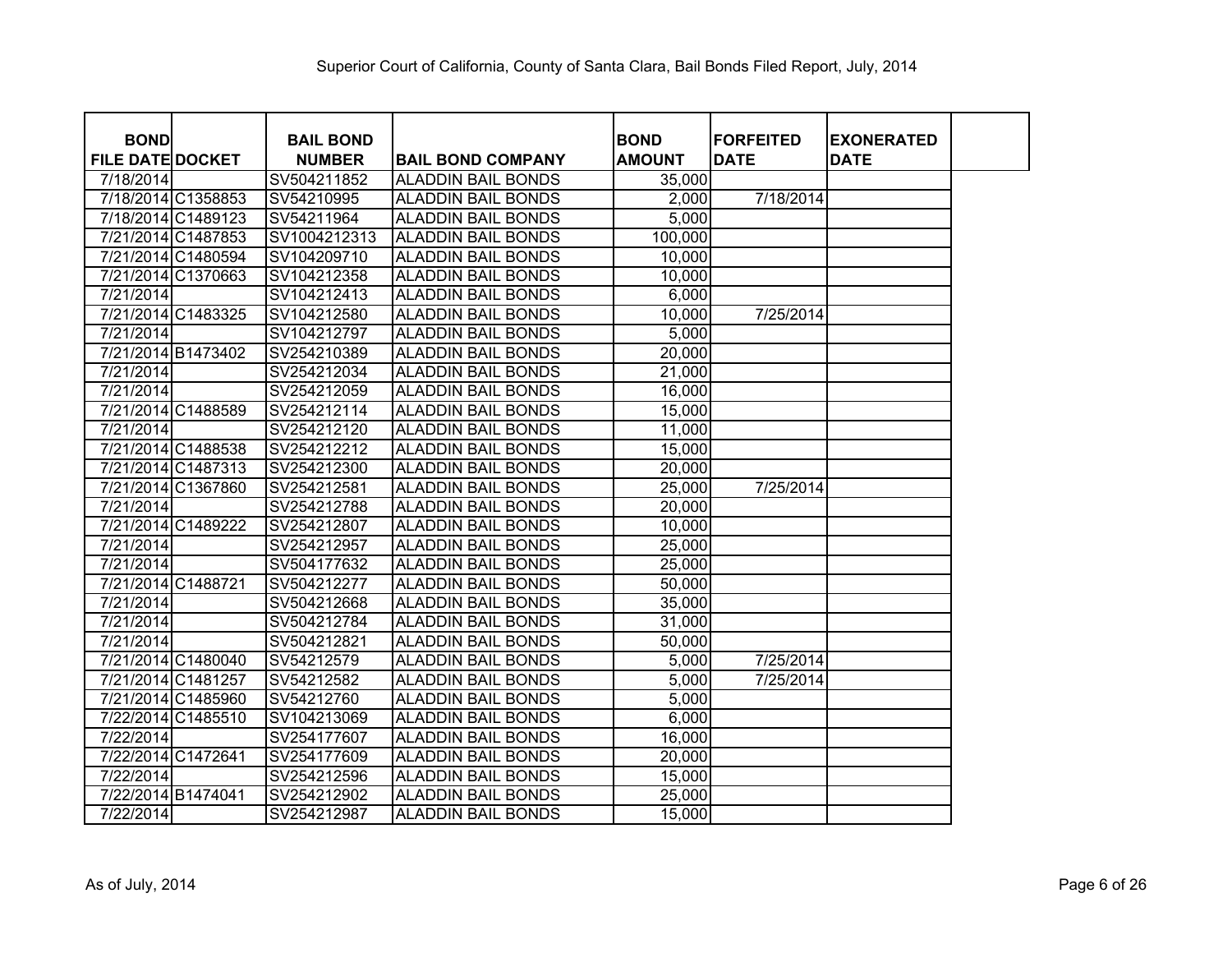| <b>BOND</b>             |                    | <b>BAIL BOND</b> |                           | <b>BOND</b>   | <b>FORFEITED</b> | <b>EXONERATED</b> |
|-------------------------|--------------------|------------------|---------------------------|---------------|------------------|-------------------|
| <b>FILE DATE DOCKET</b> |                    | <b>NUMBER</b>    | <b>BAIL BOND COMPANY</b>  | <b>AMOUNT</b> | <b>DATE</b>      | <b>DATE</b>       |
| 7/22/2014               |                    | SV254213104      | <b>ALADDIN BAIL BONDS</b> | 15,000        |                  |                   |
|                         | 7/22/2014 C1489208 | SV254213219      | <b>ALADDIN BAIL BONDS</b> | 25,000        |                  |                   |
| 7/22/2014               |                    | SV54212464       | <b>ALADDIN BAIL BONDS</b> | 5,000         |                  |                   |
| 7/22/2014               |                    | SV54213233       | <b>ALADDIN BAIL BONDS</b> | 5,000         |                  |                   |
|                         | 7/23/2014 C1486478 | SV104212169      | <b>ALADDIN BAIL BONDS</b> | 10,000        |                  |                   |
|                         | 7/23/2014 F1451036 | SV104212361      | <b>ALADDIN BAIL BONDS</b> | 10,000        |                  |                   |
|                         | 7/23/2014 C1487039 | SV104212538      | <b>ALADDIN BAIL BONDS</b> | 10,000        |                  |                   |
|                         | 7/23/2014 F1451794 | SV104213170      | <b>ALADDIN BAIL BONDS</b> | 7,500         |                  |                   |
|                         | 7/23/2014 C1478659 | SV104213338      | <b>ALADDIN BAIL BONDS</b> | 10,000        | 7/23/2014        |                   |
| 7/23/2014               |                    | SV104213425      | <b>ALADDIN BAIL BONDS</b> | 10,000        |                  |                   |
| 7/23/2014               |                    | SV254212762      | <b>ALADDIN BAIL BONDS</b> | 11,000        |                  |                   |
|                         | 7/23/2014 B1472867 | SV254212984      | <b>ALADDIN BAIL BONDS</b> | 25,000        |                  | 7/23/2014         |
|                         | 7/23/2014 F1451917 | SV254213158      | <b>ALADDIN BAIL BONDS</b> | 20,000        |                  |                   |
|                         | 7/23/2014 B1473333 | SV254213245      | <b>ALADDIN BAIL BONDS</b> | 25,000        |                  |                   |
|                         | 7/23/2014 C1489207 | SV254213458      | <b>ALADDIN BAIL BONDS</b> | 25,000        |                  |                   |
|                         | 7/23/2014 C1487217 | SV254213523      | ALADDIN BAIL BONDS        | 10,000        |                  |                   |
|                         | 7/23/2014 B1474084 | SV504213244      | ALADDIN BAIL BONDS        | 40,000        |                  |                   |
|                         | 7/23/2014 C1485985 | SV504213345      | ALADDIN BAIL BONDS        | 30,000        |                  |                   |
|                         | 7/23/2014 C1489229 | SV504213393      | <b>ALADDIN BAIL BONDS</b> | 30,000        |                  |                   |
|                         | 7/23/2014 C1487381 | SV504213441      | <b>ALADDIN BAIL BONDS</b> | 25,000        |                  | 7/29/2014         |
|                         | 7/23/2014 C1489132 | SV504213529      | <b>ALADDIN BAIL BONDS</b> | 50,000        |                  |                   |
|                         | 7/23/2014 C1244357 | SV54212076       | <b>ALADDIN BAIL BONDS</b> | 5,000         |                  |                   |
| 7/23/2014               |                    | SV54212335       | <b>ALADDIN BAIL BONDS</b> | 5,000         |                  |                   |
|                         | 7/23/2014 C1486811 | SV54213031       | <b>ALADDIN BAIL BONDS</b> | 5,000         |                  |                   |
|                         | 7/24/2014 B1368235 | SV104169697      | <b>ALADDIN BAIL BONDS</b> | 10,000        |                  |                   |
|                         | 7/24/2014 F1349303 | SV104211907      | <b>ALADDIN BAIL BONDS</b> | 10,000        | 7/29/2014        |                   |
|                         | 7/24/2014 F1451064 | SV104213064      | ALADDIN BAIL BONDS        | 6,000         |                  |                   |
|                         | 7/24/2014 C1485905 | SV104213076      | ALADDIN BAIL BONDS        | 10,000        |                  |                   |
|                         | 7/24/2014 C1365013 | SV104213831      | ALADDIN BAIL BONDS        | 6,000         |                  |                   |
| 7/24/2014               |                    | SV254213776      | <b>ALADDIN BAIL BONDS</b> | 16,000        |                  |                   |
| 7/24/2014               |                    | SV504177634      | <b>ALADDIN BAIL BONDS</b> | 45,000        |                  |                   |
|                         | 7/24/2014 F1451973 | SV504213400      | <b>ALADDIN BAIL BONDS</b> | 26,000        |                  |                   |
|                         | 7/25/2014 C1478926 | SV1004213932     | <b>ALADDIN BAIL BONDS</b> | 75,000        |                  |                   |
|                         | 7/25/2014 C1485687 | SV104212409      | <b>ALADDIN BAIL BONDS</b> | 10,000        |                  |                   |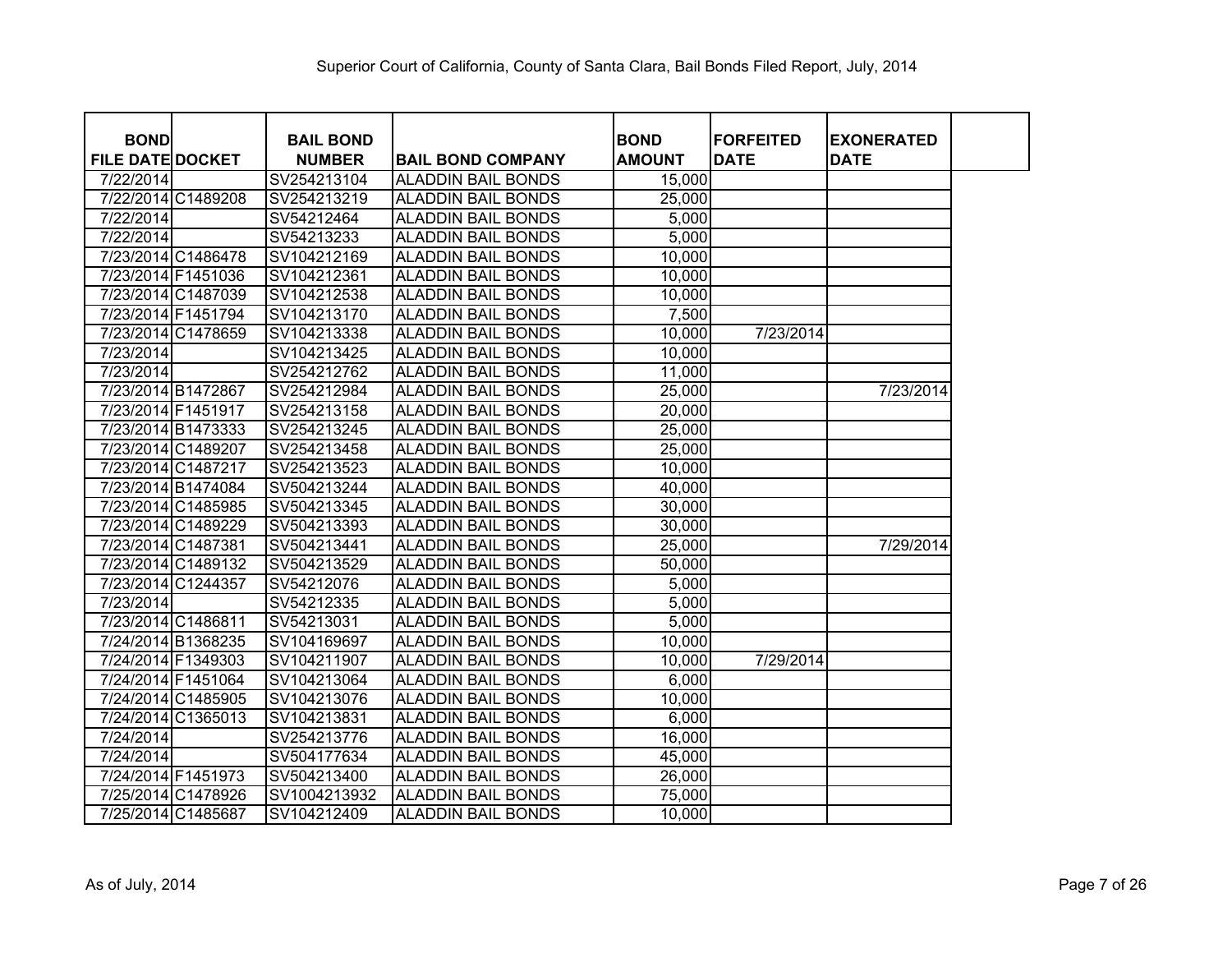| <b>BOND</b>             |                    | <b>BAIL BOND</b> |                           | <b>BOND</b>   | <b>FORFEITED</b> | <b>EXONERATED</b> |  |
|-------------------------|--------------------|------------------|---------------------------|---------------|------------------|-------------------|--|
| <b>FILE DATE DOCKET</b> |                    | <b>NUMBER</b>    | <b>BAIL BOND COMPANY</b>  | <b>AMOUNT</b> | <b>DATE</b>      | <b>DATE</b>       |  |
| 7/25/2014               |                    | SV104213848      | <b>ALADDIN BAIL BONDS</b> | 10,000        |                  |                   |  |
| 7/25/2014               |                    | SV104214057      | <b>ALADDIN BAIL BONDS</b> | 10,000        |                  |                   |  |
|                         | 7/25/2014 C1365583 | SV254214014      | <b>ALADDIN BAIL BONDS</b> | 25,000        |                  |                   |  |
|                         | 7/25/2014 C1479526 | SV504211384      | <b>ALADDIN BAIL BONDS</b> | 50,000        |                  |                   |  |
|                         | 7/25/2014 C1488719 | SV504214139      | <b>ALADDIN BAIL BONDS</b> | 50,000        |                  |                   |  |
|                         | 7/28/2014 C1356896 | SV1004214173     | <b>ALADDIN BAIL BONDS</b> | 45,000        |                  |                   |  |
| 7/28/2014 C1488961      |                    | SV1004215011     | <b>ALADDIN BAIL BONDS</b> | 80,000        |                  |                   |  |
|                         | 7/28/2014 C1477353 | SV104214174      | <b>ALADDIN BAIL BONDS</b> | 10,000        |                  |                   |  |
| 7/28/2014               |                    | SV104214598      | <b>ALADDIN BAIL BONDS</b> | 6,000         |                  |                   |  |
|                         | 7/28/2014 C1485260 | SV104214703      | <b>ALADDIN BAIL BONDS</b> | 10,000        |                  |                   |  |
|                         | 7/28/2014 C1490163 | SV104214794      | <b>ALADDIN BAIL BONDS</b> | 10,000        |                  |                   |  |
|                         | 7/28/2014 C1487208 | SV104214834      | <b>ALADDIN BAIL BONDS</b> | 10,000        |                  |                   |  |
| 7/28/2014               |                    | SV1504214850     | <b>ALADDIN BAIL BONDS</b> | 101,000       |                  |                   |  |
| 7/28/2014 C1484341      |                    | SV254211360      | <b>ALADDIN BAIL BONDS</b> | 20,000        |                  |                   |  |
| 7/28/2014               |                    | SV254214413      | <b>ALADDIN BAIL BONDS</b> | 12,000        |                  |                   |  |
|                         | 7/28/2014 C1481929 | SV254214439      | <b>ALADDIN BAIL BONDS</b> | 20,000        |                  |                   |  |
|                         | 7/28/2014 C1488736 | SV254214444      | <b>ALADDIN BAIL BONDS</b> | 25,000        |                  |                   |  |
| 7/28/2014               |                    | SV254214458      | <b>ALADDIN BAIL BONDS</b> | 20,000        |                  |                   |  |
| 7/28/2014               |                    | SV254214622      | <b>ALADDIN BAIL BONDS</b> | 20,000        |                  |                   |  |
|                         | 7/28/2014 C1487234 | SV254214977      | <b>ALADDIN BAIL BONDS</b> | 15,000        |                  |                   |  |
|                         | 7/28/2014 C1481215 | SV504124473      | <b>ALADDIN BAIL BONDS</b> | 40,000        |                  |                   |  |
|                         | 7/28/2014 C1488748 | SV504214835      | <b>ALADDIN BAIL BONDS</b> | 50,000        |                  |                   |  |
|                         | 7/28/2014 C1486238 | SV54211361       | <b>ALADDIN BAIL BONDS</b> | 1,000         |                  |                   |  |
|                         | 7/28/2014 C1487326 | SV54213723       | <b>ALADDIN BAIL BONDS</b> | 5,000         |                  |                   |  |
|                         | 7/28/2014 C1357750 | SV54214175       | <b>ALADDIN BAIL BONDS</b> | 5,000         |                  |                   |  |
| 7/28/2014 C1479801      |                    | SV54214599       | <b>ALADDIN BAIL BONDS</b> | 5,000         |                  |                   |  |
|                         | 7/28/2014 C1474202 | SV54214748       | <b>ALADDIN BAIL BONDS</b> | 2,500         |                  |                   |  |
|                         | 7/29/2014 B1471713 | SV1004214681     | <b>ALADDIN BAIL BONDS</b> | 80,000        |                  |                   |  |
| 7/29/2014               |                    | SV1004215393     | <b>ALADDIN BAIL BONDS</b> | 70,000        |                  |                   |  |
|                         | 7/29/2014 C1354077 | SV104154135      | <b>ALADDIN BAIL BONDS</b> | 10,000        |                  |                   |  |
| 7/29/2014 F1245149      |                    | SV104214143      | <b>ALADDIN BAIL BONDS</b> | 10,000        |                  |                   |  |
| 7/29/2014 F1452036      |                    | SV104214508      | <b>ALADDIN BAIL BONDS</b> | 10,000        |                  |                   |  |
| 7/29/2014 F1451758      |                    | SV104214749      | <b>ALADDIN BAIL BONDS</b> | 10,000        |                  |                   |  |
| 7/29/2014 F1451896      |                    | SV104214864      | <b>ALADDIN BAIL BONDS</b> | 6,000         |                  |                   |  |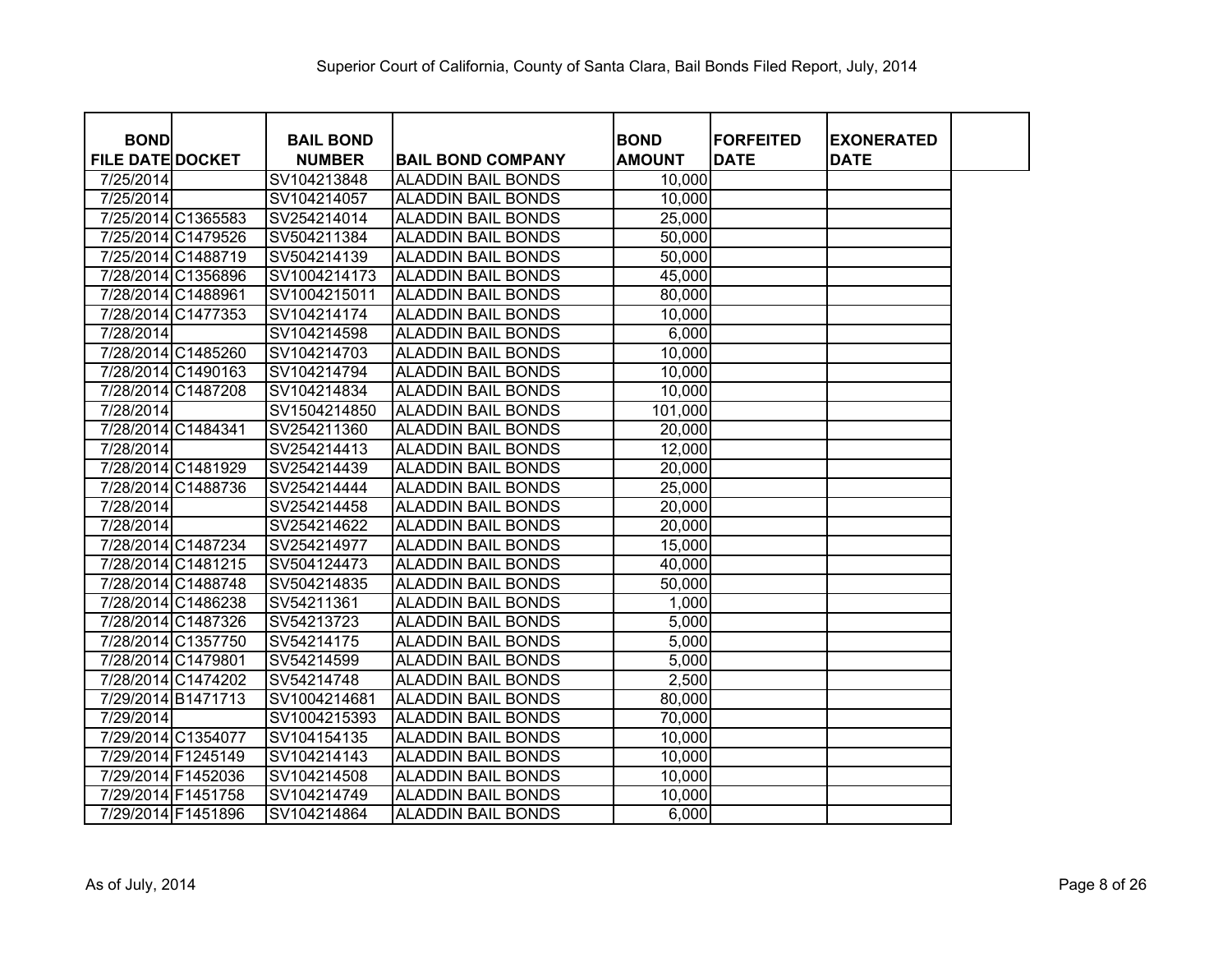| <b>BOND</b>             |                    | <b>BAIL BOND</b> |                           | <b>BOND</b>   | <b>FORFEITED</b> | <b>EXONERATED</b> |
|-------------------------|--------------------|------------------|---------------------------|---------------|------------------|-------------------|
| <b>FILE DATE DOCKET</b> |                    | <b>NUMBER</b>    | <b>BAIL BOND COMPANY</b>  | <b>AMOUNT</b> | <b>DATE</b>      | <b>DATE</b>       |
| 7/29/2014               |                    | SV104215203      | <b>ALADDIN BAIL BONDS</b> | 10,000        |                  |                   |
|                         | 7/29/2014 C1489997 | SV104215372      | <b>ALADDIN BAIL BONDS</b> | 10,000        |                  |                   |
|                         | 7/29/2014 C1489450 | SV104215374      | <b>ALADDIN BAIL BONDS</b> | 10,000        |                  |                   |
|                         | 7/29/2014 B1473173 | SV254213119      | <b>ALADDIN BAIL BONDS</b> | 15,000        |                  |                   |
|                         | 7/29/2014 B1472981 | SV254213781      | <b>ALADDIN BAIL BONDS</b> | 20,000        |                  |                   |
|                         | 7/29/2014 B1260448 | SV254213830      | <b>ALADDIN BAIL BONDS</b> | 25,000        |                  |                   |
|                         | 7/29/2014 C1360855 | SV254215161      | <b>ALADDIN BAIL BONDS</b> | 10,000        |                  |                   |
|                         | 7/29/2014 B1472338 | SV504213097      | <b>ALADDIN BAIL BONDS</b> | 50,000        |                  |                   |
|                         | 7/29/2014 F1451914 | SV504214542      | <b>ALADDIN BAIL BONDS</b> | 50,000        | 7/29/2014        |                   |
|                         | 7/29/2014 B1474097 | SV504214756      | <b>ALADDIN BAIL BONDS</b> | 25,000        |                  |                   |
|                         | 7/29/2014 F1348031 | SV504215295      | <b>ALADDIN BAIL BONDS</b> | 35,000        |                  |                   |
|                         | 7/29/2014 F1243945 | SV542113972      | <b>ALADDIN BAIL BONDS</b> | 5,000         |                  |                   |
|                         | 7/29/2014 F1450628 | SV54214495       | <b>ALADDIN BAIL BONDS</b> | 5,000         |                  |                   |
|                         | 7/29/2014 C1488201 | SV54215410       | <b>ALADDIN BAIL BONDS</b> | 5,000         |                  |                   |
|                         | 7/30/2014 C1488789 | SV1004215623     | <b>ALADDIN BAIL BONDS</b> | 55,000        |                  |                   |
| 7/30/2014               |                    | SV1004215631     | <b>ALADDIN BAIL BONDS</b> | 11,000        |                  |                   |
|                         | 7/30/2014 B1474046 | SV1504215299     | <b>ALADDIN BAIL BONDS</b> | 110,000       |                  |                   |
|                         | 7/30/2014 B1474039 | SV254215226      | <b>ALADDIN BAIL BONDS</b> | 21,000        |                  |                   |
|                         | 7/30/2014 C1489421 | SV254215625      | <b>ALADDIN BAIL BONDS</b> | 12,000        |                  |                   |
| 7/30/2014               |                    | SV254215659      | <b>ALADDIN BAIL BONDS</b> | 25,000        |                  |                   |
| 7/30/2014               |                    | SV504215129      | <b>ALADDIN BAIL BONDS</b> | 5,000         |                  |                   |
| 7/30/2014               |                    | SV504215317      | <b>ALADDIN BAIL BONDS</b> | 31,000        |                  |                   |
|                         | 7/30/2014 C1484036 | SV504215665      | <b>ALADDIN BAIL BONDS</b> | 50,000        |                  |                   |
|                         | 7/31/2014 C1488621 | SV1004215655     | <b>ALADDIN BAIL BONDS</b> | 60,000        |                  |                   |
|                         | 7/31/2014 C1484135 | SV1004215815     | <b>ALADDIN BAIL BONDS</b> | 80,000        |                  |                   |
|                         | 7/31/2014 C1368286 | SV1004215873     | <b>ALADDIN BAIL BONDS</b> | 75,000        |                  |                   |
|                         | 7/31/2014 B1474060 | SV104215587      | <b>ALADDIN BAIL BONDS</b> | 10,000        |                  |                   |
| 7/31/2014               |                    | SV104215737      | <b>ALADDIN BAIL BONDS</b> | 10,000        |                  |                   |
|                         | 7/31/2014 F1451493 | SV254213230      | <b>ALADDIN BAIL BONDS</b> | 15,000        |                  |                   |
|                         | 7/31/2014 C1353326 | SV254213984      | <b>ALADDIN BAIL BONDS</b> | 20,000        |                  |                   |
|                         | 7/31/2014 C1487010 | SV254214866      | <b>ALADDIN BAIL BONDS</b> | 15,000        |                  |                   |
| 7/31/2014               |                    | SV254215469      | <b>ALADDIN BAIL BONDS</b> | 15,000        |                  |                   |
| 7/31/2014               |                    | SV254215773      | <b>ALADDIN BAIL BONDS</b> | 22,000        |                  |                   |
| 7/31/2014               |                    | SV254215797      | <b>ALADDIN BAIL BONDS</b> | 10,000        |                  |                   |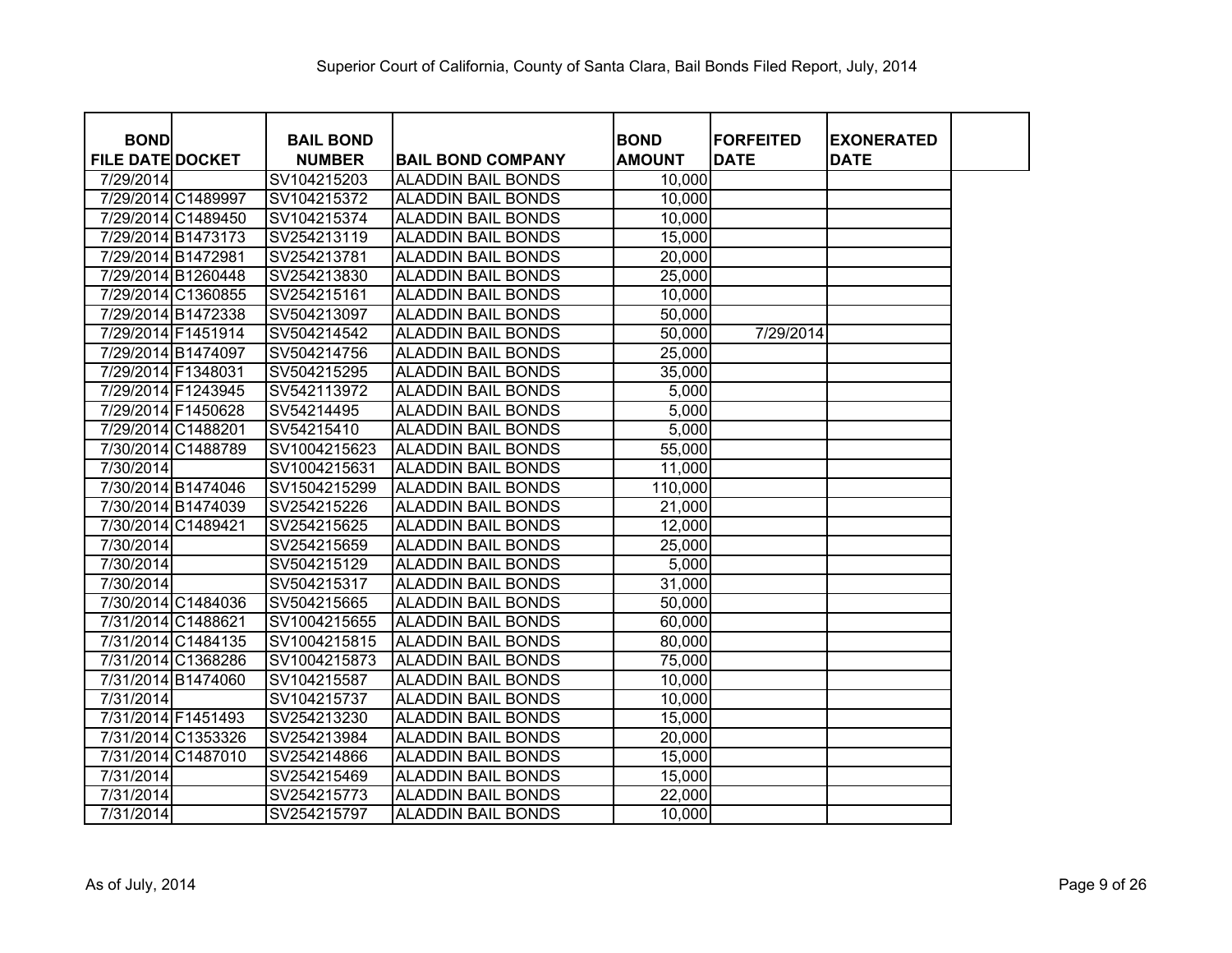| <b>BOND</b>             |                    | <b>BAIL BOND</b> |                                 | <b>BOND</b>   | <b>FORFEITED</b> | <b>EXONERATED</b> |
|-------------------------|--------------------|------------------|---------------------------------|---------------|------------------|-------------------|
| <b>FILE DATE DOCKET</b> |                    | <b>NUMBER</b>    | <b>BAIL BOND COMPANY</b>        | <b>AMOUNT</b> | <b>DATE</b>      | <b>DATE</b>       |
| 7/31/2014               |                    | SV254215911      | <b>ALADDIN BAIL BONDS</b>       | 20,000        |                  |                   |
| 7/31/2014               |                    | SV254215929      | <b>ALADDIN BAIL BONDS</b>       | 25,000        |                  |                   |
| 7/31/2014               |                    | SV504215989      | <b>ALADDIN BAIL BONDS</b>       | 50,000        |                  |                   |
| 7/31/2014               |                    | SV504215990      | <b>ALADDIN BAIL BONDS</b>       | 50,000        |                  |                   |
|                         | 7/31/2014 C1487067 | SV54214390       | <b>ALADDIN BAIL BONDS</b>       | 5,000         |                  |                   |
|                         | 7/31/2014 C1366947 | SV54215551       | <b>ALADDIN BAIL BONDS</b>       | 5,000         |                  |                   |
|                         | 7/28/2014 C9943183 | A152193436       | <b>ALBERT RAMIREZ BAIL BOND</b> | 10,000        |                  |                   |
|                         | 7/1/2014 F1451817  | 2014BB017178     | <b>ALICE CORTEZ BAIL BONDS</b>  | 10,000        |                  |                   |
|                         | 7/3/2014 F1451236  | 2014BB017180     | <b>ALICE CORTEZ BAIL BONDS</b>  | 7,500         |                  |                   |
|                         | 7/7/2014 C1487257  | 2014BB018468     | <b>ALICE CORTEZ BAIL BONDS</b>  | 10,000        |                  |                   |
|                         | 7/7/2014 F1451694  | 2014BB018469     | <b>ALICE CORTEZ BAIL BONDS</b>  | 7,500         |                  |                   |
|                         | 7/18/2014 F1451072 | 2014BB022902     | <b>ALICE CORTEZ BAIL BONDS</b>  | 7,500         |                  |                   |
|                         | 7/18/2014 F1348215 | 2014CC012089     | <b>ALICE CORTEZ BAIL BONDS</b>  | 15,000        |                  |                   |
|                         | 7/18/2014 F1347139 | 2014CC012090     | <b>ALICE CORTEZ BAIL BONDS</b>  | 15,000        |                  |                   |
|                         | 7/22/2014 F1451613 | 2014BB022901     | <b>ALICE CORTEZ BAIL BONDS</b>  | 7,500         |                  |                   |
|                         | 7/23/2014 C1363345 | 2014BB022903     | <b>ALICE CORTEZ BAIL BONDS</b>  | 10,000        |                  |                   |
|                         | 7/29/2014 F1346522 | 2014AA076859     | <b>ALICE CORTEZ BAIL BONDS</b>  | 5,000         |                  |                   |
|                         | 7/31/2014 F1349446 | 2014CC012091     | <b>ALICE CORTEZ BAIL BONDS</b>  | 15,000        |                  |                   |
|                         | 7/1/2014 B1473555  |                  | 5112609092 ALL PRO BAIL BONDS   | 6,000         |                  |                   |
|                         | 7/1/2014 C1226529  |                  | 5271987011 ALL PRO BAIL BONDS   | 15,000        |                  |                   |
|                         | 7/1/2014 F1451716  |                  | 5551157923 ALL PRO BAIL BONDS   | 40,000        |                  |                   |
|                         | 7/2/2014 B1473651  |                  | 5271687123 ALL PRO BAIL BONDS   | 15,000        |                  |                   |
|                         | 7/2/2014 C1485899  |                  | 5271987040 ALL PRO BAIL BONDS   | 25,000        |                  |                   |
|                         | 7/7/2014 C1484323  |                  | 5105417880 ALL PRO BAIL BONDS   | 100,000       |                  |                   |
|                         | 7/7/2014 C1372210  |                  | 5112609245 ALL PRO BAIL BONDS   | 2,000         |                  |                   |
|                         | 7/7/2014 C1367394  |                  | 5112609258 ALL PRO BAIL BONDS   | 5,000         |                  |                   |
|                         | 7/7/2014 C1487312  |                  | 5271987066 ALL PRO BAIL BONDS   | 15,000        |                  |                   |
| 7/7/2014                |                    |                  | 5271987079 ALL PRO BAIL BONDS   | 15,000        |                  | 8/4/2014          |
|                         | 7/7/2014 C1363394  |                  | 5271987136 ALL PRO BAIL BONDS   | 15,000        |                  |                   |
|                         | 7/7/2014 C1364696  |                  | 5271987165 ALL PRO BAIL BONDS   | 25,000        | 7/16/2014        |                   |
| 7/7/2014                |                    |                  | 5551157965 ALL PRO BAIL BONDS   | 35,000        |                  |                   |
|                         | 7/7/2014 C1371390  |                  | 5551157978 ALL PRO BAIL BONDS   | 50,000        |                  |                   |
|                         | 7/8/2014 B1473620  |                  | 5112609146 ALL PRO BAIL BONDS   | 10,000        |                  |                   |
|                         | 7/8/2014 B1472849  |                  | 5112609162 ALL PRO BAIL BONDS   | 5,000         |                  |                   |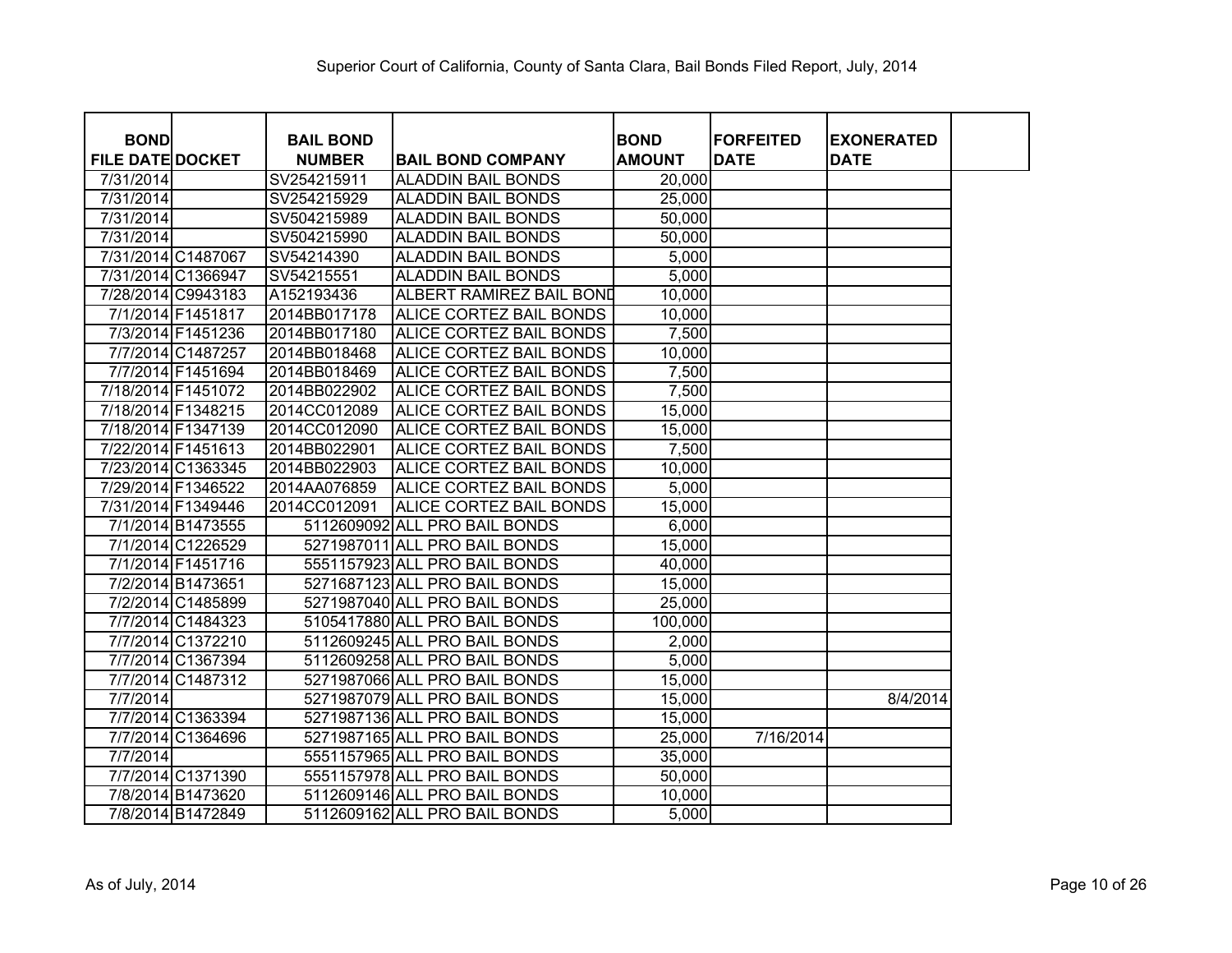| <b>BOND</b>             |                    | <b>BAIL BOND</b> |                               | <b>BOND</b>   | <b>FORFEITED</b> | <b>EXONERATED</b> |
|-------------------------|--------------------|------------------|-------------------------------|---------------|------------------|-------------------|
| <b>FILE DATE DOCKET</b> |                    | <b>NUMBER</b>    | <b>BAIL BOND COMPANY</b>      | <b>AMOUNT</b> | <b>DATE</b>      | <b>DATE</b>       |
|                         | 7/8/2014 B1156388  |                  | 5112609175 ALL PRO BAIL BONDS | 5,000         |                  |                   |
|                         | 7/8/2014 B1470897  |                  | 5112609261 ALL PRO BAIL BONDS | 5,000         |                  |                   |
| 7/8/2014                |                    |                  | 5112609287 ALL PRO BAIL BONDS | 6,000         |                  |                   |
| 7/8/2014                |                    |                  | 5112609360 ALL PRO BAIL BONDS | 10,000        |                  |                   |
|                         | 7/8/2014 B1367890  |                  | 5112609795 ALL PRO BAIL BONDS | 5,000         |                  | 7/29/2014         |
|                         | 7/8/2014 B1473471  |                  | 5150004266 ALL PRO BAIL BONDS | 150,000       |                  |                   |
|                         | 7/8/2014 C1479552  |                  | 5271987110 ALL PRO BAIL BONDS | 25,000        |                  |                   |
|                         | 7/8/2014 B1474150  |                  | 5271987149 ALL PRO BAIL BONDS | 15,000        |                  |                   |
| 7/8/2014                |                    |                  | 5271987206 ALL PRO BAIL BONDS | 16,000        |                  |                   |
| 7/8/2014                |                    |                  | 5271987222 ALL PRO BAIL BONDS | 16,000        |                  |                   |
|                         | 7/8/2014 B1471134  | T1050473071      | <b>ALL PRO BAIL BONDS</b>     | 6,000         |                  |                   |
|                         | 7/9/2014 F1451236  |                  | 5112529802 ALL PRO BAIL BONDS | 6,000         |                  |                   |
|                         | 7/9/2014 F1451732  |                  | 5112609373 ALL PRO BAIL BONDS | 10,000        |                  |                   |
|                         | 7/9/2014 C1485706  |                  | 5112609865 ALL PRO BAIL BONDS | 5,000         |                  |                   |
|                         | 7/9/2014 F1349348  |                  | 5271987053 ALL PRO BAIL BONDS | 25,000        | 7/18/2014        |                   |
|                         | 7/9/2014 C1485416  |                  | 5551157952 ALL PRO BAIL BONDS | 35,000        |                  |                   |
|                         | 7/9/2014 F1451801  |                  | 5551165450 ALL PRO BAIL BONDS | 35,000        |                  |                   |
|                         | 7/9/2014 C1472687  |                  | 5551165869 ALL PRO BAIL BONDS | 40,000        |                  |                   |
|                         | 7/10/2014 C1476664 |                  | 5271987219 ALL PRO BAIL BONDS | 25,000        |                  |                   |
|                         | 7/10/2014 C1488392 |                  | 5551157910 ALL PRO BAIL BONDS | 55,000        |                  |                   |
|                         | 7/11/2014 C1485540 |                  | 5112609290 ALL PRO BAIL BONDS | 6,000         |                  |                   |
|                         | 7/11/2014 C1489828 |                  | 5271987264 ALL PRO BAIL BONDS | 12,000        |                  |                   |
|                         | 7/11/2014 C1483366 |                  | 5271987277 ALL PRO BAIL BONDS | 15,000        |                  |                   |
| 7/14/2014               |                    |                  | 5112609133 ALL PRO BAIL BONDS | 5,000         |                  |                   |
|                         | 7/14/2014 C1488547 |                  | 5112609331 ALL PRO BAIL BONDS | 5,000         |                  |                   |
| 7/14/2014               |                    |                  | 5271987082 ALL PRO BAIL BONDS | 25,000        |                  |                   |
|                         | 7/14/2014 C1488711 |                  | 5271987095 ALL PRO BAIL BONDS | 20,000        |                  |                   |
|                         | 7/15/2014 C1487818 |                  | 5105407049 ALL PRO BAIL BONDS | 100,000       |                  | 8/5/2014          |
| 7/15/2014               |                    |                  | 5112609302 ALL PRO BAIL BONDS | 10,000        |                  | 7/28/2014         |
|                         | 7/15/2014 F1451933 |                  | 5271987248 ALL PRO BAIL BONDS | 26,000        |                  |                   |
|                         | 7/15/2014 C1480542 |                  | 5271987251 ALL PRO BAIL BONDS | 12,000        |                  |                   |
| 7/16/2014               |                    |                  | 5112609120 ALL PRO BAIL BONDS | 10,000        |                  |                   |
|                         | 7/16/2014 B1364284 |                  | 5112623870 ALL PRO BAIL BONDS | 10,000        |                  |                   |
|                         | 7/16/2014 B1470840 |                  | 5112623953 ALL PRO BAIL BONDS | 10,000        |                  |                   |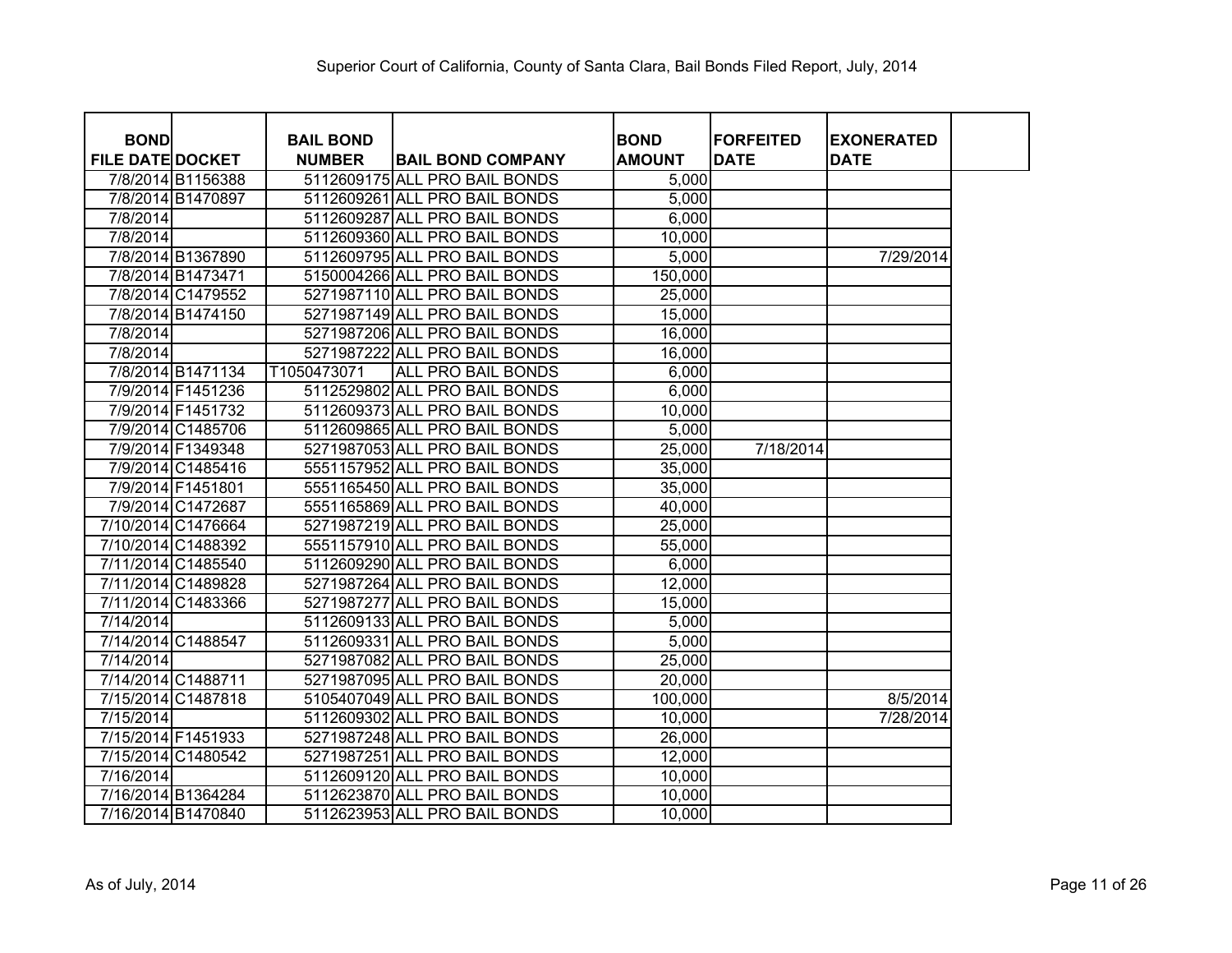| <b>BOND</b>             |                    | <b>BAIL BOND</b> |                               | <b>BOND</b>   | <b>FORFEITED</b> | <b>EXONERATED</b> |
|-------------------------|--------------------|------------------|-------------------------------|---------------|------------------|-------------------|
| <b>FILE DATE DOCKET</b> |                    | <b>NUMBER</b>    | <b>BAIL BOND COMPANY</b>      | <b>AMOUNT</b> | <b>DATE</b>      | <b>DATE</b>       |
|                         | 7/16/2014 B1473024 |                  | 5271987107 ALL PRO BAIL BONDS | 5,000         |                  |                   |
|                         | 7/16/2014 B1472031 |                  | 5271988485 ALL PRO BAIL BONDS | 15,000        |                  |                   |
|                         | 7/17/2014 C1489122 |                  | 5105415307 ALL PRO BAIL BONDS | 61,000        |                  |                   |
|                         | 7/17/2014 C1488369 |                  | 5105415310 ALL PRO BAIL BONDS | 85,000        |                  |                   |
|                         | 7/17/2014 C1485046 |                  | 5271987446 ALL PRO BAIL BONDS | 20,000        |                  |                   |
|                         | 7/18/2014 C1487810 |                  | 5105419503 ALL PRO BAIL BONDS | 75,000        |                  |                   |
|                         | 7/18/2014 B1472865 |                  | 5271987235 ALL PRO BAIL BONDS | 25,000        |                  | 7/23/2014         |
|                         | 7/21/2014 C1486466 |                  | 5112622758 ALL PRO BAIL BONDS | 5,000         |                  |                   |
| 7/21/2014               |                    |                  | 5271987420 ALL PRO BAIL BONDS | 25,000        |                  |                   |
|                         | 7/21/2014 C1483986 |                  | 5551165434 ALL PRO BAIL BONDS | 50,000        |                  |                   |
|                         | 7/22/2014 F1451129 |                  | 5112646565 ALL PRO BAIL BONDS | 10,000        |                  |                   |
|                         | 7/22/2014 B1474075 |                  | 5241987321 ALL PRO BAIL BONDS | 25,000        |                  |                   |
| 7/23/2014               |                    |                  | 5105419459 ALL PRO BAIL BONDS | 100,000       |                  |                   |
|                         | 7/23/2014 C1489557 |                  | 5112609117 ALL PRO BAIL BONDS | 11,000        |                  |                   |
|                         | 7/23/2014 F1451942 |                  | 5112646552 ALL PRO BAIL BONDS | 11,000        |                  | 8/5/2014          |
|                         | 7/23/2014 F1451751 |                  | 5271987293 ALL PRO BAIL BONDS | 25,000        |                  | 7/24/2014         |
|                         | 7/23/2014 F1451888 |                  | 5271987334 ALL PRO BAIL BONDS | 25,000        |                  |                   |
| 7/24/2014               |                    |                  | 5112529790 ALL PRO BAIL BONDS | 5,000         |                  |                   |
|                         | 7/24/2014 C1485288 |                  | 5112608912 ALL PRO BAIL BONDS | 5,000         |                  |                   |
| 7/24/2014               |                    |                  | 5112622703 ALL PRO BAIL BONDS | 8,000         |                  |                   |
|                         | 7/24/2014 C1230989 |                  | 5112623979 ALL PRO BAIL BONDS | 5,000         |                  |                   |
|                         | 7/24/2014 C1477340 |                  | 5112646523 ALL PRO BAIL BONDS | 1,000         |                  |                   |
|                         | 7/24/2014 C1489465 |                  | 5271987305 ALL PRO BAIL BONDS | 20,000        |                  |                   |
|                         | 7/24/2014 C1483632 |                  | 5271987558 ALL PRO BAIL BONDS | 25,000        |                  |                   |
|                         | 7/24/2014 C1488758 |                  | 5551165418 ALL PRO BAIL BONDS | 30,000        |                  |                   |
|                         | 7/28/2014 C1485507 |                  | 5112609274 ALL PRO BAIL BONDS | 8,000         |                  |                   |
|                         | 7/28/2014 C1474066 |                  | 5112622745 ALL PRO BAIL BONDS | 2,000         |                  |                   |
| 7/28/2014               |                    |                  | 5271987347 ALL PRO BAIL BONDS | 10,000        |                  |                   |
| 7/28/2014               |                    |                  | 5271987417 ALL PRO BAIL BONDS | 16,000        |                  |                   |
| 7/29/2014               |                    |                  | 5112609315 ALL PRO BAIL BONDS | 3,000         |                  |                   |
| 7/29/2014               |                    |                  | 5112609328 ALL PRO BAIL BONDS | 10,000        |                  |                   |
|                         | 7/29/2014 F1451696 |                  | 5112646549 ALL PRO BAIL BONDS | 5,000         |                  |                   |
|                         | 7/29/2014 B1474047 |                  | 5271987318 ALL PRO BAIL BONDS | 25,000        |                  |                   |
| 7/29/2014               |                    |                  | 5271987545 ALL PRO BAIL BONDS | 25,000        |                  |                   |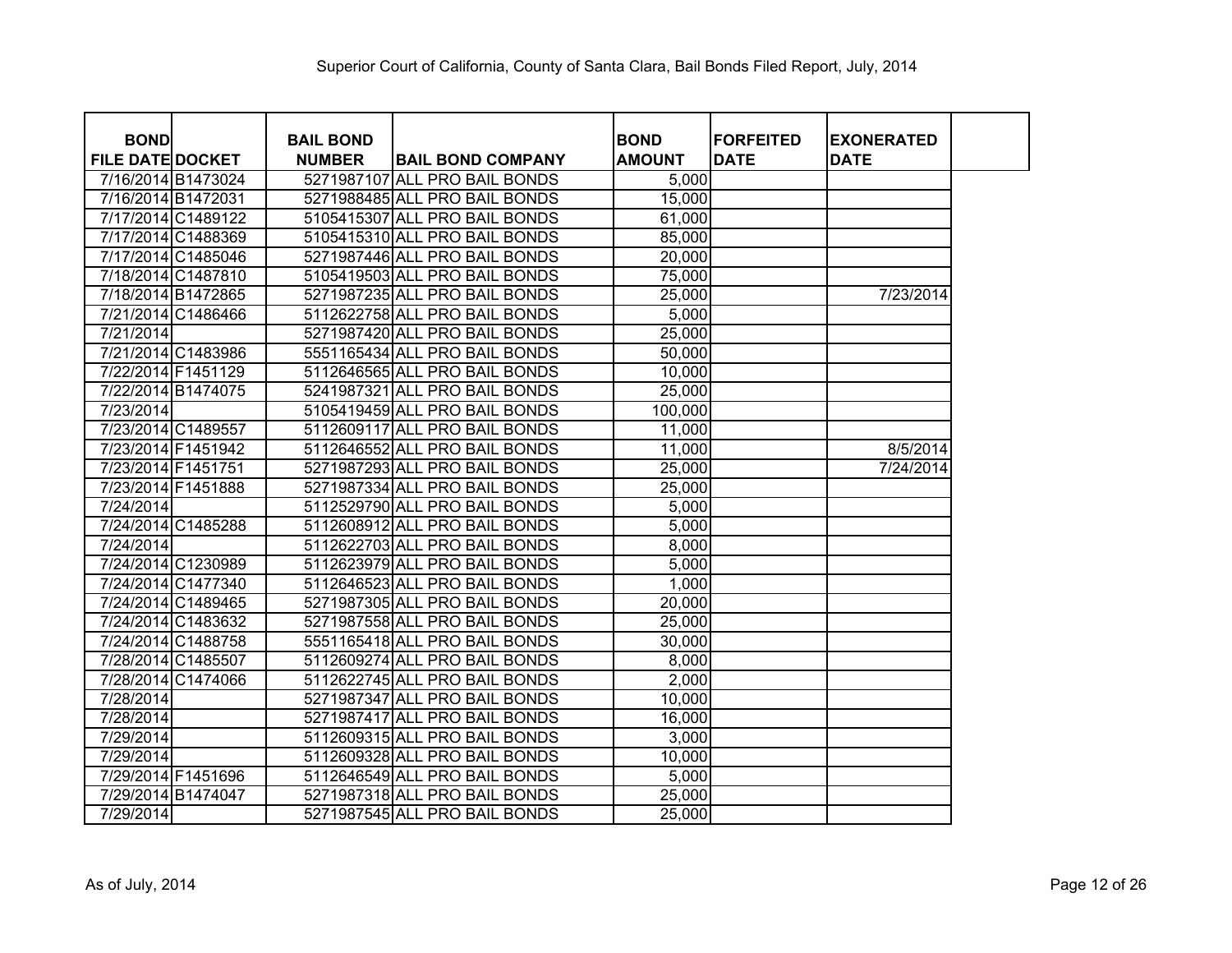| <b>BOND</b>             |                    | <b>BAIL BOND</b> |                               | <b>BOND</b>   | <b>FORFEITED</b> | <b>EXONERATED</b> |
|-------------------------|--------------------|------------------|-------------------------------|---------------|------------------|-------------------|
| <b>FILE DATE DOCKET</b> |                    | <b>NUMBER</b>    | <b>BAIL BOND COMPANY</b>      | <b>AMOUNT</b> | <b>DATE</b>      | <b>DATE</b>       |
| 7/31/2014               |                    |                  | 5112622732 ALL PRO BAIL BONDS | 11,000        |                  |                   |
| 7/31/2014               |                    |                  | 5112622761 ALL PRO BAIL BONDS | 11,000        |                  |                   |
|                         | 7/31/2014 C1485970 |                  | 5112622828 ALL PRO BAIL BONDS | 5,000         |                  |                   |
| 7/31/2014               |                    |                  | 5112622831 ALL PRO BAIL BONDS | 10,000        |                  |                   |
|                         | 7/31/2014 C1485669 |                  | 5112646510 ALL PRO BAIL BONDS | 10,000        |                  |                   |
|                         | 7/31/2014 C1488984 |                  | 5271987376 ALL PRO BAIL BONDS | 10,000        |                  |                   |
| 7/31/2014               |                    |                  | 5271987389 ALL PRO BAIL BONDS | 15,000        |                  |                   |
|                         | 7/31/2014 C1485297 |                  | 5271987462 ALL PRO BAIL BONDS | 15,000        |                  |                   |
|                         | 7/31/2014 C1354617 |                  | 5551165405 ALL PRO BAIL BONDS | 50,000        |                  |                   |
|                         | 7/8/2014 C1486240  | IS50K101914      | <b>AMIGO BAIL BONDS</b>       | 50,000        |                  |                   |
|                         | 7/10/2014 C1487819 | IS30K163989      | <b>AMIGO BAIL BONDS</b>       | 6,000         |                  |                   |
|                         | 7/11/2014 C1489854 | IS50K101913      | <b>AMIGO BAIL BONDS</b>       | 15,000        |                  |                   |
| 7/14/2014               |                    | IS50K101916      | <b>AMIGO BAIL BONDS</b>       | 40,000        |                  |                   |
| 7/30/2014               |                    | IS30K163990      | <b>AMIGO BAIL BONDS</b>       | 25,000        |                  |                   |
|                         | 7/7/2014 B1260295  | AS25225668       | <b>ARROW BAIL BONDS</b>       | 25,000        |                  |                   |
| 7/1/2014                |                    | T1050472697      | <b>BAD BOYS BAIL BONDS</b>    | 10,000        |                  | 7/14/2014         |
| 7/1/2014                |                    | T2550472514      | <b>BAD BOYS BAIL BONDS</b>    | 20,000        |                  |                   |
|                         | 7/1/2014 B1473491  | T5050471704      | <b>BAD BOYS BAIL BONDS</b>    | 30,000        |                  |                   |
|                         | 7/1/2014 C1478643  | T5050472892      | <b>BAD BOYS BAIL BONDS</b>    | 40,000        |                  |                   |
|                         | 7/1/2014 C1484175  | T550464354       | <b>BAD BOYS BAIL BONDS</b>    | 5,000         |                  |                   |
|                         | 7/1/2014 C1475020  | T550464355       | <b>BAD BOYS BAIL BONDS</b>    | 1,000         |                  |                   |
| 7/2/2014                |                    | T2550472515      | <b>BAD BOYS BAIL BONDS</b>    | 25,000        |                  | 7/28/2014         |
|                         | 7/2/2014 C1487687  | T2550472516      | <b>BAD BOYS BAIL BONDS</b>    | 25,000        |                  |                   |
|                         | 7/2/2014 F1451514  | T5050472728      | <b>BAD BOYS BAIL BONDS</b>    | 50,000        |                  |                   |
| 7/2/2014                |                    | T5050472894      | <b>BAD BOYS BAIL BONDS</b>    | 40,000        |                  |                   |
|                         | 7/3/2014 B1472502  | T1050472696      | <b>BAD BOYS BAIL BONDS</b>    | 10,000        |                  |                   |
|                         | 7/3/2014 B1473528  | T5050472727      | <b>BAD BOYS BAIL BONDS</b>    | 50,000        |                  |                   |
|                         | 7/3/2014 C1485835  | T7550472990      | <b>BAD BOYS BAIL BONDS</b>    | 65,000        |                  |                   |
|                         | 7/7/2014 C1488124  | T1050473070      | <b>BAD BOYS BAIL BONDS</b>    | 10,000        |                  |                   |
|                         | 7/7/2014 C1485824  | T1050473073      | <b>BAD BOYS BAIL BONDS</b>    | 10,000        |                  |                   |
| 7/7/2014                |                    | T1050473074      | <b>BAD BOYS BAIL BONDS</b>    | 10,000        |                  |                   |
|                         | 7/7/2014 C1488935  | T2550468024      | <b>BAD BOYS BAIL BONDS</b>    | 12,000        |                  |                   |
| 7/7/2014                |                    | T2550471682      | <b>BAD BOYS BAIL BONDS</b>    | 15,000        |                  |                   |
| 7/7/2014                |                    | T2550471683      | <b>BAD BOYS BAIL BONDS</b>    | 25,000        |                  | 8/4/2014          |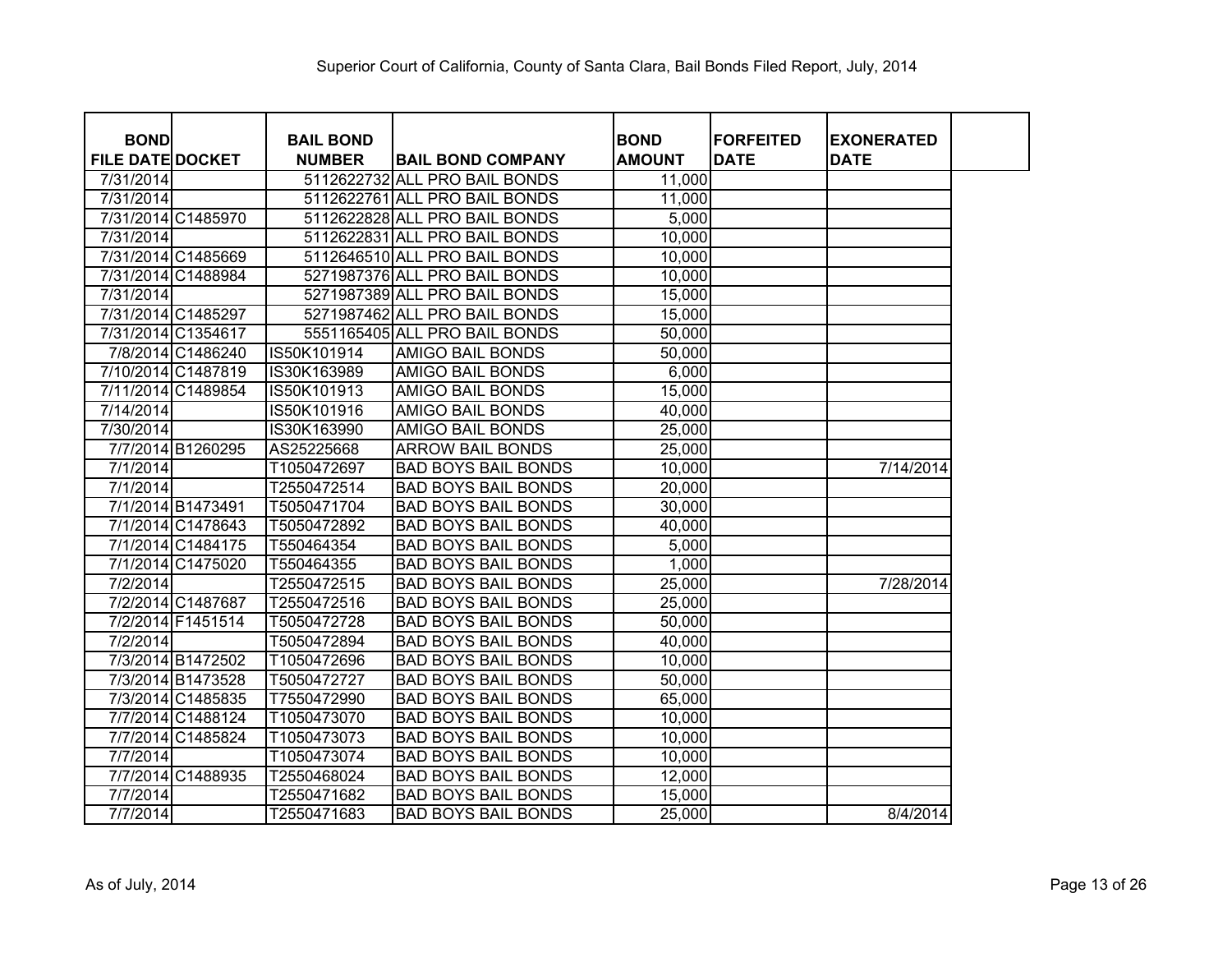| <b>BOND</b>             |                    | <b>BAIL BOND</b> |                            | <b>BOND</b>   | <b>FORFEITED</b> | <b>EXONERATED</b> |
|-------------------------|--------------------|------------------|----------------------------|---------------|------------------|-------------------|
| <b>FILE DATE DOCKET</b> |                    | <b>NUMBER</b>    | <b>BAIL BOND COMPANY</b>   | <b>AMOUNT</b> | <b>DATE</b>      | <b>DATE</b>       |
| 7/7/2014                |                    | T2550472877      | <b>BAD BOYS BAIL BONDS</b> | 25,000        |                  | 8/1/2014          |
| 7/7/2014                |                    | T2550473084      | <b>BAD BOYS BAIL BONDS</b> | 25,000        |                  | 8/1/2014          |
|                         | 7/7/2014 F1139493  | T550464356       | <b>BAD BOYS BAIL BONDS</b> | 5,000         |                  |                   |
|                         | 7/7/2014 FF932415  | T550472689       | <b>BAD BOYS BAIL BONDS</b> | 4,000         |                  |                   |
|                         | 7/7/2014 C1369935  | T550473064       | <b>BAD BOYS BAIL BONDS</b> | 2,500         |                  |                   |
|                         | 7/7/2014 C1472315  | TS-50468430      | <b>BAD BOYS BAIL BONDS</b> | 5,000         |                  |                   |
|                         | 7/8/2014 B1473214  | T1050472695      | <b>BAD BOYS BAIL BONDS</b> | 10,000        |                  |                   |
| 7/8/2014                |                    | T1050473066      | <b>BAD BOYS BAIL BONDS</b> | 10,000        |                  |                   |
| 7/8/2014                |                    | T2550472874      | <b>BAD BOYS BAIL BONDS</b> | 25,000        |                  | 8/4/2014          |
|                         | 7/8/2014 B1473557  | T2550472875      | <b>BAD BOYS BAIL BONDS</b> | 25,000        |                  |                   |
|                         | 7/8/2014 B1473696  | T2550472950      | <b>BAD BOYS BAIL BONDS</b> | 15,000        |                  |                   |
| 7/8/2014                |                    | T5050473087      | <b>BAD BOYS BAIL BONDS</b> | 35,000        |                  |                   |
| 7/8/2014                |                    | T550473102       | <b>BAD BOYS BAIL BONDS</b> | 36,000        |                  |                   |
|                         | 7/8/2014 B1473381  | T7550473106      | <b>BAD BOYS BAIL BONDS</b> | 60,000        |                  |                   |
| 7/9/2014                |                    | T10050472991     | <b>BAD BOYS BAIL BONDS</b> | 15,000        |                  |                   |
| 7/9/2014                |                    | T1050468443      | <b>BAD BOYS BAIL BONDS</b> | 10,000        |                  |                   |
|                         | 7/9/2014 C1481631  | T1050473067      | <b>BAD BOYS BAIL BONDS</b> | 8,000         |                  |                   |
|                         | 7/9/2014 C1359745  | T2550472711      | <b>BAD BOYS BAIL BONDS</b> | 17,000        |                  |                   |
| 7/9/2014                |                    | T2550472951      | <b>BAD BOYS BAIL BONDS</b> | 15,000        |                  |                   |
|                         | 7/9/2014 F1451889  | T2550472952      | <b>BAD BOYS BAIL BONDS</b> | 15,000        |                  |                   |
|                         | 7/9/2014 C1233786  | T5050473089      | <b>BAD BOYS BAIL BONDS</b> | 50,000        |                  |                   |
|                         | 7/9/2014 C1365755  | T550467992       | <b>BAD BOYS BAIL BONDS</b> | 5,000         |                  |                   |
| 7/10/2014               |                    | T2550473086      | <b>BAD BOYS BAIL BONDS</b> | 15,000        |                  |                   |
|                         | 7/10/2014 C1488123 | T5050472893      | <b>BAD BOYS BAIL BONDS</b> | 35,000        |                  |                   |
|                         | 7/10/2014 C1479080 | T5050476191      | <b>BAD BOYS BAIL BONDS</b> | 30,000        |                  |                   |
|                         | 7/11/2014 C1481001 | T1050464364      | <b>BAD BOYS BAIL BONDS</b> | 10,000        |                  |                   |
|                         | 7/11/2014 C1488245 | T2550472872      | <b>BAD BOYS BAIL BONDS</b> | 11,000        |                  |                   |
|                         | 7/11/2014 C1481744 | T2550472873      | <b>BAD BOYS BAIL BONDS</b> | 20,000        |                  |                   |
| 7/11/2014               |                    | T2550472876      | <b>BAD BOYS BAIL BONDS</b> | 25,000        |                  |                   |
| 7/11/2014               |                    | T5050472891      | <b>BAD BOYS BAIL BONDS</b> | 36,000        |                  |                   |
|                         | 7/11/2014 C1487321 | T5050472974      | <b>BAD BOYS BAIL BONDS</b> | 35,000        |                  |                   |
| 7/11/2014               |                    | T550473057       | <b>BAD BOYS BAIL BONDS</b> | 5,000         |                  |                   |
|                         | 7/14/2014 C1367229 | T1050476156      | <b>BAD BOYS BAIL BONDS</b> | 10,000        |                  |                   |
|                         | 7/14/2014 C1481645 | T2550472953      | <b>BAD BOYS BAIL BONDS</b> | 25,000        |                  |                   |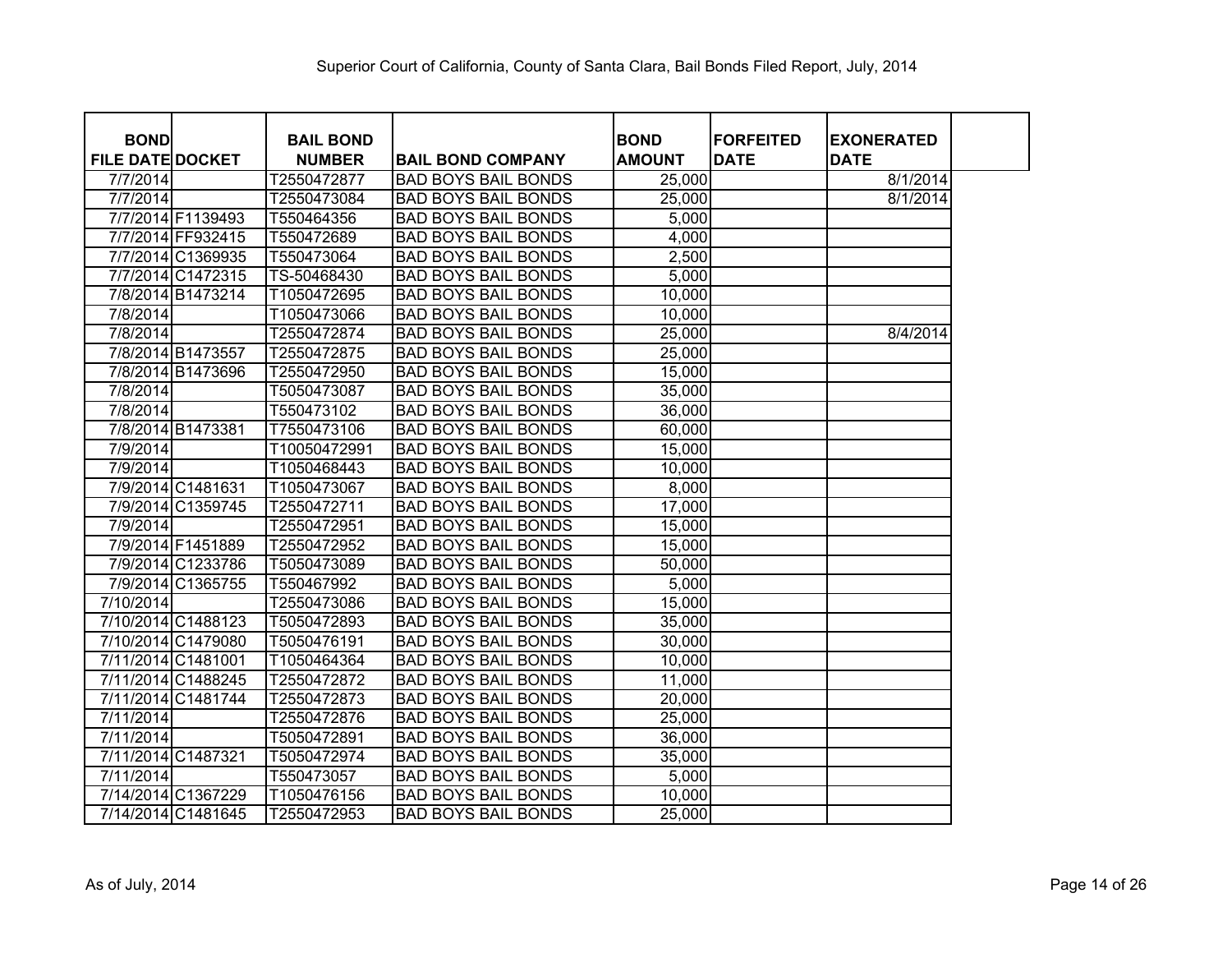| <b>BOND</b>             |                    | <b>BAIL BOND</b> |                                | <b>BOND</b>   | <b>FORFEITED</b> | <b>EXONERATED</b> |  |
|-------------------------|--------------------|------------------|--------------------------------|---------------|------------------|-------------------|--|
| <b>FILE DATE DOCKET</b> |                    | <b>NUMBER</b>    | <b>IBAIL BOND COMPANY</b>      | <b>AMOUNT</b> | <b>DATE</b>      | <b>DATE</b>       |  |
| 7/14/2014               |                    | T2550476175      | <b>BAD BOYS BAIL BONDS</b>     | 15,000        |                  |                   |  |
|                         | 7/14/2014 C1488727 | T5050476263      | <b>BAD BOYS BAIL BONDS</b>     | 35,000        |                  |                   |  |
| 7/14/2014               |                    | T5050476264      | <b>BAD BOYS BAIL BONDS</b>     | 36,000        |                  |                   |  |
| 7/14/2014               |                    | T550476232       | <b>BAD BOYS BAIL BONDS</b>     | 5,000         |                  |                   |  |
|                         | 7/15/2014 C1487496 | T10050476423     | <b>BAD BOYS BAIL BONDS</b>     | 100,000       |                  |                   |  |
| 7/15/2014               |                    | T2550476172      | <b>BAD BOYS BAIL BONDS</b>     | 16,000        |                  |                   |  |
| 7/15/2014               |                    | T2550476176      | <b>BAD BOYS BAIL BONDS</b>     | 25,000        |                  |                   |  |
|                         | 7/16/2014 B1258865 |                  | 2550473085 BAD BOYS BAIL BONDS | 5,000         |                  |                   |  |
|                         | 7/16/2014 BB835666 | T2550472954      | <b>BAD BOYS BAIL BONDS</b>     | 6,000         |                  |                   |  |
| 7/16/2014               |                    | T5050476266      | <b>BAD BOYS BAIL BONDS</b>     | 40,000        |                  |                   |  |
|                         | 7/16/2014 B1473762 | T7550473105      | <b>BAD BOYS BAIL BONDS</b>     | 70,000        |                  |                   |  |
| 7/18/2014               |                    | T1050476152      | <b>BAD BOYS BAIL BONDS</b>     | 6,000         |                  |                   |  |
|                         | 7/18/2014 C1489162 | T2550476177      | <b>BAD BOYS BAIL BONDS</b>     | 25,000        |                  |                   |  |
| 7/18/2014 B1471657      |                    | T2550476178      | <b>BAD BOYS BAIL BONDS</b>     | 20,000        |                  |                   |  |
| 7/18/2014 B1473077      |                    | T2550476179      | <b>BAD BOYS BAIL BONDS</b>     | 25,000        |                  |                   |  |
| 7/18/2014 B1472677      |                    | T5050476404      | <b>BAD BOYS BAIL BONDS</b>     | 35,000        |                  |                   |  |
|                         | 7/18/2014 C1486779 | T550476231       | <b>BAD BOYS BAIL BONDS</b>     | 5,000         |                  |                   |  |
|                         | 7/18/2014 C1479537 | T7550476282      | <b>BAD BOYS BAIL BONDS</b>     | 47,000        |                  |                   |  |
| 7/21/2014               |                    | T1050476153      | <b>BAD BOYS BAIL BONDS</b>     | 10,000        |                  |                   |  |
| 7/21/2014               |                    | T1050476154      | <b>BAD BOYS BAIL BONDS</b>     | 10,000        |                  |                   |  |
| 7/21/2014               |                    | T1050476544      | <b>BAD BOYS BAIL BONDS</b>     | 10,000        |                  |                   |  |
| 7/21/2014               |                    | T1050476545      | <b>BAD BOYS BAIL BONDS</b>     | 10,000        |                  |                   |  |
|                         | 7/21/2014 C1488802 | T2550476381      | <b>BAD BOYS BAIL BONDS</b>     | 21,000        | 8/4/2014         |                   |  |
| 7/21/2014               |                    | T2550476383      | <b>BAD BOYS BAIL BONDS</b>     | 11,000        |                  |                   |  |
| 7/21/2014               |                    | T5050476403      | <b>BAD BOYS BAIL BONDS</b>     | 50,000        |                  |                   |  |
|                         | 7/21/2014 C1488972 | T5050476587      | <b>BAD BOYS BAIL BONDS</b>     | 35,000        |                  |                   |  |
|                         | 7/21/2014 C1485650 | T550473056       | <b>BAD BOYS BAIL BONDS</b>     | 1,000         |                  |                   |  |
|                         | 7/21/2014 C1478396 | T550476141       | <b>BAD BOYS BAIL BONDS</b>     | 5,000         |                  |                   |  |
|                         | 7/21/2014 C1372019 | T550476230       | <b>BAD BOYS BAIL BONDS</b>     | 3,000         |                  |                   |  |
|                         | 7/21/2014 C1489124 | T7550476210      | <b>BAD BOYS BAIL BONDS</b>     | 25,000        |                  |                   |  |
|                         | 7/22/2014 B1473227 | T2550476252      | <b>BAD BOYS BAIL BONDS</b>     | 25,000        |                  |                   |  |
| 7/22/2014 B1474127      |                    | T5050476402      | <b>BAD BOYS BAIL BONDS</b>     | 30,000        |                  |                   |  |
| 7/23/2014               |                    | T20050476291     | <b>BAD BOYS BAIL BONDS</b>     | 125,000       |                  |                   |  |
|                         | 7/23/2014 C1488525 | T2550472956      | <b>BAD BOYS BAIL BONDS</b>     | 2,500         |                  |                   |  |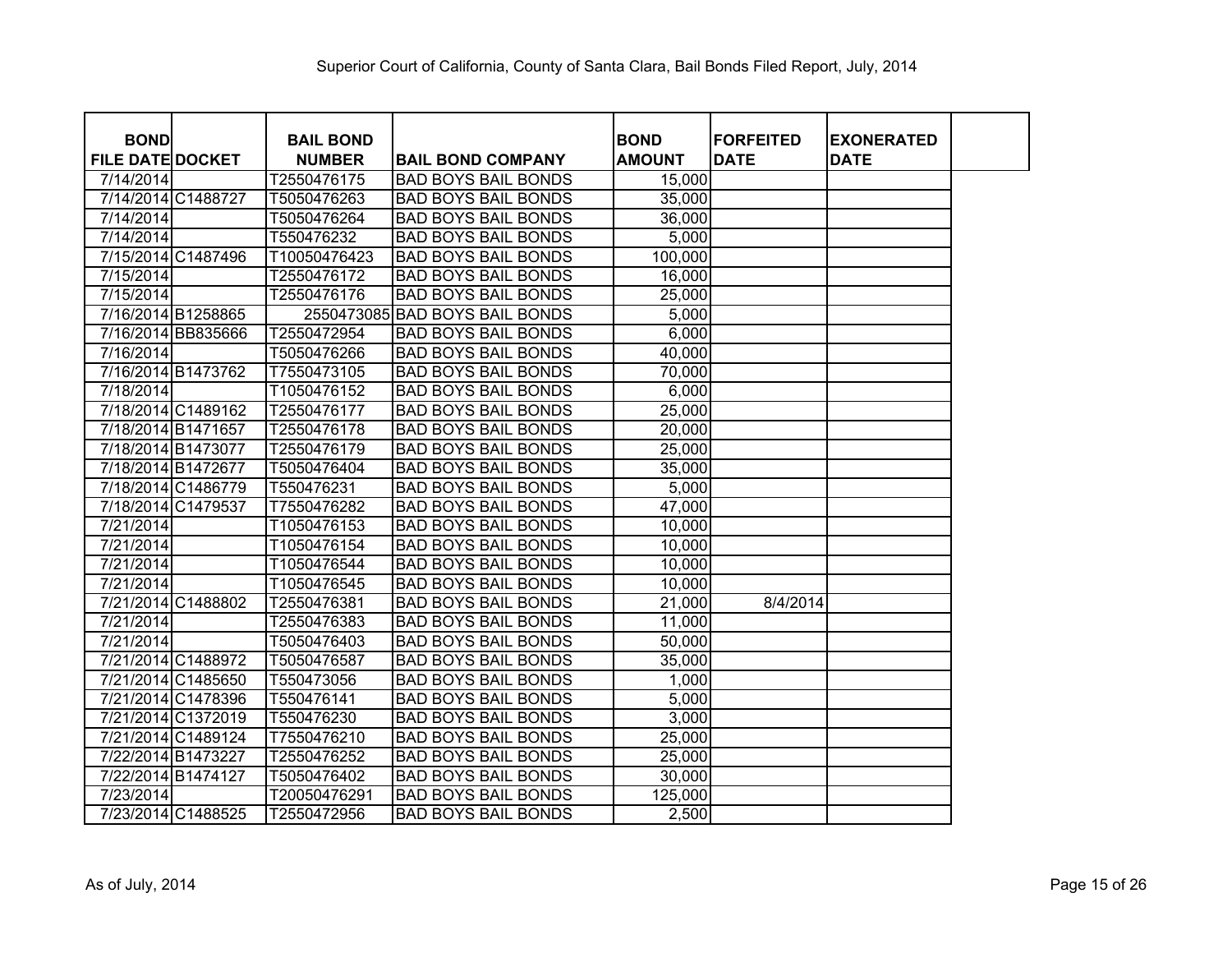| <b>BOND</b><br><b>FILE DATE DOCKET</b> |                    | <b>BAIL BOND</b> |                            | <b>BOND</b><br><b>AMOUNT</b> | <b>FORFEITED</b><br><b>DATE</b> | <b>EXONERATED</b> |  |
|----------------------------------------|--------------------|------------------|----------------------------|------------------------------|---------------------------------|-------------------|--|
|                                        |                    | <b>NUMBER</b>    | <b>BAIL BOND COMPANY</b>   |                              |                                 | <b>DATE</b>       |  |
| 7/23/2014                              |                    | T2550476171      | <b>BAD BOYS BAIL BONDS</b> | 25,000                       |                                 |                   |  |
|                                        | 7/23/2014 C1486718 | T5050476401      | <b>BAD BOYS BAIL BONDS</b> | 40,000                       |                                 |                   |  |
| 7/23/2014 C1488571                     |                    | T5050476744      | <b>BAD BOYS BAIL BONDS</b> | 50,000                       |                                 |                   |  |
| 7/23/2014 C1483627                     |                    | T5050476745      | <b>BAD BOYS BAIL BONDS</b> | 50,000                       |                                 |                   |  |
| 7/23/2014 B1473264                     |                    | T550471659       | <b>BAD BOYS BAIL BONDS</b> | 5,000                        |                                 |                   |  |
|                                        | 7/23/2014 C1488572 | T550473065       | <b>BAD BOYS BAIL BONDS</b> | 3,000                        |                                 |                   |  |
| 7/23/2014 C1483627                     |                    | T7550473107      | <b>BAD BOYS BAIL BONDS</b> | 50,000                       |                                 |                   |  |
|                                        | 7/24/2014 C1487335 | T1050476238      | <b>BAD BOYS BAIL BONDS</b> | 10,000                       |                                 |                   |  |
|                                        | 7/24/2014 CC078372 | T2550476378      | <b>BAD BOYS BAIL BONDS</b> | 20,000                       |                                 | 7/30/2014         |  |
|                                        | 7/24/2014 C1481755 | T2550476379      | <b>BAD BOYS BAIL BONDS</b> | 25,000                       |                                 |                   |  |
| 7/25/2014                              |                    | T2550476380      | <b>BAD BOYS BAIL BONDS</b> | 15,000                       |                                 |                   |  |
| 7/25/2014                              |                    | T550468431       | <b>BAD BOYS BAIL BONDS</b> | 5,000                        |                                 |                   |  |
| 7/28/2014                              |                    | T1050476547      | <b>BAD BOYS BAIL BONDS</b> | 10,000                       |                                 |                   |  |
|                                        | 7/28/2014 C1486793 | T1050476717      | <b>BAD BOYS BAIL BONDS</b> | 10,000                       |                                 |                   |  |
| 7/28/2014 C1486355                     |                    | T1050476718      | <b>BAD BOYS BAIL BONDS</b> | 7,500                        |                                 |                   |  |
| 7/28/2014                              |                    | T2550476250      | <b>BAD BOYS BAIL BONDS</b> | 15,000                       |                                 |                   |  |
|                                        | 7/28/2014 C1489929 | T2550476731      | <b>BAD BOYS BAIL BONDS</b> | 21,000                       |                                 |                   |  |
|                                        | 7/28/2014 C1485865 | T5050476746      | <b>BAD BOYS BAIL BONDS</b> | 50,000                       |                                 |                   |  |
| 7/28/2014 C1486809                     |                    | T550476360       | <b>BAD BOYS BAIL BONDS</b> | 5,000                        |                                 |                   |  |
| 7/28/2014                              |                    | T75504765599     | <b>BAD BOYS BAIL BONDS</b> | 40,000                       |                                 |                   |  |
| 7/29/2014 C1352922                     |                    | T2550472957      | <b>BAD BOYS BAIL BONDS</b> | 20,000                       |                                 |                   |  |
| 7/29/2014                              |                    | T2550472959      | <b>BAD BOYS BAIL BONDS</b> | 25,000                       |                                 |                   |  |
| 7/29/2014 B1473105                     |                    | T2550476377      | <b>BAD BOYS BAIL BONDS</b> | 20,000                       |                                 |                   |  |
| 7/29/2014 C1489558                     |                    | T2550476728      | <b>BAD BOYS BAIL BONDS</b> | 11,000                       |                                 |                   |  |
| 7/29/2014                              |                    | T2550476729      | <b>BAD BOYS BAIL BONDS</b> | 25,000                       |                                 |                   |  |
| 7/29/2014                              |                    | T2550476732      | <b>BAD BOYS BAIL BONDS</b> | 15,000                       |                                 |                   |  |
| 7/29/2014 B1472863                     |                    | T550476361       | <b>BAD BOYS BAIL BONDS</b> | 5,000                        |                                 |                   |  |
| 7/29/2014                              |                    | T7550476766      | <b>BAD BOYS BAIL BONDS</b> | 36,000                       |                                 |                   |  |
| 7/30/2014                              |                    | T2550476565      | <b>BAD BOYS BAIL BONDS</b> | 25,000                       |                                 |                   |  |
| 7/30/2014                              |                    | T550476705       | <b>BAD BOYS BAIL BONDS</b> | 2,250                        |                                 |                   |  |
| 7/31/2014 C1481546                     |                    | T1050472311      | <b>BAD BOYS BAIL BONDS</b> | 10,000                       |                                 |                   |  |
| 7/31/2014                              |                    | T1050476549      | <b>BAD BOYS BAIL BONDS</b> | 5,000                        |                                 |                   |  |
| 7/31/2014 B1474051                     |                    | T2550472958      | <b>BAD BOYS BAIL BONDS</b> | 20,000                       |                                 |                   |  |
| 7/31/2014 C1485641                     |                    | T2550472960      | <b>BAD BOYS BAIL BONDS</b> | 25,000                       |                                 |                   |  |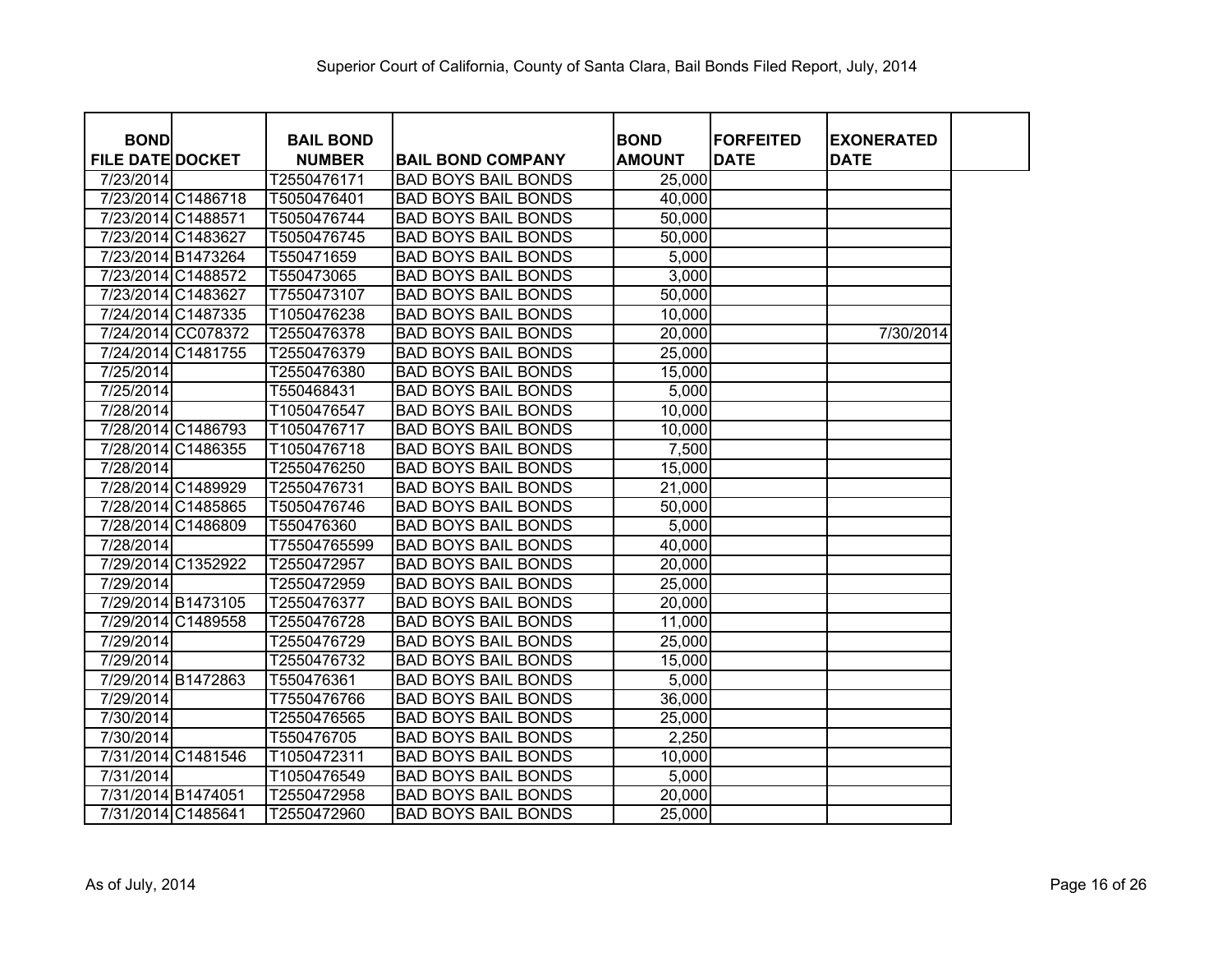| <b>BOND</b>             |                    | <b>BAIL BOND</b> |                                | <b>BOND</b>   | <b>FORFEITED</b> | <b>EXONERATED</b> |  |
|-------------------------|--------------------|------------------|--------------------------------|---------------|------------------|-------------------|--|
| <b>FILE DATE DOCKET</b> |                    | <b>NUMBER</b>    | <b>BAIL BOND COMPANY</b>       | <b>AMOUNT</b> | <b>DATE</b>      | <b>DATE</b>       |  |
|                         | 7/31/2014 B1473559 | T2550476730      | <b>BAD BOYS BAIL BONDS</b>     | 11,000        |                  |                   |  |
|                         | 7/15/2014 C1487292 | IS50K102480      | <b>BAIL BOND PROFESSIONALS</b> | 50,000        |                  |                   |  |
| 7/1/2014                |                    | FCS101337573     | <b>BAIL HOTLINE BAIL BONDS</b> | 6,000         |                  |                   |  |
|                         | 7/1/2014 B1473821  | FCS251320403     | <b>BAIL HOTLINE BAIL BONDS</b> | 17,000        |                  |                   |  |
|                         | 7/1/2014 B1370250  | FCS251334074     | <b>BAIL HOTLINE BAIL BONDS</b> | 20,000        |                  | 7/28/2014         |  |
|                         | 7/1/2014 C1349146  | FCS251340766     | <b>BAIL HOTLINE BAIL BONDS</b> | 20,000        |                  |                   |  |
|                         | 7/1/2014 B1473570  | FCS501314876     | <b>BAIL HOTLINE BAIL BONDS</b> | 30,000        |                  |                   |  |
|                         | 7/2/2014 C1486685  | FCS101337575     | <b>BAIL HOTLINE BAIL BONDS</b> | 10,000        |                  |                   |  |
|                         | 7/2/2014 C1490005  | FCS251337822     | <b>BAIL HOTLINE BAIL BONDS</b> | 16,000        |                  |                   |  |
| 7/2/2014                |                    | FCS501341087     | <b>BAIL HOTLINE BAIL BONDS</b> | 31,000        |                  | 7/29/2014         |  |
| 7/3/2014                |                    | FCS101337574     | <b>BAIL HOTLINE BAIL BONDS</b> | 10,000        |                  |                   |  |
| 7/3/2014                |                    | FCS101337576     | <b>BAIL HOTLINE BAIL BONDS</b> | 10,000        |                  |                   |  |
| 7/3/2014                |                    | FCS251337823     | <b>BAIL HOTLINE BAIL BONDS</b> | 15,000        |                  |                   |  |
|                         | 7/3/2014 C1114426  | FCS251337824     | <b>BAIL HOTLINE BAIL BONDS</b> | 20,000        |                  |                   |  |
|                         | 7/7/2014 C1352143  | FCS1001341146    | <b>BAIL HOTLINE BAIL BONDS</b> | 100,000       |                  | 8/1/2014          |  |
|                         | 7/7/2014 C1481833  | FCS101337579     | <b>BAIL HOTLINE BAIL BONDS</b> | 5,000         |                  | 7/8/2014          |  |
|                         | 7/7/2014 C1487841  | FCS101337580     | <b>BAIL HOTLINE BAIL BONDS</b> | 5,000         | 7/16/2014        |                   |  |
|                         | 7/7/2014 C1487986  | FCS101337583     | <b>BAIL HOTLINE BAIL BONDS</b> | 10,000        |                  |                   |  |
|                         | 7/7/2014 C1369850  | FCS101340561     | <b>BAIL HOTLINE BAIL BONDS</b> | 5,000         |                  |                   |  |
|                         | 7/7/2014 C1371491  | FCS2501284575    | <b>BAIL HOTLINE BAIL BONDS</b> | 200,000       |                  |                   |  |
| 7/7/2014                |                    | FCS251344498     | <b>BAIL HOTLINE BAIL BONDS</b> | 25,000        |                  | 8/1/2014          |  |
| 7/7/2014                |                    | FCS501314877     | <b>BAIL HOTLINE BAIL BONDS</b> | 50,000        |                  | 8/1/2014          |  |
|                         | 7/8/2014 B1367993  | FCS101337577     | <b>BAIL HOTLINE BAIL BONDS</b> | 10,000        |                  |                   |  |
| 7/8/2014                |                    | FCS101337578     | <b>BAIL HOTLINE BAIL BONDS</b> | 5,000         |                  |                   |  |
| 7/8/2014                |                    | FCS251344499     | <b>BAIL HOTLINE BAIL BONDS</b> | 11,000        |                  |                   |  |
|                         | 7/8/2014 C1488233  | FCS251344500     | <b>BAIL HOTLINE BAIL BONDS</b> | 15,000        |                  |                   |  |
| 7/8/2014                |                    | FCS501320538     | <b>BAIL HOTLINE BAIL BONDS</b> | 30,000        |                  |                   |  |
|                         | 7/9/2014 F1451875  | FCS101337582     | <b>BAIL HOTLINE BAIL BONDS</b> | 10,000        |                  |                   |  |
|                         | 7/9/2014 B1473682  | FCS101340564     | <b>BAIL HOTLINE BAIL BONDS</b> | 6,000         |                  |                   |  |
|                         | 7/9/2014 C1487418  | FCS101340568     | <b>BAIL HOTLINE BAIL BONDS</b> | 7,500         |                  |                   |  |
|                         | 7/9/2014 F1346226  | FCS251344505     | <b>BAIL HOTLINE BAIL BONDS</b> | 20,000        |                  |                   |  |
|                         | 7/9/2014 B1470965  | FCS251344506     | <b>BAIL HOTLINE BAIL BONDS</b> | 25,000        |                  |                   |  |
|                         | 7/10/2014 C1487515 | FCS101340566     | <b>BAIL HOTLINE BAIL BONDS</b> | 10,000        |                  |                   |  |
| 7/10/2014               |                    | FCS101340567     | <b>BAIL HOTLINE BAIL BONDS</b> | 10,000        |                  |                   |  |

1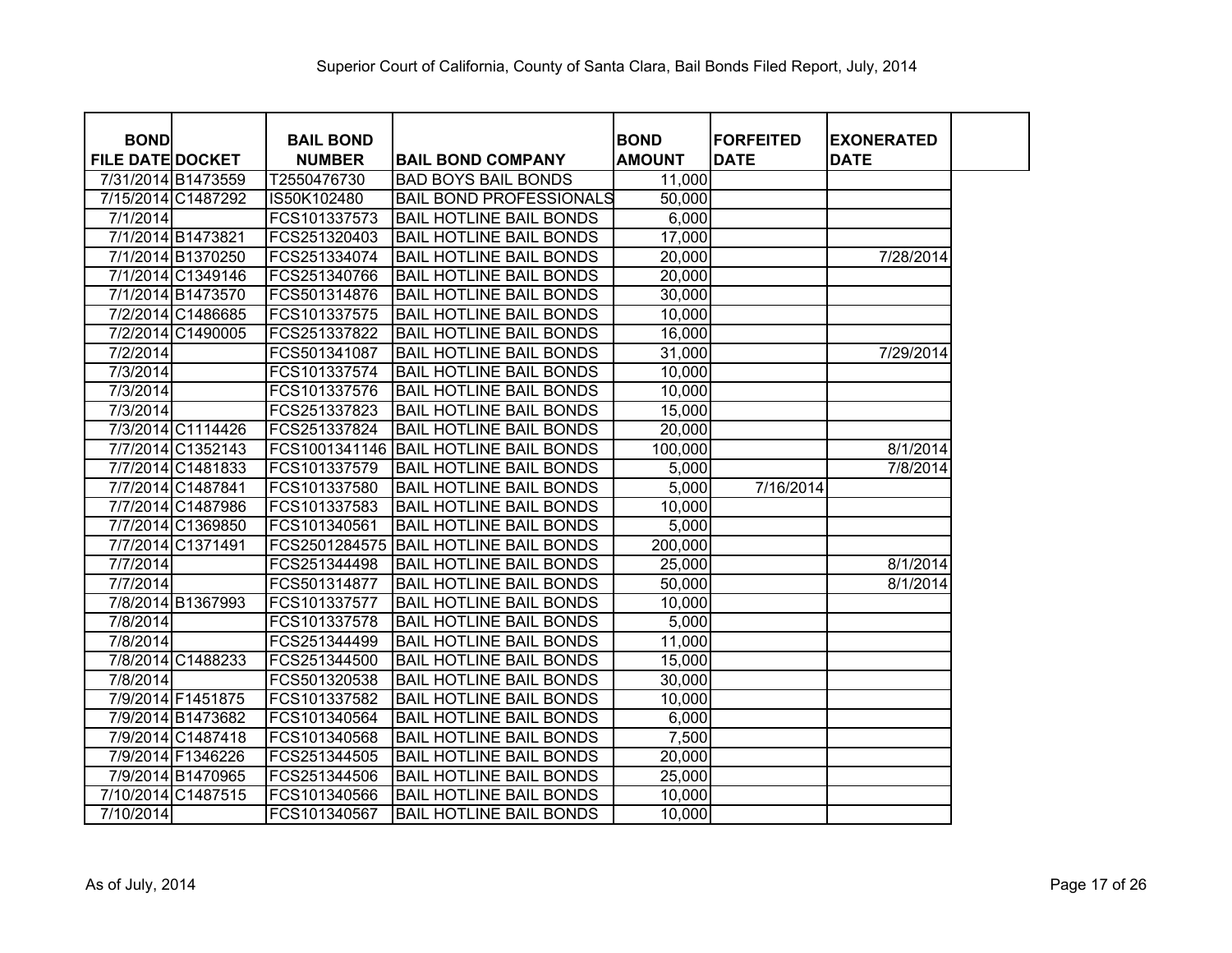| <b>BOND</b>             |                    | <b>BAIL BOND</b> |                                       | <b>BOND</b>   | <b>FORFEITED</b> | <b>EXONERATED</b> |  |
|-------------------------|--------------------|------------------|---------------------------------------|---------------|------------------|-------------------|--|
| <b>FILE DATE DOCKET</b> |                    | <b>NUMBER</b>    | <b>BAIL BOND COMPANY</b>              | <b>AMOUNT</b> | <b>DATE</b>      | <b>DATE</b>       |  |
|                         | 7/10/2014 B1473718 | FCS101340569     | <b>BAIL HOTLINE BAIL BONDS</b>        | 5,000         |                  |                   |  |
|                         | 7/10/2014 C1484223 | FCS101340570     | <b>BAIL HOTLINE BAIL BONDS</b>        | 5,000         |                  |                   |  |
| 7/10/2014               |                    | FCS251355065     | <b>BAIL HOTLINE BAIL BONDS</b>        | 25,000        |                  | 8/4/2014          |  |
|                         | 7/11/2014 C1478662 | FCS1001305117    | <b>BAIL HOTLINE BAIL BONDS</b>        | 100,000       |                  |                   |  |
|                         | 7/11/2014 C1484170 |                  | FCS1001305118 BAIL HOTLINE BAIL BONDS | 65,000        |                  |                   |  |
| 7/11/2014               |                    | FCS251340757     | <b>BAIL HOTLINE BAIL BONDS</b>        | 16,000        |                  |                   |  |
|                         | 7/11/2014 C1489829 | FCS501350883     | <b>BAIL HOTLINE BAIL BONDS</b>        | 31,000        |                  |                   |  |
| 7/14/2014               |                    | FCS101354870     | <b>BAIL HOTLINE BAIL BONDS</b>        | 10,000        |                  |                   |  |
|                         | 7/14/2014 B1369543 | FCS101354872     | <b>BAIL HOTLINE BAIL BONDS</b>        | 5,000         | 7/17/2014        |                   |  |
|                         | 7/14/2014 C1473058 | FCS101354873     | <b>BAIL HOTLINE BAIL BONDS</b>        | 5,000         |                  |                   |  |
|                         | 7/14/2014 C1476931 | FCS101354874     | <b>BAIL HOTLINE BAIL BONDS</b>        | 2,000         |                  |                   |  |
|                         | 7/14/2014 C1476733 | FCS101354875     | <b>BAIL HOTLINE BAIL BONDS</b>        | 2,000         |                  |                   |  |
|                         | 7/14/2014 C1485255 | FCS101354876     | <b>BAIL HOTLINE BAIL BONDS</b>        | 10,000        |                  |                   |  |
| 7/14/2014               |                    | FCS101354877     | <b>BAIL HOTLINE BAIL BONDS</b>        | 10,000        |                  |                   |  |
| 7/14/2014               |                    | FCS251340758     | <b>BAIL HOTLINE BAIL BONDS</b>        | 15,000        |                  |                   |  |
| 7/14/2014               |                    | FCS501320543     | <b>BAIL HOTLINE BAIL BONDS</b>        | 25,000        |                  |                   |  |
|                         | 7/14/2014 C1483129 | FCS501350882     | <b>BAIL HOTLINE BAIL BONDS</b>        | 30,000        | 7/17/2014        |                   |  |
| 7/15/2014               |                    | FCS101354879     | <b>BAIL HOTLINE BAIL BONDS</b>        | 10,000        |                  |                   |  |
|                         | 7/15/2014 C1487976 | FCS501320541     | <b>BAIL HOTLINE BAIL BONDS</b>        | 30,000        |                  |                   |  |
|                         | 7/16/2014 C1364612 | FCS101344384     | <b>BAIL HOTLINE BAIL BONDS</b>        | 5,000         |                  |                   |  |
| 7/16/2014               |                    | FCS101354871     | <b>BAIL HOTLINE BAIL BONDS</b>        | 10,000        |                  |                   |  |
| 7/16/2014               |                    | FCS101354880     | <b>BAIL HOTLINE BAIL BONDS</b>        | 10,000        |                  |                   |  |
|                         | 7/16/2014 B1473786 | FCS501320542     | <b>BAIL HOTLINE BAIL BONDS</b>        | 35,000        |                  |                   |  |
|                         | 7/16/2014 F1451296 | FCS501320544     | <b>BAIL HOTLINE BAIL BONDS</b>        | 50,000        |                  |                   |  |
|                         | 7/16/2014 F1451740 | FCS501324441     | <b>BAIL HOTLINE BAIL BONDS</b>        | 50,000        |                  |                   |  |
|                         | 7/17/2014 C1480770 | FCS251355063     | <b>BAIL HOTLINE BAIL BONDS</b>        | 25,000        |                  | 7/18/2014         |  |
| 7/18/2014               |                    | FCS101350579     | <b>BAIL HOTLINE BAIL BONDS</b>        | 10,000        |                  |                   |  |
|                         | 7/18/2014 C1479138 | FCS101350580     | <b>BAIL HOTLINE BAIL BONDS</b>        | 10,000        |                  |                   |  |
| 7/21/2014               |                    | FCS251340765     | <b>BAIL HOTLINE BAIL BONDS</b>        | 25,000        |                  |                   |  |
| 7/21/2014               |                    | FCS251350841     | <b>BAIL HOTLINE BAIL BONDS</b>        | 16,250        |                  |                   |  |
| 7/21/2014               |                    | FCS251350842     | <b>BAIL HOTLINE BAIL BONDS</b>        | 25,000        |                  |                   |  |
|                         | 7/21/2014 C1489200 | FCS251350843     | <b>BAIL HOTLINE BAIL BONDS</b>        | 15,000        |                  |                   |  |
|                         | 7/21/2014 C1482369 | FCS251350845     | <b>BAIL HOTLINE BAIL BONDS</b>        | 21,000        |                  |                   |  |
|                         | 7/22/2014 B1473709 |                  | FCS1001351049 BAIL HOTLINE BAIL BONDS | 100,000       |                  | 7/25/2014         |  |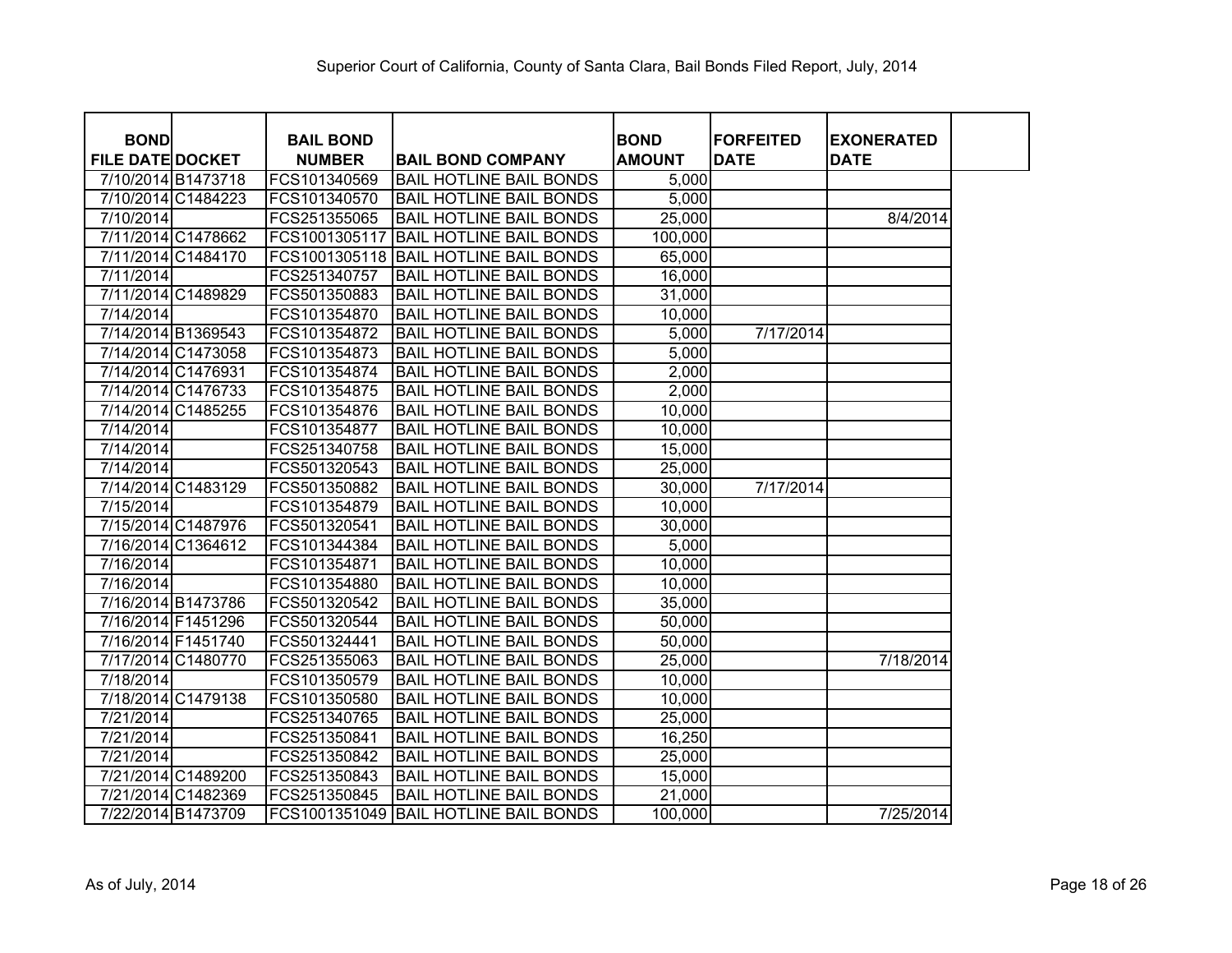| <b>BOND</b>             |                    | <b>BAIL BOND</b> |                                       | <b>BOND</b>   | <b>FORFEITED</b> | <b>EXONERATED</b> |
|-------------------------|--------------------|------------------|---------------------------------------|---------------|------------------|-------------------|
| <b>FILE DATE DOCKET</b> |                    | <b>NUMBER</b>    | <b>BAIL BOND COMPANY</b>              | <b>AMOUNT</b> | <b>DATE</b>      | <b>DATE</b>       |
| 7/22/2014               |                    | FCS101350581     | <b>BAIL HOTLINE BAIL BONDS</b>        | 10,000        |                  |                   |
|                         | 7/22/2014 C1479482 | FCS101350584     | <b>BAIL HOTLINE BAIL BONDS</b>        | 10,000        |                  |                   |
|                         | 7/22/2014 C1486153 | FCS251355062     | <b>BAIL HOTLINE BAIL BONDS</b>        | 11,000        |                  |                   |
| 7/22/2014               |                    | FCS501358884     | <b>BAIL HOTLINE BAIL BONDS</b>        | 30,000        |                  |                   |
|                         | 7/23/2014 C1474567 | FCS101350582     | <b>BAIL HOTLINE BAIL BONDS</b>        | 5,000         |                  |                   |
|                         | 7/23/2014 C1489211 | FCS251344502     | <b>BAIL HOTLINE BAIL BONDS</b>        | 25,000        |                  |                   |
| 7/23/2014               |                    | FCS251344504     | <b>BAIL HOTLINE BAIL BONDS</b>        | 25,000        |                  |                   |
| 7/23/2014               |                    | FCS251350844     | <b>BAIL HOTLINE BAIL BONDS</b>        | 15,000        |                  |                   |
| 7/23/2014 C1485781      |                    | FCS251355011     | <b>BAIL HOTLINE BAIL BONDS</b>        | 13,000        |                  |                   |
|                         | 7/23/2014 F1451940 | FCS501356528     | <b>BAIL HOTLINE BAIL BONDS</b>        | 35,000        |                  |                   |
| 7/23/2014 F1348131      |                    | FCS501356529     | <b>BAIL HOTLINE BAIL BONDS</b>        | 35,000        |                  |                   |
|                         | 7/24/2014 C1488066 |                  | FCS1001315038 BAIL HOTLINE BAIL BONDS | 85,000        |                  |                   |
| 7/24/2014 F1451572      |                    |                  | FCS1001351053 BAIL HOTLINE BAIL BONDS | 100,000       | 7/25/2014        |                   |
|                         | 7/24/2014 C1481573 | FCS101350586     | <b>BAIL HOTLINE BAIL BONDS</b>        | 10,000        |                  |                   |
|                         | 7/24/2014 C1478970 | FCS101354884     | <b>BAIL HOTLINE BAIL BONDS</b>        | 7,500         | 7/25/2014        |                   |
|                         | 7/24/2014 C1122654 | FCS251340760     | <b>BAIL HOTLINE BAIL BONDS</b>        | 15,000        |                  |                   |
|                         | 7/24/2014 F1451715 | FCS251344503     | <b>BAIL HOTLINE BAIL BONDS</b>        | 20,000        |                  |                   |
|                         | 7/28/2014 C1486805 |                  | 14516231 BAIL HOTLINE BAIL BONDS      | 25,000        |                  |                   |
|                         | 7/28/2014 C1487332 | FCS101350585     | <b>BAIL HOTLINE BAIL BONDS</b>        | 5,000         |                  |                   |
|                         | 7/28/2014 C1488558 | FCS101350587     | <b>BAIL HOTLINE BAIL BONDS</b>        | 5,000         |                  |                   |
|                         | 7/28/2014 C1484935 | FCS101350588     | <b>BAIL HOTLINE BAIL BONDS</b>        | 10,000        |                  |                   |
|                         | 7/28/2014 C1243336 | FCS101350589     | <b>BAIL HOTLINE BAIL BONDS</b>        | 2,000         |                  |                   |
|                         | 7/28/2014 C1361392 | FCS101350590     | <b>BAIL HOTLINE BAIL BONDS</b>        | 2,000         |                  |                   |
| 7/28/2014               |                    | FCS251340761     | <b>BAIL HOTLINE BAIL BONDS</b>        | 25,000        |                  |                   |
|                         | 7/28/2014 C1488567 | FCS251340763     | <b>BAIL HOTLINE BAIL BONDS</b>        | 20,000        |                  |                   |
| 7/28/2014               |                    | FCS251358230     | <b>BAIL HOTLINE BAIL BONDS</b>        | 11,000        |                  |                   |
|                         | 7/28/2014 C1481645 | FCS5001287314    | <b>BAIL HOTLINE BAIL BONDS</b>        | 300,000       |                  |                   |
| 7/29/2014               |                    | FCS101350591     | <b>BAIL HOTLINE BAIL BONDS</b>        | 10,000        |                  |                   |
|                         | 7/29/2014 B1365828 | FCS101357890     | <b>BAIL HOTLINE BAIL BONDS</b>        | 10,000        |                  |                   |
| 7/29/2014               |                    | FCS251340762     | <b>BAIL HOTLINE BAIL BONDS</b>        | 11,000        |                  |                   |
| 7/29/2014               |                    | FCS251340764     | <b>BAIL HOTLINE BAIL BONDS</b>        | 15,000        |                  |                   |
|                         | 7/29/2014 B1474045 | FCS251355061     | <b>BAIL HOTLINE BAIL BONDS</b>        | 12,000        |                  |                   |
|                         | 7/29/2014 FF827466 | FCS501324442     | <b>BAIL HOTLINE BAIL BONDS</b>        | 40,000        |                  |                   |
|                         | 7/29/2014 F1348456 | FCS501324443     | <b>BAIL HOTLINE BAIL BONDS</b>        | 35,000        |                  |                   |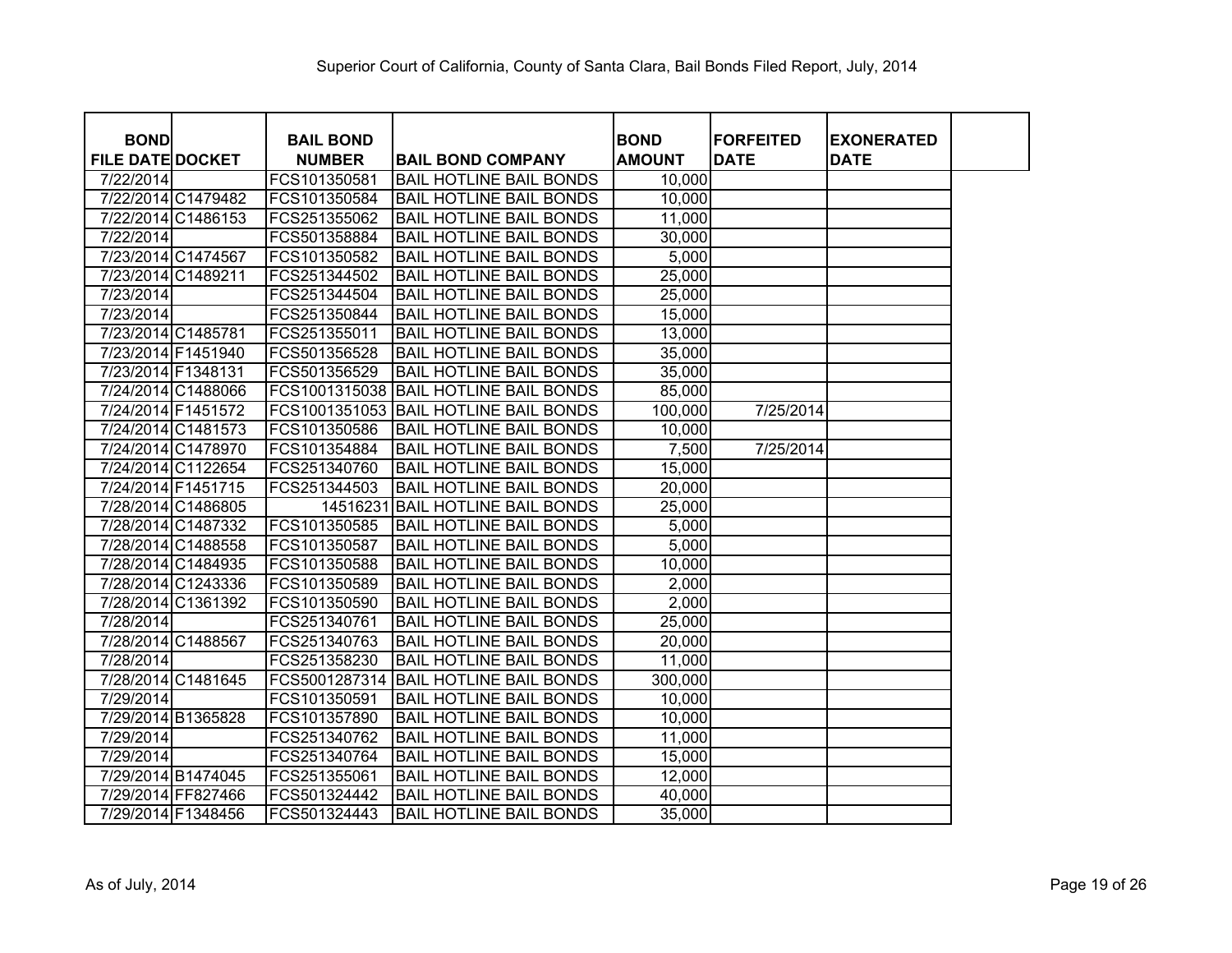| <b>BOND</b>             |                    | <b>BAIL BOND</b> |                                       | <b>BOND</b>   | <b>FORFEITED</b> | <b>EXONERATED</b> |  |
|-------------------------|--------------------|------------------|---------------------------------------|---------------|------------------|-------------------|--|
| <b>FILE DATE DOCKET</b> |                    | <b>NUMBER</b>    | <b>BAIL BOND COMPANY</b>              | <b>AMOUNT</b> | <b>DATE</b>      | <b>DATE</b>       |  |
|                         | 7/30/2014 C1479454 | FCS251344501     | <b>BAIL HOTLINE BAIL BONDS</b>        | 15,000        |                  |                   |  |
|                         | 7/31/2014 C1362207 |                  | FCS1001315039 BAIL HOTLINE BAIL BONDS | 75,000        |                  |                   |  |
| 7/31/2014               |                    | FCS251360196     | <b>BAIL HOTLINE BAIL BONDS</b>        | 22,000        |                  |                   |  |
|                         | 7/31/2014 F1347996 | FCS251360197     | <b>BAIL HOTLINE BAIL BONDS</b>        | 10,000        |                  |                   |  |
| 7/29/2014 B1474161      |                    | AS25227742       | <b>BEVERLY NELSON BAIL BON</b>        | 20,000        |                  |                   |  |
|                         | 7/29/2014 B1474161 | AS25227743       | BEVERLY NELSON BAIL BON               | 20,000        |                  |                   |  |
|                         | 7/9/2014 C1475360  |                  | 5200106089 BODYGUARD BAIL BONDS       | 1,000,000     |                  |                   |  |
| 7/16/2014               |                    |                  | 5112631899 BODYGUARD BAIL BONDS       | 10,000        |                  |                   |  |
|                         | 7/25/2014 C1488560 |                  | 5200108348 BODYGUARD BAIL BONDS       | 125,000       |                  |                   |  |
| 7/9/2014                |                    | 2014CC016790     | <b>DISCREET BAIL BONDS</b>            | 25,000        |                  | 7/18/2014         |  |
| 7/9/2014                |                    | 2014DD010036     | <b>DISCREET BAIL BONDS</b>            | 16,000        |                  | 7/17/2014         |  |
|                         | 7/16/2014 B1473913 | 2014DD010037     | <b>DISCREET BAIL BONDS</b>            | 20,000        |                  |                   |  |
| 7/21/2014               |                    | 2014CC017870     | <b>DISCREET BAIL BONDS</b>            | 17,000        |                  |                   |  |
| 7/7/2014                |                    |                  | 2014DD0055776 ED MUMBERT BAIL BONDS   | 15,000        |                  |                   |  |
|                         | 7/14/2014 B1473363 | 2014AA061254     | <b>ED MUMBERT BAIL BONDS</b>          | 5,000         |                  |                   |  |
| 7/21/2014               |                    | 2014DD010749     | <b>ED MUMBERT BAIL BONDS</b>          | 40,000        |                  |                   |  |
|                         | 7/21/2014 C1489131 | 2014EE004804     | <b>ED MUMBERT BAIL BONDS</b>          | 75,000        |                  |                   |  |
| 7/29/2014               |                    | 2014CC018341     | <b>ED MUMBERT BAIL BONDS</b>          | 15,000        |                  |                   |  |
|                         | 7/8/2014 B1473622  |                  | 5551166952 EIGHT BALL BAIL BONDS      | 55,000        |                  |                   |  |
| 7/9/2014                |                    |                  | 5105415688 EIGHT BALL BAIL BONDS      | 15,000        |                  |                   |  |
|                         | 7/9/2014 F1347884  |                  | 5801854723 EIGHT BALL BAIL BONDS      | 5,000         |                  |                   |  |
|                         | 7/25/2014 C1353984 |                  | 5801860496 EIGHT BALL BAIL BONDS      | 1,000         |                  |                   |  |
|                         | 7/31/2014 B1261862 |                  | 5112652794 EIGHT BALL BAIL BONDS      | 10,000        |                  |                   |  |
|                         | 7/1/2014 B1472944  | T2550472635      | <b>GOLDEN STATE BAIL BONDS</b>        | 25,000        |                  |                   |  |
| 7/7/2014                |                    | T10050472639     | <b>GOLDEN STATE BAIL BONDS</b>        | 25,000        |                  | 8/4/2014          |  |
| 7/7/2014                |                    | T5050472636      | <b>GOLDEN STATE BAIL BONDS</b>        | 50,000        |                  | 7/31/2014         |  |
| 7/8/2014                |                    | T2550473118      | <b>GOLDEN STATE BAIL BONDS</b>        | 25,000        |                  | 8/4/2014          |  |
| 7/8/2014                |                    | T5050473242      | <b>GOLDEN STATE BAIL BONDS</b>        | 35,000        |                  | 8/4/2014          |  |
| 7/14/2014               |                    | T2550473119      | <b>GOLDEN STATE BAIL BONDS</b>        | 16,000        |                  |                   |  |
|                         | 7/14/2014 C1488367 | T2550473120      | <b>GOLDEN STATE BAIL BONDS</b>        | 15,000        |                  |                   |  |
|                         | 7/14/2014 C1224701 | T550464594       | <b>GOLDEN STATE BAIL BONDS</b>        | 5,000         |                  |                   |  |
|                         | 7/14/2014 C1485633 | T550473113       | <b>GOLDEN STATE BAIL BONDS</b>        | 5,000         |                  |                   |  |
|                         | 7/15/2014 C1472756 | T1050473114      | <b>GOLDEN STATE BAIL BONDS</b>        | 500           |                  |                   |  |
|                         | 7/15/2014 C1488587 | T1550473115      | <b>GOLDEN STATE BAIL BONDS</b>        | 11,000        |                  |                   |  |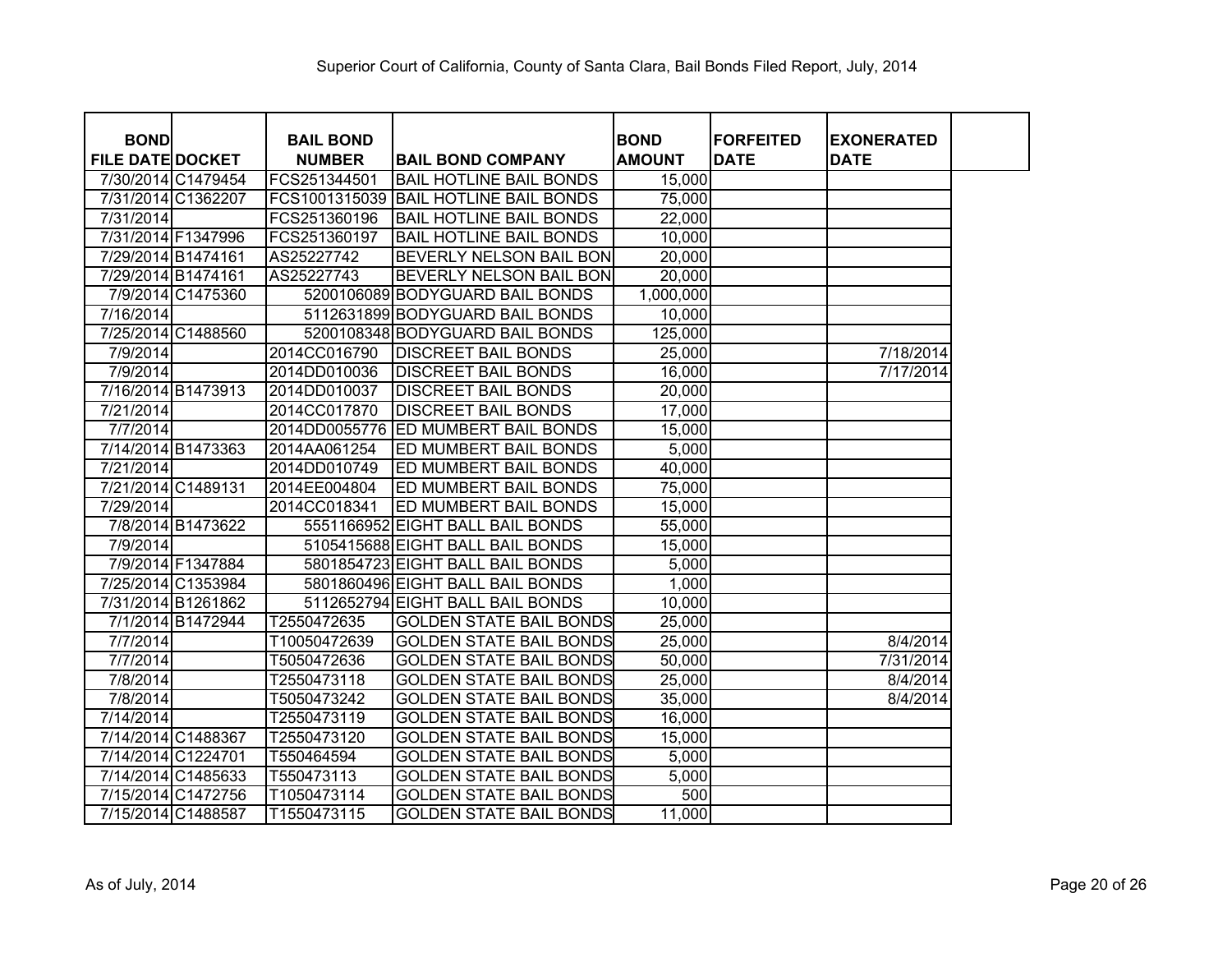| <b>BOND</b>             |                    | <b>BAIL BOND</b> |                                | <b>BOND</b>   | <b>FORFEITED</b> | <b>EXONERATED</b> |
|-------------------------|--------------------|------------------|--------------------------------|---------------|------------------|-------------------|
| <b>FILE DATE DOCKET</b> |                    | <b>NUMBER</b>    | <b>BAIL BOND COMPANY</b>       | <b>AMOUNT</b> | <b>DATE</b>      | <b>DATE</b>       |
|                         | 7/15/2014 C1369234 | T1550473116      | <b>GOLDEN STATE BAIL BONDS</b> | 6,000         |                  |                   |
|                         | 7/18/2014 C1485640 | T5050473121      | <b>GOLDEN STATE BAIL BONDS</b> | 35,000        |                  |                   |
|                         | 7/21/2014 C1488388 | T10050473125     | <b>GOLDEN STATE BAIL BONDS</b> | 66,000        |                  |                   |
|                         | 7/23/2014 C1488544 | T5050473122      | <b>GOLDEN STATE BAIL BONDS</b> | 36,000        | 7/28/2014        |                   |
| 7/24/2014               |                    | T5050473124      | <b>GOLDEN STATE BAIL BONDS</b> | 35,000        |                  |                   |
| 7/30/2014               |                    | T2550476650      | <b>GOLDEN STATE BAIL BONDS</b> | 25,000        |                  |                   |
|                         | 7/31/2014 C1480015 | T550476648       | <b>GOLDEN STATE BAIL BONDS</b> | 5,000         |                  |                   |
|                         | 7/31/2014 C1488287 | 5105403971       | <b>GOTTA GO BAIL BONDS</b>     | 105,000       |                  |                   |
|                         | 7/14/2014 C1485253 | IS6K720632       | <b>JAKE'S BAIL BONDS</b>       | 5,000         |                  |                   |
|                         | 7/14/2014 C1485831 | IS6K720633       | <b>JAKE'S BAIL BONDS</b>       | 5,000         |                  |                   |
| 7/7/2014                |                    | S2502125202      | <b>LATINO BAIL BONDS</b>       | 16,000        |                  |                   |
|                         | 7/7/2014 F1451521  | S5002149801      | LATINO BAIL BONDS              | 50,000        |                  |                   |
| 7/7/2014                |                    | S5002149802      | LATINO BAIL BONDS              | 50,000        |                  | 7/31/2014         |
|                         | 7/8/2014 B1473318  | S1002199600      | <b>LATINO BAIL BONDS</b>       | 10,000        |                  |                   |
|                         | 7/17/2014 C1485286 | S2502125203      | <b>LATINO BAIL BONDS</b>       | 20,000        |                  |                   |
| 7/21/2014               |                    | S1002199601      | <b>LATINO BAIL BONDS</b>       | 10,000        |                  |                   |
| 7/21/2014               |                    | S2502125204      | <b>LATINO BAIL BONDS</b>       | 25,000        |                  |                   |
|                         | 7/24/2014 C1486819 | S1002199602      | <b>LATINO BAIL BONDS</b>       | 10,000        |                  |                   |
| 7/30/2014               |                    | S2502125205      | <b>LATINO BAIL BONDS</b>       | 20,000        |                  |                   |
| 7/31/2014               |                    | S2502125206      | <b>LATINO BAIL BONDS</b>       | 15,000        |                  |                   |
|                         | 7/1/2014 F1451517  |                  | 5112602840 LE BAIL BONDS       | 5,000         |                  |                   |
|                         | 7/3/2014 C1372009  |                  | 5112413888 LE BAIL BONDS       | 10,000        |                  |                   |
|                         | 7/3/2014 C1487426  |                  | 5271913340 LE BAIL BONDS       | 16,000        | 7/15/2014        |                   |
| 7/7/2014                |                    |                  | 5271956589 LE BAIL BONDS       | 15,000        |                  |                   |
| 7/7/2014                |                    |                  | 5551125212 LE BAIL BONDS       | 50,000        |                  | 7/31/2014         |
|                         | 7/7/2014 C1481195  |                  | 5551153532 LE BAIL BONDS       | 50,000        |                  |                   |
|                         | 7/10/2014 B1472051 |                  | 5271956592 LE BAIL BONDS       | 20,000        | 7/22/2014        |                   |
|                         | 7/11/2014 C1488196 |                  | 5105389714 LE BAIL BONDS       | 100,000       |                  |                   |
| 7/11/2014               |                    |                  | 5112413875 LE BAIL BONDS       | 5,000         |                  |                   |
| 7/14/2014               |                    |                  | 5271913353 LE BAIL BONDS       | 15,000        |                  |                   |
| 7/15/2014               |                    |                  | 5271945572 LE BAIL BONDS       | 15,000        |                  |                   |
|                         | 7/15/2014 C1481427 |                  | 5551153561 LE BAIL BONDS       | 50,000        |                  |                   |
|                         | 7/16/2014 F1451733 |                  | 5200108306 LE BAIL BONDS       | 700,000       |                  |                   |
|                         | 7/18/2014 B1472976 |                  | 5112640307 LE BAIL BONDS       | 10,000        | 7/31/2014        |                   |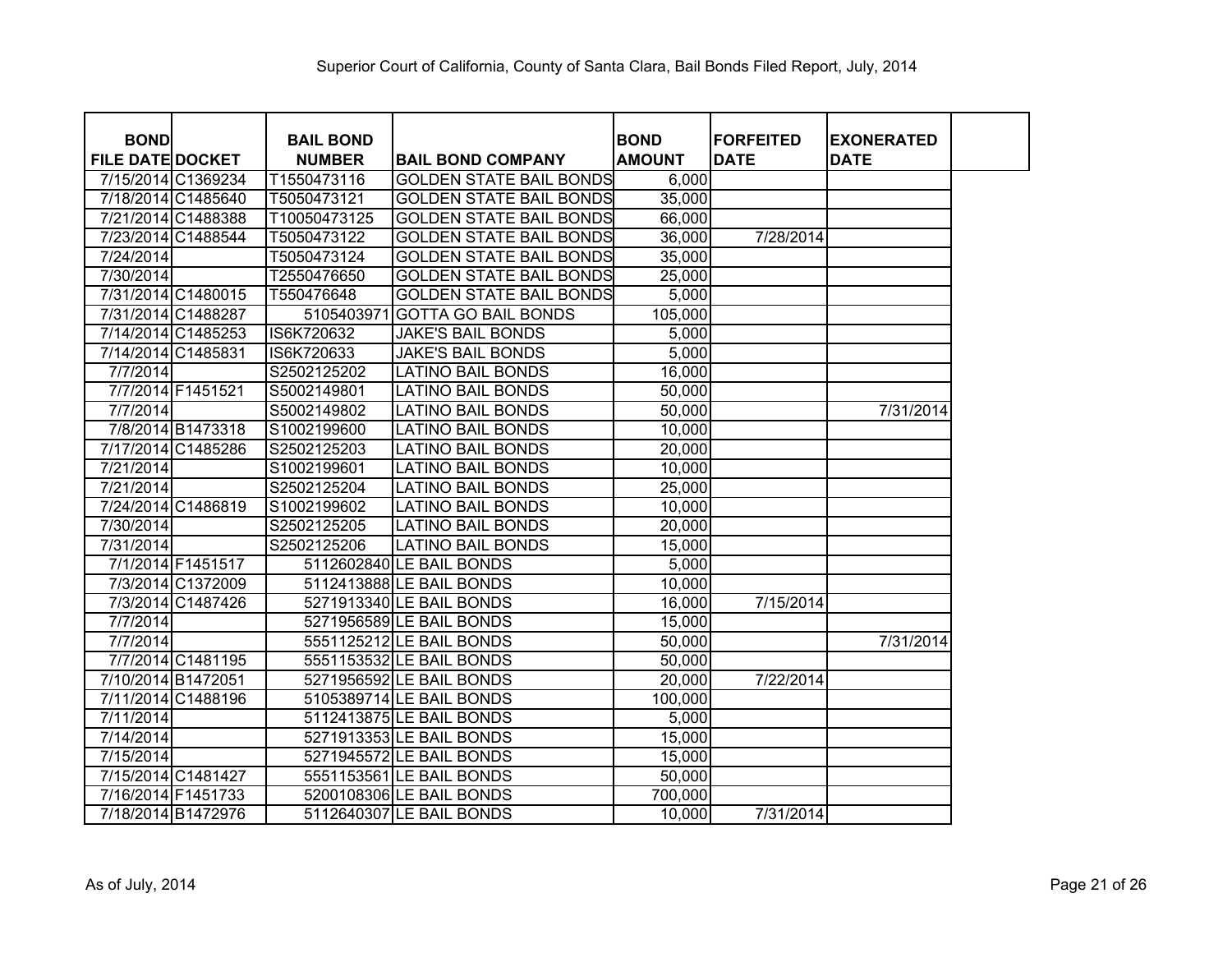| <b>BOND</b>             |                    | <b>BAIL BOND</b> |                          | <b>BOND</b>      | <b>FORFEITED</b> | <b>EXONERATED</b> |
|-------------------------|--------------------|------------------|--------------------------|------------------|------------------|-------------------|
| <b>FILE DATE DOCKET</b> |                    | <b>NUMBER</b>    | <b>BAIL BOND COMPANY</b> | <b>AMOUNT</b>    | <b>DATE</b>      | <b>DATE</b>       |
|                         | 7/18/2014 BB619796 |                  | 5272001945 LE BAIL BONDS | 25,000           |                  |                   |
|                         | 7/23/2014 C1485294 |                  | 5272001961 LE BAIL BONDS | 20,000           |                  |                   |
|                         | 7/24/2014 C1353123 |                  | 5112591128 LE BAIL BONDS | $\overline{250}$ |                  |                   |
|                         | 7/25/2014 C1490218 |                  | 5271945639 LE BAIL BONDS | 25,000           |                  |                   |
| 7/28/2014               |                    |                  | 5112602866 LE BAIL BONDS | 11,000           |                  |                   |
| 7/28/2014               |                    |                  | 5551130339 LE BAIL BONDS | 25,000           |                  |                   |
| 7/28/2014               |                    |                  | 5551181881 LE BAIL BONDS | 50,000           |                  |                   |
|                         | 7/29/2014 B1473780 |                  | 5551153516 LE BAIL BONDS | 20,000           |                  |                   |
|                         | 7/31/2014 C1227620 |                  | 5112640394 LE BAIL BONDS | 5,000            |                  |                   |
|                         | 7/31/2014 C1486529 |                  | 5551153529 LE BAIL BONDS | 10,000           |                  |                   |
|                         | 7/1/2014 B1473569  | AS25226604       | <b>LUNA BAIL BONDS</b>   | 25,000           |                  |                   |
|                         | 7/1/2014 C1481021  | AS50170399       | <b>LUNA BAIL BONDS</b>   | 40,000           |                  |                   |
| 7/2/2014                |                    | AS100131122      | <b>LUNA BAIL BONDS</b>   | 85,000           |                  | 7/31/2014         |
| 7/2/2014                |                    | AS25226608       | <b>LUNA BAIL BONDS</b>   | 25,000           |                  | 7/29/2014         |
|                         | 7/2/2014 CC765220  | AS25226609       | <b>LUNA BAIL BONDS</b>   | 10,000           |                  |                   |
|                         | 7/2/2014 CC826936  | AS25226610       | LUNA BAIL BONDS          | 25,000           |                  |                   |
| 7/2/2014                |                    | AS50170696       | LUNA BAIL BONDS          | 30,000           |                  | 7/28/2014         |
|                         | 7/2/2014 C1108431  | AS50170697       | <b>LUNA BAIL BONDS</b>   | 50,000           |                  |                   |
|                         | 7/3/2014 B1471983  | AS5982535        | <b>LUNA BAIL BONDS</b>   | 5,000            |                  |                   |
| 7/7/2014                |                    | AS25226620       | <b>LUNA BAIL BONDS</b>   | 10,000           |                  |                   |
| 7/7/2014                |                    | AS25228906       | <b>LUNA BAIL BONDS</b>   | 15,000           |                  |                   |
|                         | 7/7/2014 C1473182  | AS5982546        | <b>LUNA BAIL BONDS</b>   | 5,000            |                  |                   |
| 7/7/2014                |                    | AS5982550        | <b>LUNA BAIL BONDS</b>   | 3,000            |                  |                   |
| 7/8/2014                |                    | AS25226596       | <b>LUNA BAIL BONDS</b>   | 10,000           |                  |                   |
| 7/8/2014                |                    | AS25226621       | <b>LUNA BAIL BONDS</b>   | 10,000           |                  |                   |
| 7/8/2014                |                    | AS50170707       | <b>LUNA BAIL BONDS</b>   | 35,000           |                  | 8/4/2014          |
|                         | 7/9/2014 F1451351  | AS25226611       | LUNA BAIL BONDS          | 7,500            |                  |                   |
| 7/10/2014               |                    | AS113179         | LUNA BAIL BONDS          | 105,000          |                  |                   |
|                         | 7/10/2014 C1488553 | AS25228922       | <b>LUNA BAIL BONDS</b>   | 25,000           |                  |                   |
|                         | 7/10/2014 C1488197 | AS50170709       | <b>LUNA BAIL BONDS</b>   | 50,000           |                  |                   |
| 7/11/2014               |                    | AS25226613       | <b>LUNA BAIL BONDS</b>   | 25,000           |                  | 7/23/2014         |
| 7/11/2014               |                    | AS25228910       | <b>LUNA BAIL BONDS</b>   | 16,000           |                  |                   |
| 7/15/2014               |                    | AS100131132      | <b>LUNA BAIL BONDS</b>   | 75,000           |                  |                   |
| 7/15/2014               |                    | AS25228932       | <b>LUNA BAIL BONDS</b>   | 10,000           |                  |                   |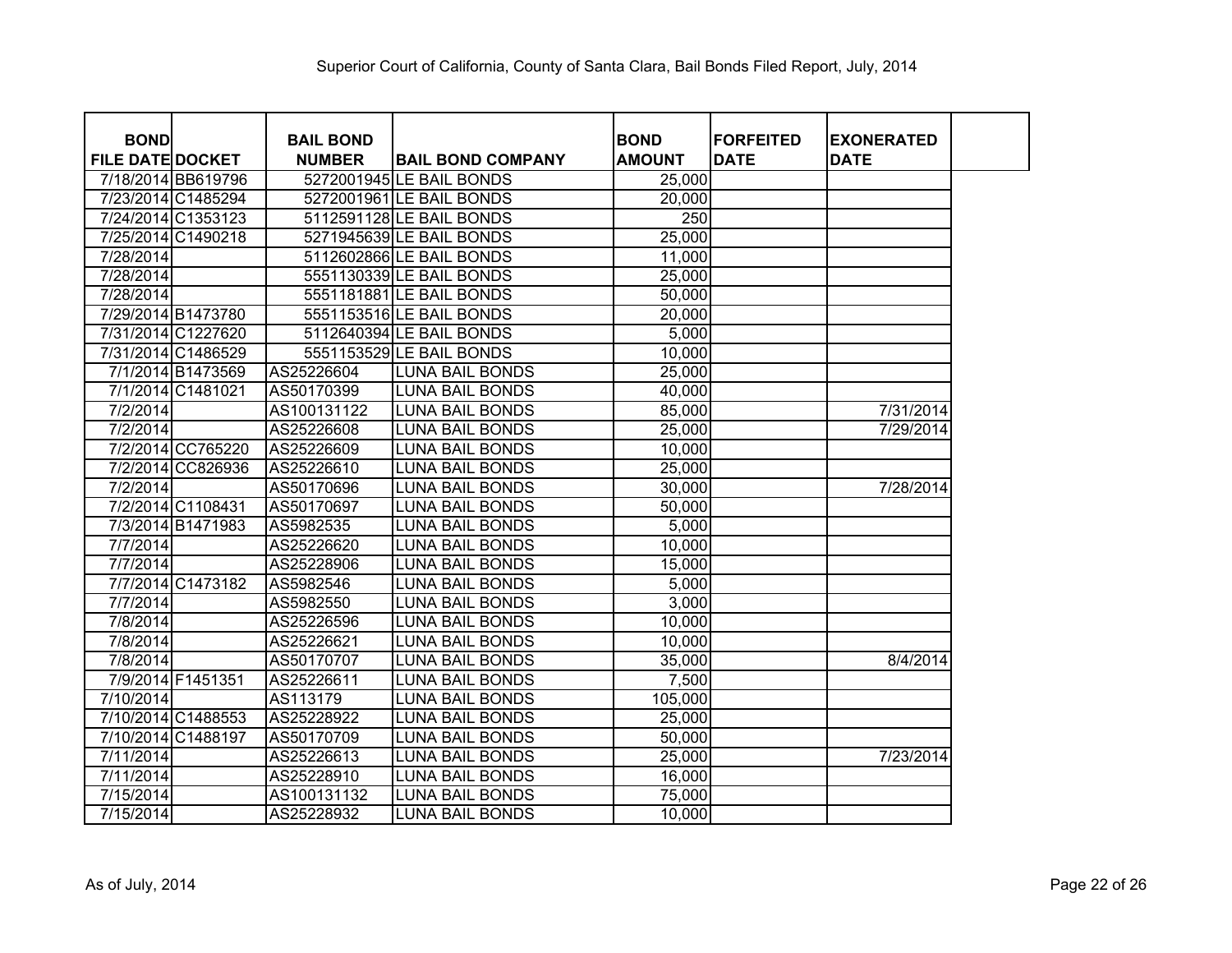| <b>BOND</b>             |                    | <b>BAIL BOND</b> |                                | <b>BOND</b>   | <b>FORFEITED</b> | <b>EXONERATED</b> |
|-------------------------|--------------------|------------------|--------------------------------|---------------|------------------|-------------------|
| <b>FILE DATE DOCKET</b> |                    | <b>NUMBER</b>    | <b>BAIL BOND COMPANY</b>       | <b>AMOUNT</b> | <b>DATE</b>      | <b>DATE</b>       |
| 7/17/2014 C1488561      | 7/17/2014 C1483607 | AS100131121      | <b>LUNA BAIL BONDS</b>         | 100,000       |                  |                   |
|                         |                    | AS25228933       | <b>LUNA BAIL BONDS</b>         | 10,000        |                  |                   |
|                         | 7/17/2014 B1474027 | AS25228935       | <b>LUNA BAIL BONDS</b>         | 25,000        |                  |                   |
|                         | 7/18/2014 F1451578 | AS5982520        | <b>LUNA BAIL BONDS</b>         | 5,000         |                  |                   |
| 7/21/2014 F1451891      |                    | AS113180         | <b>LUNA BAIL BONDS</b>         | 122,000       |                  |                   |
| 7/21/2014               |                    | AS25226625       | <b>LUNA BAIL BONDS</b>         | 16,000        |                  |                   |
|                         | 7/21/2014 C1487423 | AS25228940       | <b>LUNA BAIL BONDS</b>         | 10,000        |                  |                   |
|                         | 7/21/2014 C1488934 | AS25228948       | <b>LUNA BAIL BONDS</b>         | 25,000        |                  |                   |
| 7/21/2014 F1451891      |                    | AS50170695       | <b>LUNA BAIL BONDS</b>         | 50,000        |                  |                   |
|                         | 7/22/2014 C1485679 | AS100131129      | <b>LUNA BAIL BONDS</b>         | 100,000       |                  |                   |
| 7/22/2014               |                    | AS25228949       | <b>LUNA BAIL BONDS</b>         | 15,000        |                  |                   |
| 7/22/2014 FF303561      |                    | AS50171654       | <b>LUNA BAIL BONDS</b>         | 40,000        |                  |                   |
| 7/22/2014               |                    | AS50171660       | <b>LUNA BAIL BONDS</b>         | 50,000        |                  |                   |
|                         | 7/23/2014 F1451916 | AS50171658       | <b>LUNA BAIL BONDS</b>         | 35,000        |                  |                   |
|                         | 7/25/2014 C1485813 | AS100131136      | <b>LUNA BAIL BONDS</b>         | 70,000        |                  |                   |
|                         | 7/28/2014 C1488957 | AS100131128      | LUNA BAIL BONDS                | 95,000        |                  |                   |
| 7/28/2014               |                    | AS25226598       | LUNA BAIL BONDS                | 15,000        |                  |                   |
|                         | 7/28/2014 C1487551 | AS25226627       | LUNA BAIL BONDS                | 10,000        |                  |                   |
| 7/28/2014               |                    | AS25228938       | LUNA BAIL BONDS                | 10,000        |                  |                   |
|                         | 7/28/2014 C1488912 | AS25228950       | LUNA BAIL BONDS                | 10,000        |                  |                   |
|                         | 7/28/2014 C1365808 | AS50170393       | LUNA BAIL BONDS                | 40,000        |                  |                   |
|                         | 7/28/2014 C1476640 | AS50170394       | LUNA BAIL BONDS                | 40,000        |                  |                   |
| 7/28/2014               |                    | AS50170930       | LUNA BAIL BONDS                | 26,000        |                  |                   |
|                         | 7/29/2014 B1473798 | AS100131133      | LUNA BAIL BONDS                | 100,000       |                  |                   |
|                         | 7/29/2014 F1140772 | AS25228927       | LUNA BAIL BONDS                | 10,000        |                  |                   |
|                         | 7/29/2014 F1450242 | AS25228930       | LUNA BAIL BONDS                | 20,000        |                  |                   |
|                         | 7/31/2014 C1482118 | AS25228954       | LUNA BAIL BONDS                | 25,000        |                  |                   |
|                         | 7/31/2014 F1450424 | AS25228956       | LUNA BAIL BONDS                | 6,000         |                  |                   |
|                         | 7/11/2014 CC304776 | S2602246873      | <b>OUT NOW BAIL BONDS</b>      | 25,000        |                  |                   |
|                         | 7/18/2014 C1481910 |                  | 55102227480 OUT NOW BAIL BONDS | 40,000        |                  |                   |
|                         | 7/2/2014 F1450928  | 2014AA080068     | PACIFIC COAST BAIL BONDS       | 5,000         |                  |                   |
|                         | 7/2/2014 C1477634  | 2014AA091220     | PACIFIC COAST BAIL BONDS       | 2,500         |                  |                   |
|                         | 7/2/2014 C1487423  | 2014BB023746     | PACIFIC COAST BAIL BONDS       | 11,000        | 7/14/2014        | 7/15/2014         |
|                         | 7/2/2014 F1451624  | 2014DD009691     | PACIFIC COAST BAIL BONDS       | 15,000        |                  |                   |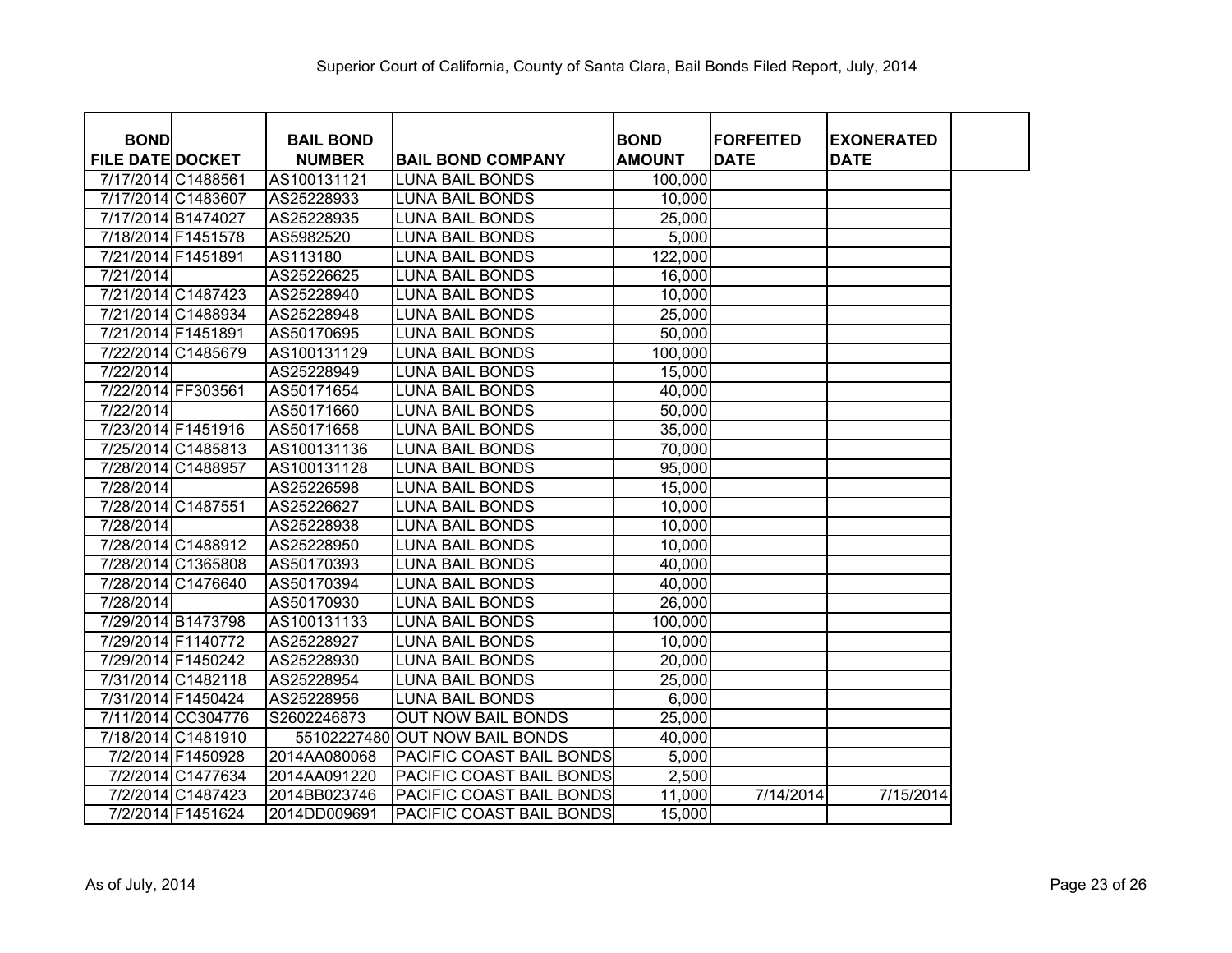| <b>BOND</b>             |                                          | <b>BAIL BOND</b>             |                                                                    | <b>BOND</b>       | <b>FORFEITED</b> | <b>EXONERATED</b> |  |
|-------------------------|------------------------------------------|------------------------------|--------------------------------------------------------------------|-------------------|------------------|-------------------|--|
| <b>FILE DATE DOCKET</b> |                                          | <b>NUMBER</b>                | <b>BAIL BOND COMPANY</b>                                           | <b>AMOUNT</b>     | <b>DATE</b>      | <b>DATE</b>       |  |
|                         | 7/2/2014 C1490006<br>7/7/2014 C1479002   | 2014DD010610                 | <b>PACIFIC COAST BAIL BONDS</b>                                    | 35,000            |                  |                   |  |
|                         |                                          | 2014AA080065                 | <b>PACIFIC COAST BAIL BONDS</b>                                    | 1,000             |                  |                   |  |
|                         | 7/7/2014 C1116212<br>7/7/2014 C1371172   | 2014AA091219                 | <b>PACIFIC COAST BAIL BONDS</b><br><b>PACIFIC COAST BAIL BONDS</b> | 5,000             |                  |                   |  |
|                         |                                          | 2014BB024804                 |                                                                    | 10,000            |                  |                   |  |
|                         | 7/7/2014 C1481607                        | 2014CC018074                 | <b>PACIFIC COAST BAIL BONDS</b><br><b>PACIFIC COAST BAIL BONDS</b> | 10,000            |                  |                   |  |
| 7/7/2014                | 7/7/2014 C1229474                        | 2014CC018075<br>2014DD010612 | <b>PACIFIC COAST BAIL BONDS</b>                                    | 30,000            |                  |                   |  |
|                         | 7/7/2014 C1487372                        | 2014EE004516                 | <b>PACIFIC COAST BAIL BONDS</b>                                    | 50,000<br>100,000 |                  |                   |  |
|                         | 7/9/2014 C1476898                        |                              | PACIFIC COAST BAIL BONDS                                           |                   |                  |                   |  |
|                         | 7/9/2014 C1474784                        | 2014BB023747                 |                                                                    | 10,000            |                  |                   |  |
|                         |                                          | 2014CC018076                 | <b>PACIFIC COAST BAIL BONDS</b><br><b>PACIFIC COAST BAIL BONDS</b> | 15,000            |                  |                   |  |
|                         | 7/10/2014 B1473033                       | 2014AA083044                 | <b>PACIFIC COAST BAIL BONDS</b>                                    | 5,000             |                  |                   |  |
|                         | 7/11/2014 CC320213<br>7/11/2014 C1240105 | 2014CC018077                 | <b>PACIFIC COAST BAIL BONDS</b>                                    | 10,000            |                  |                   |  |
|                         |                                          | 2014EE004058                 |                                                                    | 75,000            |                  |                   |  |
|                         | 7/14/2014 C1484015                       | 2014AA083042                 | <b>PACIFIC COAST BAIL BONDS</b>                                    | 5,000             |                  |                   |  |
| 7/22/2014 B1473641      | 7/17/2014 C1489548                       | 2014CC018385                 | <b>PACIFIC COAST BAIL BONDS</b>                                    | 30,000            |                  |                   |  |
|                         |                                          | 2014DD010813                 | <b>PACIFIC COAST BAIL BONDS</b>                                    | 45,000            |                  |                   |  |
| 7/24/2014               | 7/28/2014 F1140849                       | 2014CC018903                 | <b>PACIFIC COAST BAIL BONDS</b>                                    | 20,000            |                  |                   |  |
|                         |                                          | 2014BB025877                 | PACIFIC COAST BAIL BONDS                                           | 10,000            |                  |                   |  |
|                         | 7/29/2014 B1472495                       | 2014AA083043                 | <b>PACIFIC COAST BAIL BONDS</b>                                    | 5,000             |                  |                   |  |
|                         | 7/29/2014 C1486612                       | 2014AA094524                 | PACIFIC COAST BAIL BONDS                                           | 5,000             |                  |                   |  |
| 7/29/2014               |                                          | 2014CC018904                 | <b>PACIFIC COAST BAIL BONDS</b>                                    | 25,000            |                  |                   |  |
|                         | 7/31/2014 C1485062                       | 2014AA094525                 | PACIFIC COAST BAIL BONDS                                           | 5,000             |                  |                   |  |
| 7/1/2014                |                                          | 2014BB024080                 | <b>RAMIREZ BAIL BONDS</b>                                          | 10,000            |                  |                   |  |
|                         | 7/1/2014 C1489891                        | 2014DD009382                 | <b>RAMIREZ BAIL BONDS</b>                                          | 50,000            |                  |                   |  |
| 7/7/2014                |                                          | 2014CC017952                 | <b>RAMIREZ BAIL BONDS</b>                                          | 10,000            |                  |                   |  |
|                         | 7/8/2014 B1472850                        | 2014BB019761                 | <b>TAPOUT BAIL BONDS</b>                                           | 10,000            |                  |                   |  |
| 7/10/2014               |                                          | 2014CC011488                 | <b>TAPOUT BAIL BONDS</b>                                           | 15,000            |                  |                   |  |
|                         | 7/14/2014 C1487813                       | 2014DD009707                 | <b>TAPOUT BAIL BONDS</b>                                           | 45,000            |                  | 7/29/2014         |  |
|                         | 7/14/2014 B1473047                       | 2014DD009709                 | <b>TAPOUT BAIL BONDS</b>                                           | 35,000            |                  |                   |  |
| 7/16/2014 B1473817      |                                          | 2014CC011487                 | <b>TAPOUT BAIL BONDS</b>                                           | 25,000            |                  |                   |  |
| 7/21/2014               |                                          | 2014DD005838                 | <b>TAPOUT BAIL BONDS</b>                                           | 40,000            |                  |                   |  |
|                         | 7/25/2014 C1488713                       | 2014CC013846                 | <b>TAPOUT BAIL BONDS</b>                                           | 30,000            |                  |                   |  |
|                         | 7/28/2014 C1485665                       | 2014BB016561                 | <b>TAPOUT BAIL BONDS</b>                                           | 10,000            |                  |                   |  |
|                         | 7/31/2014 C1485266                       | 2014BB019751                 | <b>TAPOUT BAIL BONDS</b>                                           | 10,000            |                  |                   |  |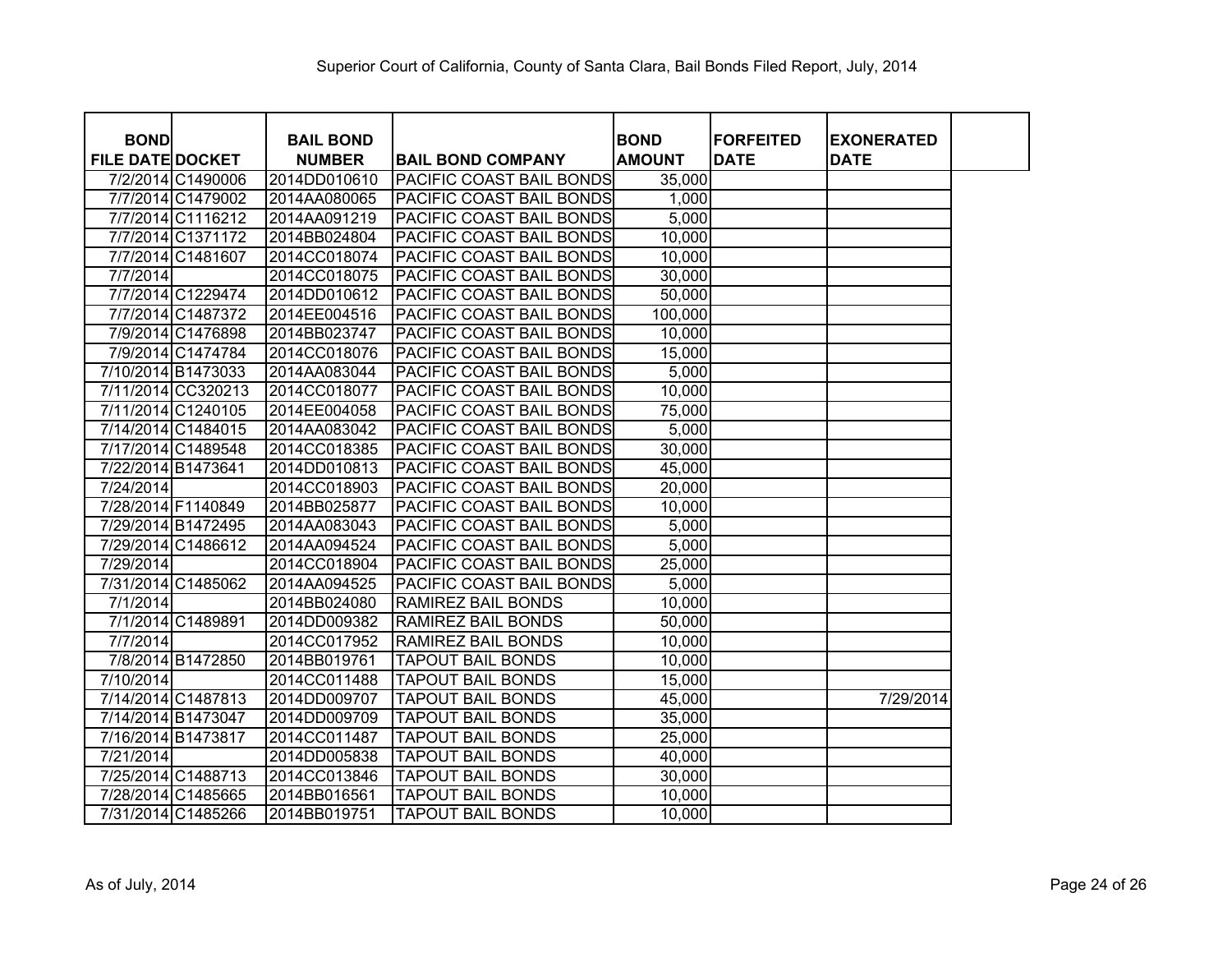| <b>BOND</b>             |                    | <b>BAIL BOND</b> |                                | <b>BOND</b>   | <b>FORFEITED</b> | <b>EXONERATED</b> |
|-------------------------|--------------------|------------------|--------------------------------|---------------|------------------|-------------------|
| <b>FILE DATE DOCKET</b> |                    | <b>NUMBER</b>    | <b>BAIL BOND COMPANY</b>       | <b>AMOUNT</b> | <b>DATE</b>      | <b>DATE</b>       |
|                         | 7/31/2014 C1484977 | 2014BB019752     | <b>TAPOUT BAIL BONDS</b>       | 5,000         |                  |                   |
|                         | 7/21/2014 C1488381 | IS15K288604      | <b>TEDD WALLACE BAIL BONDS</b> | 5,000         |                  |                   |
|                         | 7/21/2014 C1487429 | IS500K5182       | <b>TEDD WALLACE BAIL BONDS</b> | 90,000        |                  |                   |
|                         | 7/14/2014 C1483277 | AS250K5329       | THANG VO BAIL BONDS            | 250,000       |                  |                   |
|                         | 7/21/2014 C1489222 | AS15K182649      | THANG VO BAIL BONDS            | 10,000        |                  |                   |
|                         | 7/23/2014 C1483475 | AS15K182650      | THANG VO BAIL BONDS            | 10,000        |                  |                   |
|                         | 7/31/2014 C1480374 | AS15K183132      | THANG VO BAIL BONDS            | 10,000        |                  |                   |
| 7/2/2014                |                    | 2014CC017953     | <b>VERONICA MELERO BAIL BO</b> | 25,000        |                  |                   |
|                         | 7/7/2014 C1487269  | 2014BB012043     | <b>VERONICA MELERO BAIL BO</b> | 10,000        |                  |                   |
|                         | 7/9/2014 F1451832  | 2014CC016436     | <b>VERONICA MELERO BAIL BO</b> | 25,000        |                  |                   |
| 7/9/2014                |                    | 2014CC016722     | <b>VERONICA MELERO BAIL BO</b> | 15,000        |                  |                   |
|                         | 7/15/2014 B1473721 | 2014CC017954     | <b>VERONICA MELERO BAIL BO</b> | 25,000        |                  |                   |
|                         | 7/15/2014 C1488213 | 2014EE002423     | <b>VERONICA MELERO BAIL BO</b> | 65,000        |                  |                   |
| 7/16/2014               |                    | 2014BB024587     | <b>VERONICA MELERO BAIL BO</b> | 10,000        |                  |                   |
| 7/23/2014               |                    | 2014CC016723     | <b>VERONICA MELERO BAIL BO</b> | 15,000        |                  |                   |
|                         | 7/25/2014 C1488750 | 2014DD010002     | <b>VERONICA MELERO BAIL BO</b> | 50,000        |                  |                   |
| 7/28/2014               |                    | 2014DD010552     | <b>VERONICA MELERO BAIL BO</b> | 20,000        |                  |                   |
| 7/29/2014               |                    | 2014DD010846     | VERONICA MELERO BAIL BO        | 25,000        |                  |                   |
| 7/7/2014                |                    | A152195615       | <b>VU BAIL BONDS</b>           | 10,000        |                  |                   |
| 7/7/2014                |                    | A302140072       | <b>VU BAIL BONDS</b>           | 25,000        |                  | 8/4/2014          |
| 7/7/2014                |                    | A302140073       | <b>VU BAIL BONDS</b>           | 25,000        |                  | 8/4/2014          |
| 7/8/2014                |                    | A152194605       | <b>VU BAIL BONDS</b>           | 10,000        |                  |                   |
| 7/9/2014                |                    | A152196202       | <b>VU BAIL BONDS</b>           | 15,000        |                  | 7/18/2014         |
|                         | 7/14/2014 C1488395 | A72282014        | <b>VU BAIL BONDS</b>           | 5,000         |                  |                   |
| 7/16/2014               |                    | A152195614       | <b>VU BAIL BONDS</b>           | 10,000        |                  |                   |
| 7/16/2014               |                    | A302140717       | <b>VU BAIL BONDS</b>           | 20,000        |                  |                   |
|                         | 7/21/2014 C1368801 | A152197313       | <b>VU BAIL BONDS</b>           | 10,000        |                  |                   |
| 7/21/2014               |                    | A302139326       | <b>VU BAIL BONDS</b>           | 25,000        |                  |                   |
|                         | 7/21/2014 C1488756 | AS302139327      | <b>VU BAIL BONDS</b>           | 25,000        |                  |                   |
| 7/21/2014               |                    | AUL2094527       | <b>VU BAIL BONDS</b>           | 50,000        |                  |                   |
| 7/22/2014               |                    | A152197314       | <b>VU BAIL BONDS</b>           | 10,000        |                  | 8/4/2014          |
|                         | 7/24/2014 C1488289 | A302140724       | <b>VU BAIL BONDS</b>           | 20,000        |                  |                   |
|                         | 7/24/2014 C1488289 | A302140725       | <b>VU BAIL BONDS</b>           | 20,000        |                  |                   |
|                         | 7/24/2014 C1488289 | A302140726       | <b>VU BAIL BONDS</b>           | 20,000        |                  |                   |